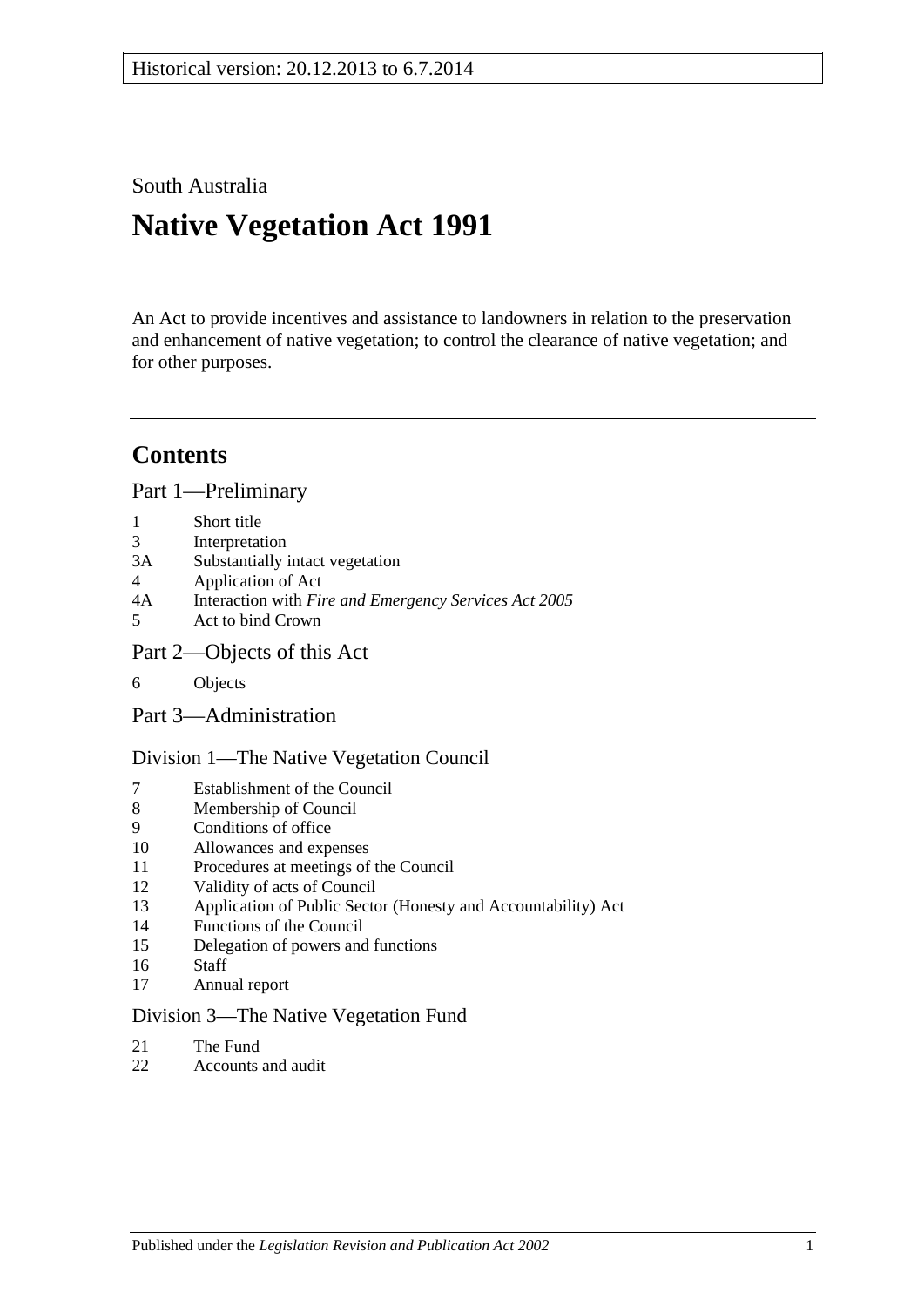[Part 4—Heritage agreements, proposals for revegetation and financial and](#page-14-1)  [other assistance](#page-14-1)

[Division 1—Heritage agreements](#page-14-2)

- 23 [Heritage agreements](#page-14-3)
- 23A [Effect of heritage agreement](#page-14-4)<br>23B Registration of heritage agree
- [Registration of heritage agreements](#page-15-0)

## [Division 2—Approval by the Council of proposal for revegetation](#page-15-1)

- 23D [Application of Division](#page-15-2)
- 23E [Declaration in relation to existing vegetation](#page-16-0)
- 23F [Proposal for revegetation of land](#page-16-1)
- 23G [Information required on application or submission](#page-16-2)
- 23H [Decision by the Council](#page-16-3)
- 23I [Noting of Council's approval against the title to the land](#page-16-4)

#### [Division 3—Financial and other assistance](#page-17-0)

- 24 [Assistance to landowners](#page-17-1)
- 25 [Guidelines for the application of assistance and the management of native vegetation](#page-18-0)
- [Part 5—Clearance and enforcement](#page-19-0)

#### [Division 1—Control of clearance](#page-19-1)

- 26 [Offence of clearing native vegetation contrary to this Part](#page-19-2)
- 27 [Clearance of native vegetation](#page-20-0)
- 28 [Application for consent](#page-21-0)
- 29 [Provisions relating to consent](#page-22-0)
- 29A [Avoidance of duplication of procedures etc](#page-25-0)
- 30 [Conditions of consent](#page-26-0)
- 30A [Marking or tagging of cleared vegetation](#page-27-0)

#### [Division 2—Civil enforcement proceedings](#page-28-0)

- 31A [Application to ERD Court for enforcement](#page-28-1)
- 31B [Order where native vegetation has been cleared](#page-29-0)
- 31C [Interim order](#page-31-0)
- 31D [Enforcement of orders](#page-31-1)
- 31E [Enforcement notices](#page-32-0)
- 31EA [Substituted direction where compliance with enforcement notice not reasonably](#page-33-0)  [practicable](#page-33-0)
- 31F [Miscellaneous provisions](#page-33-1)
- 32 [Appeals](#page-34-0)
- 33 [Commencement of proceedings](#page-34-1)

#### [Division 3—Authorised officers](#page-34-2)

- 33A [Appointment of authorised officers](#page-34-3)
- 33B [Powers of authorised officers](#page-35-0)
- 33C [Issue of warrants](#page-37-0)
- 33D [Provisions relating to seizure](#page-39-0)
- 33E [Offence to hinder etc authorised officers](#page-39-1)
- 33EA [Offences by authorised officers etc](#page-40-0)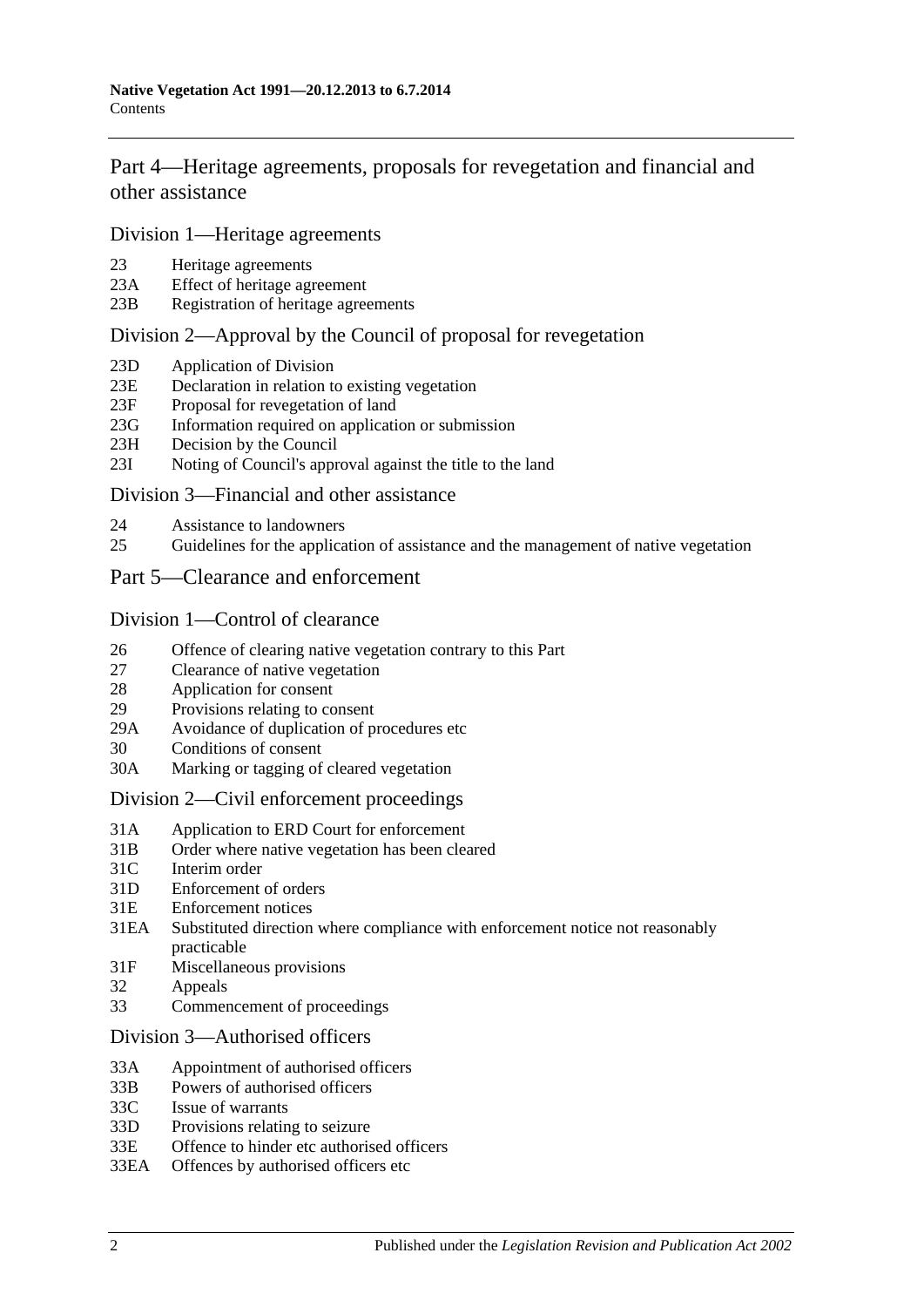## [Part 5B—Interest and recovery of money](#page-40-1)

- 33H [Interest](#page-40-2)
- 33I [Sale of land for non-payment](#page-40-3)

#### [Part 6—Miscellaneous](#page-42-0)

- 33J [Constitution and criminal jurisdiction of ERD Court](#page-42-1)
- 33K [Applications during criminal proceedings](#page-43-0)
- 34 [Evidentiary](#page-43-1)
- 35 [Proceedings for an offence](#page-44-0)
- 36 [Assessment of costs and expenses](#page-44-1)
- 38 [Vicarious liability](#page-44-2)
- 39 [Offences by bodies corporate](#page-44-3)
- 40 [General defence](#page-45-0)<br>40A Register of appli
- [Register of applications](#page-45-1)
- 40B [Ministerial power of delegation](#page-45-2)
- 41 [Regulations](#page-45-3)

## [Schedule 1—Principles of native vegetation clearance](#page-46-0)

- 1 [Principles of clearance of native vegetation](#page-46-1)<br>2 Interpretation
- [Interpretation](#page-47-0)

#### [Schedule 2—Transitional provisions](#page-47-1)

[Legislative history](#page-49-0)

## <span id="page-2-0"></span>**The Parliament of South Australia enacts as follows:**

# **Part 1—Preliminary**

## <span id="page-2-1"></span>**1—Short title**

This Act may be cited as the *Native Vegetation Act 1991*.

## <span id="page-2-2"></span>**3—Interpretation**

(1) In this Act, unless the contrary intention appears—

*Adelaide Dolphin Sanctuary* has the same meaning as in the *[Adelaide Dolphin](http://www.legislation.sa.gov.au/index.aspx?action=legref&type=act&legtitle=Adelaide%20Dolphin%20Sanctuary%20Act%202005)  [Sanctuary Act](http://www.legislation.sa.gov.au/index.aspx?action=legref&type=act&legtitle=Adelaide%20Dolphin%20Sanctuary%20Act%202005) 2005*;

*biological diversity* or *biodiversity* means the variety of life forms represented by plants, animals and other organisms and micro-organisms, the genes that they contain, and the ecosystems and ecosystem processes of which they form a part;

*breach* of this Act means a contravention of, or a failure to comply with, a provision of this Act and includes a contravention of, or a failure to comply with, a term of a heritage agreement;

**building** includes a structure that is fixed to land;

*to clear* native vegetation includes to cause or permit the clearance of native vegetation;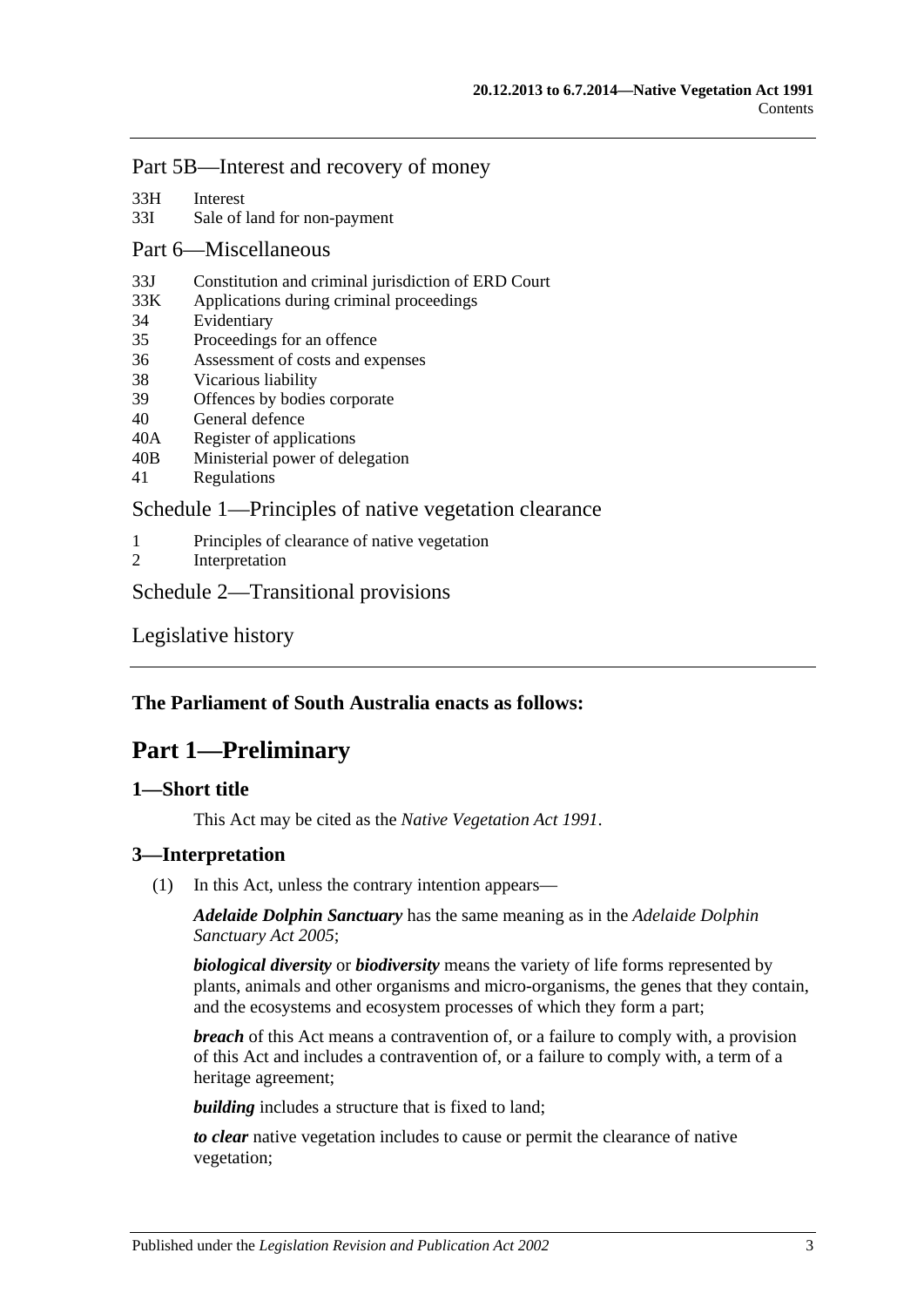*clearance*, in relation to native vegetation, means—

- (a) the killing or destruction of native vegetation;
- (b) the removal of native vegetation;
- (c) the severing of branches, limbs, stems or trunks of native vegetation;
- (d) the burning of native vegetation;
- (e) any other substantial damage to native vegetation,

and includes the draining or flooding of land, or any other act or activity, that causes the killing or destruction of native vegetation, the severing of branches, limbs, stems or trunks of native vegetation or any other substantial damage to native vegetation;

*the Council* means the Native Vegetation Council established by this Act;

*ERD Court* means the Environment, Resources and Development Court;

*the Fund* means the Native Vegetation Fund established by this Act;

*isolated plant*—see [subsections](#page-4-0) (2) and [\(3\);](#page-4-1)

*land* includes—

- (a) land submerged by water; and
- (b) an interest in land;

*local council* means a municipal or district council;

*member* means a member of the Council;

*Minister for the Adelaide Dolphin Sanctuary* means the Minister to whom the administration of the *[Adelaide Dolphin Sanctuary Act](http://www.legislation.sa.gov.au/index.aspx?action=legref&type=act&legtitle=Adelaide%20Dolphin%20Sanctuary%20Act%202005) 2005* is committed;

*Murray-Darling Basin* has the same meaning as in the *[Murray-Darling Basin](http://www.legislation.sa.gov.au/index.aspx?action=legref&type=act&legtitle=Murray-Darling%20Basin%20Act%201993)  Act [1993](http://www.legislation.sa.gov.au/index.aspx?action=legref&type=act&legtitle=Murray-Darling%20Basin%20Act%201993)*;

*native vegetation* means a plant or plants of a species indigenous to South Australia including a plant or plants growing in or under waters of the sea but does not include—

- (a) a plant or part of a plant that is dead unless the plant, or part of the plant, is of a class declared by regulation to be included in this definition; or
- (b) a plant intentionally sown or planted by a person unless the plant was sown or planted—
	- (i) in compliance with a condition imposed by the Council under this Act or by the Native Vegetation Authority under the repealed Act, or with the order of a court under this Act or the repealed Act; or
	- (ii) in pursuance of a proposal approved by the Council under [Part 4](#page-15-1)  [Division 2;](#page-15-1) or
	- (iia) in circumstances involving the use of money paid into the Fund for the purpose of achieving a significant environmental benefit; or
	- (iii) in compliance with a condition imposed by a Minister, statutory authority or prescribed person or body under—
		- (A) the *[River Murray Act](http://www.legislation.sa.gov.au/index.aspx?action=legref&type=act&legtitle=River%20Murray%20Act%202003) 2003*; or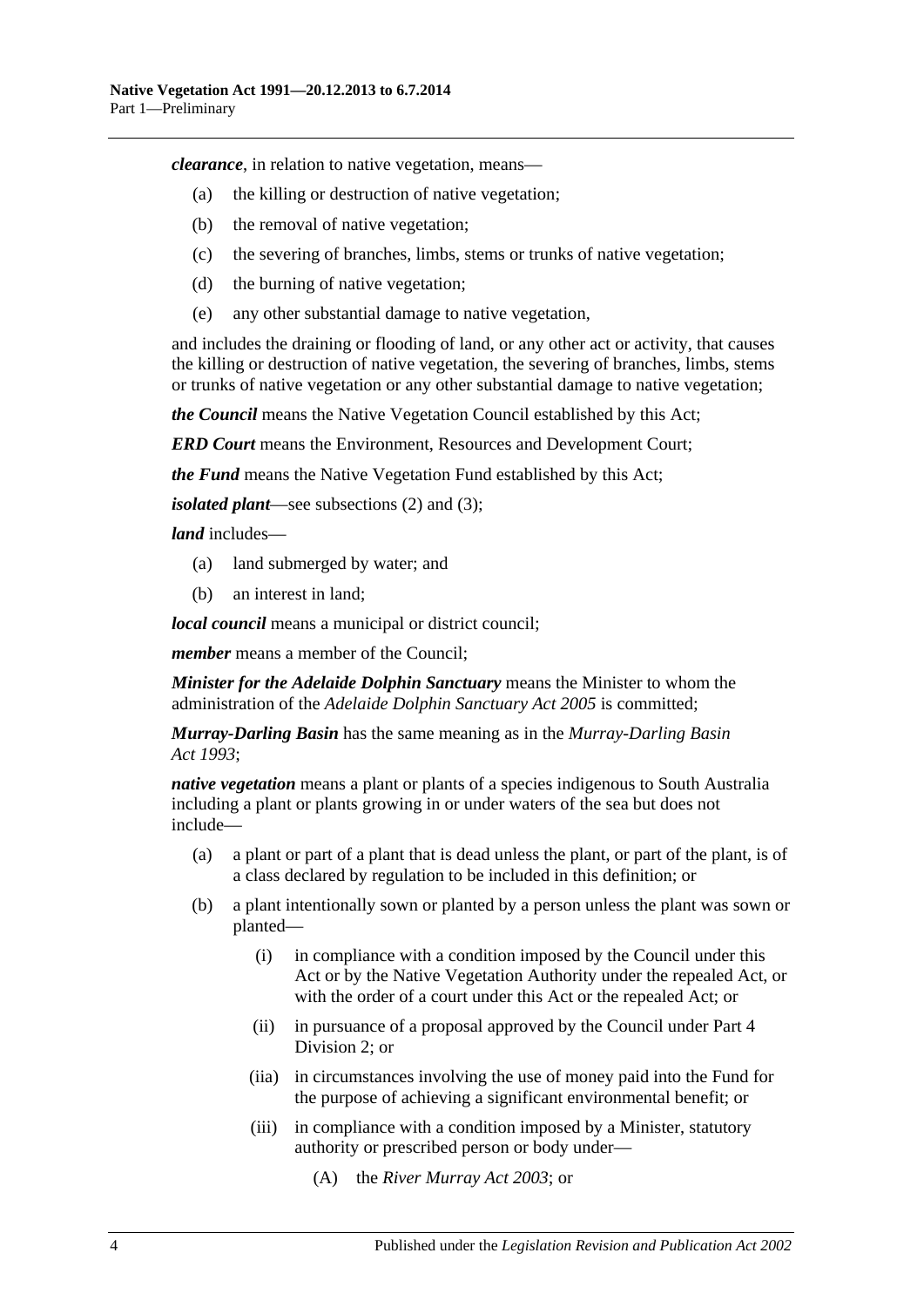- (B) the *[Water Resources Act](http://www.legislation.sa.gov.au/index.aspx?action=legref&type=act&legtitle=Water%20Resources%20Act%201997) 1997*; or
- (C) any other Act prescribed by the regulations for the purposes of this paragraph;

*NRM region* means a Natural Resources Management Region established under the *[Natural Resources Management Act](http://www.legislation.sa.gov.au/index.aspx?action=legref&type=act&legtitle=Natural%20Resources%20Management%20Act%202004) 2004*;

*owner* of land means—

- (a) in relation to land alienated from the Crown by grant in fee simple—the holder of the fee simple;
- (ab) in relation to dedicated land within the meaning of the *[Crown Lands Act](http://www.legislation.sa.gov.au/index.aspx?action=legref&type=act&legtitle=Crown%20Lands%20Act%201929) 1929* that has not been granted in fee simple but which is under the care, control and management of a Minister, local council or other body or person—the Minister, council or other body or person;
- (b) in relation to land held under Crown lease—the lessee;
- (c) in relation to land held under an agreement to purchase from the Crown—the person entitled to the benefit of the agreement;
- (d) in relation to any other land—the Minister who is responsible for the care, control and management of the land or, if no Minister is responsible for the land, the Minister for Environment and Conservation;

*pastoral land* means land comprised in a lease granted under the *[Pastoral Land](http://www.legislation.sa.gov.au/index.aspx?action=legref&type=act&legtitle=Pastoral%20Land%20Management%20and%20Conservation%20Act%201989)  [Management and Conservation Act](http://www.legislation.sa.gov.au/index.aspx?action=legref&type=act&legtitle=Pastoral%20Land%20Management%20and%20Conservation%20Act%201989) 1989* over Crown land for the pasturing of stock and other ancillary purposes;

*principles of clearance of native vegetation* means principles set out in [Schedule 1](#page-46-0) to which the Council must have regard when determining an application for consent to clear native vegetation;

*the repealed Act* means the *[Native Vegetation Management Act](http://www.legislation.sa.gov.au/index.aspx?action=legref&type=act&legtitle=Native%20Vegetation%20Management%20Act%201985) 1985* repealed by this Act;

*River Murray Protection Area* means a River Murray Protection Area under the *[River](http://www.legislation.sa.gov.au/index.aspx?action=legref&type=act&legtitle=River%20Murray%20Act%202003)  [Murray Act](http://www.legislation.sa.gov.au/index.aspx?action=legref&type=act&legtitle=River%20Murray%20Act%202003) 2003*;

*waters of the sea* includes any water that is subject to the ebb and flow of the tide.

- <span id="page-4-0"></span>(2) A plant will be taken to be an isolated plant if—
	- (a) it is at least one metre in height; and
	- (b) there is no other plant comprising native vegetation that is 200 millimetres or more in height within 50 metres of it.
- <span id="page-4-1"></span>(3) Each plant of a group of two or three plants or of a group of plants that is the subject of a determination by the Council under [subsection](#page-4-2) (4) will be taken to be an isolated plant if it would be an isolated plant under [subsection](#page-4-0) (2) except for its proximity to another plant, or other plants, in the group.
- <span id="page-4-2"></span>(4) The Council may, where in its opinion the circumstances of a particular case justify a determination under this subsection, determine that each plant of a group of four or more plants will be taken to be an isolated plant.
- (5) A determination under [subsection](#page-4-2) (4) must be agreed to by all the members of the Council present at the meeting at which it is made.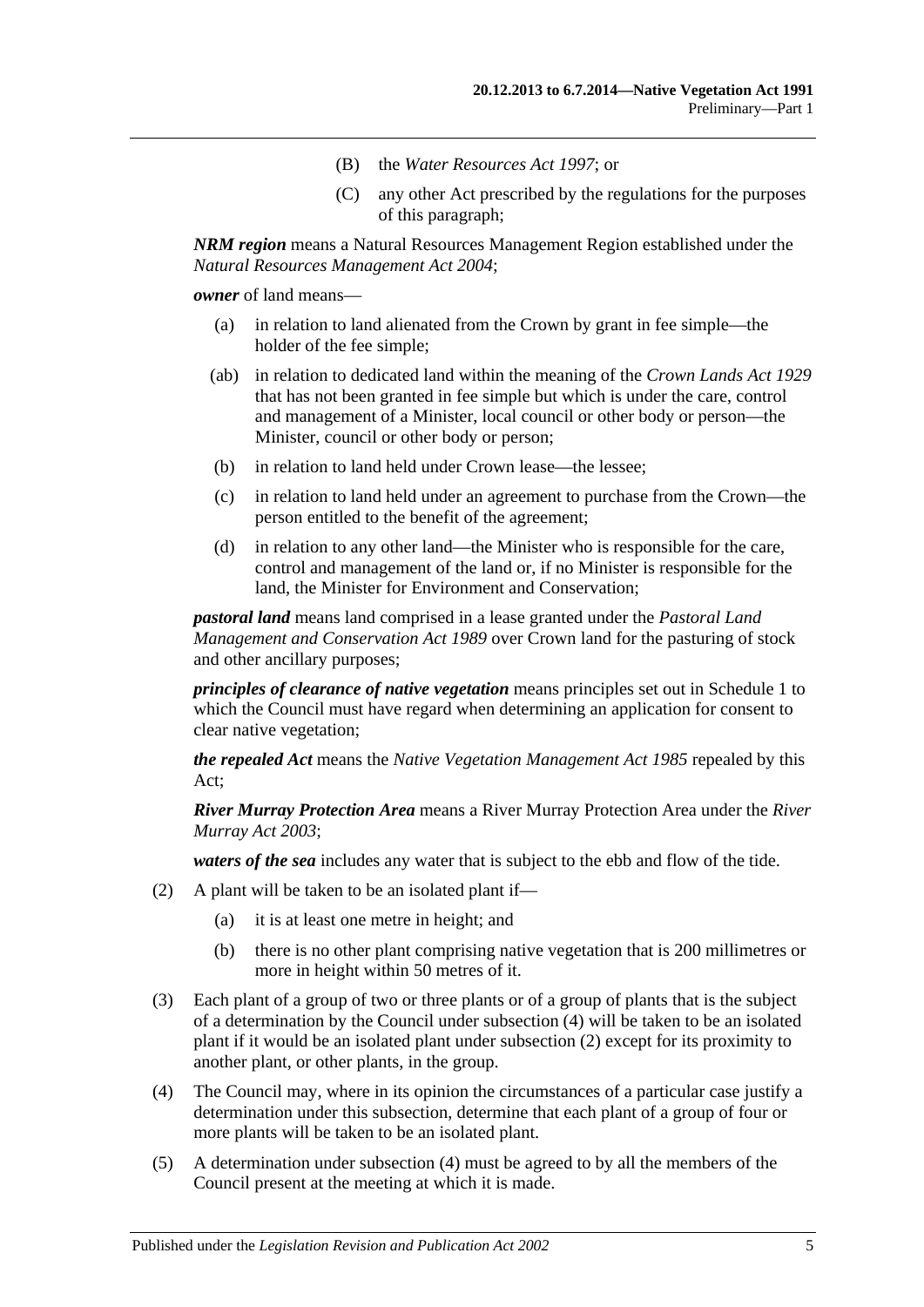(6) The distance between two plants for the purposes of [subsection](#page-4-0) (2) will be taken to be the distance between those parts of the plants that are above ground level and are closest to each other.

## <span id="page-5-0"></span>**3A—Substantially intact vegetation**

- (1) A stratum of native vegetation will be taken for the purposes of this Act to be substantially intact if, in the opinion of the Council—
	- (a) the stratum has not been seriously degraded by human activity during the immediately preceding period of 20 years; or
	- (b) the only serious degradation of the stratum by human activity during that period has been caused by fire.
- (2) In this section—

*stratum* of native vegetation means a layer of a plant community consisting of plants that comprise native vegetation and that have a similar growth habit.

## <span id="page-5-1"></span>**4—Application of Act**

- (1) Subject to this section, this Act applies to the whole of the State.
- <span id="page-5-4"></span>(2) This Act applies in those parts of the Hundreds of Adelaide, Munno Para, Noarlunga and Yatala—
	- (a) that are within the zone designated as the Metropolitan Open Space System or Hills Face Zone by a Development Plan or Development Plans under the *[Development Act](http://www.legislation.sa.gov.au/index.aspx?action=legref&type=act&legtitle=Development%20Act%201993) 1993*; or
	- (b) that are to the east of the Hills Face Zone; or
	- (c) that are within an area prescribed by regulation for the purposes of this subsection,

but does not, subject to [subsections](#page-5-2) (2a) and [\(2ab\),](#page-5-3) apply in any other part of those Hundreds.

- <span id="page-5-2"></span>(2a) This Act applies to the whole of the area of the City of Onkaparinga.
- <span id="page-5-3"></span>(2ab) This Act applies in that part of the City of Mitcham consisting of the following suburbs:
	- (a) Belair;
	- (b) Bellevue Heights;
	- (c) Blackwood;
	- (d) Coromandel Valley;
	- (e) Craigburn Farm;
	- (f) Eden Hills;
	- (g) Glenalta;
	- (h) Hawthorndene.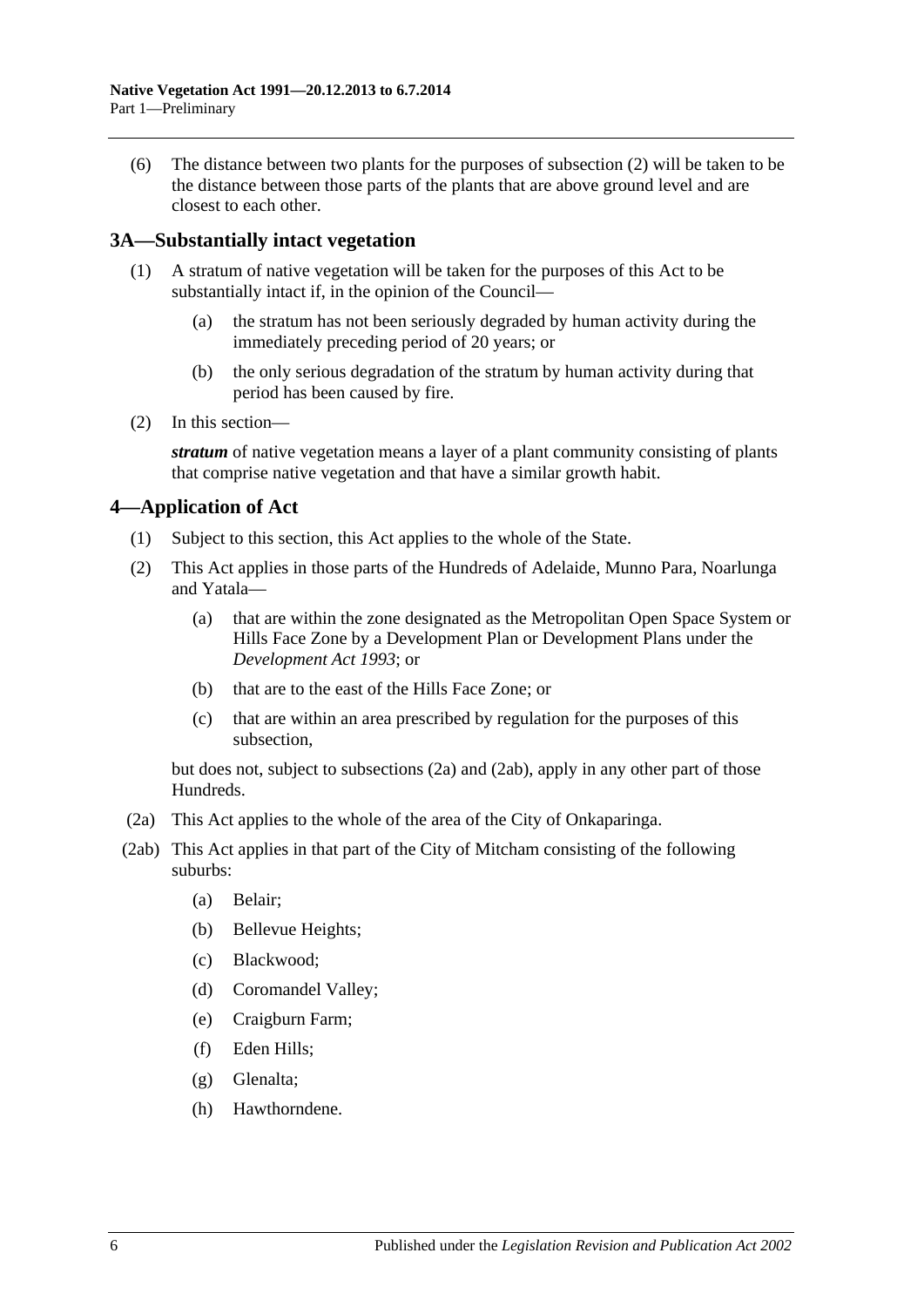- <span id="page-6-2"></span>(2b) This Act applies—
	- (a) in that part of the Hundred of Port Adelaide bounded on the east by the western boundary of Port Wakefield Road and on the south by the northern boundary of the area of the Corporation of the City of Salisbury; and
	- (b) in that part of the area of the Corporation of the City of Salisbury bounded on the east by the western boundary of Port Wakefield Road;
	- (c) in any other part of the Hundred of Port Adelaide prescribed by regulation for the purposes of this subsection,

but does not apply in any other part of the Hundred of Port Adelaide.

- <span id="page-6-3"></span>(2c) However, the Governor should not make a regulation under [subsection](#page-5-4) (2) or [\(2b\)](#page-6-2) unless—
	- $(a)$ 
		- (i) the Governor considers that the regulation should be made in order to enhance the preservation or management of an area that includes significant native vegetation, or in order to assist in the provision of a significant environmental benefit in a particular respect; and
		- (ii) the Governor is satisfied that the Minister has taken reasonable steps to consult with—
			- (A) any local council whose area includes any part of the area to which the regulation relates; and
			- (B) the Environment, Resources and Development Committee of the Parliament; and
			- (C) any member of the House of Assembly whose electoral district includes any part of the area to which the regulation relates,

about the proposal to make the regulation; or

- $(b)$ 
	- (i) the Governor considers that the regulation should be made as an interim measure pending consultation under [paragraph](#page-6-3) (a); and
	- (ii) the regulation is expressed to expire not more than two months after the day on which it is made.
- (3) The Governor may, by regulation, exclude any other part or parts of the State from the operation of this Act.

#### <span id="page-6-0"></span>**4A—Interaction with** *Fire and Emergency Services Act 2005*

In the event of an inconsistency between this Act and the *[Fire and Emergency](http://www.legislation.sa.gov.au/index.aspx?action=legref&type=act&legtitle=Fire%20and%20Emergency%20Services%20Act%202005)  [Services Act](http://www.legislation.sa.gov.au/index.aspx?action=legref&type=act&legtitle=Fire%20and%20Emergency%20Services%20Act%202005) 2005*, the *[Fire and Emergency Services Act](http://www.legislation.sa.gov.au/index.aspx?action=legref&type=act&legtitle=Fire%20and%20Emergency%20Services%20Act%202005) 2005* will prevail to the extent of the inconsistency.

## <span id="page-6-1"></span>**5—Act to bind Crown**

This Act binds the Crown.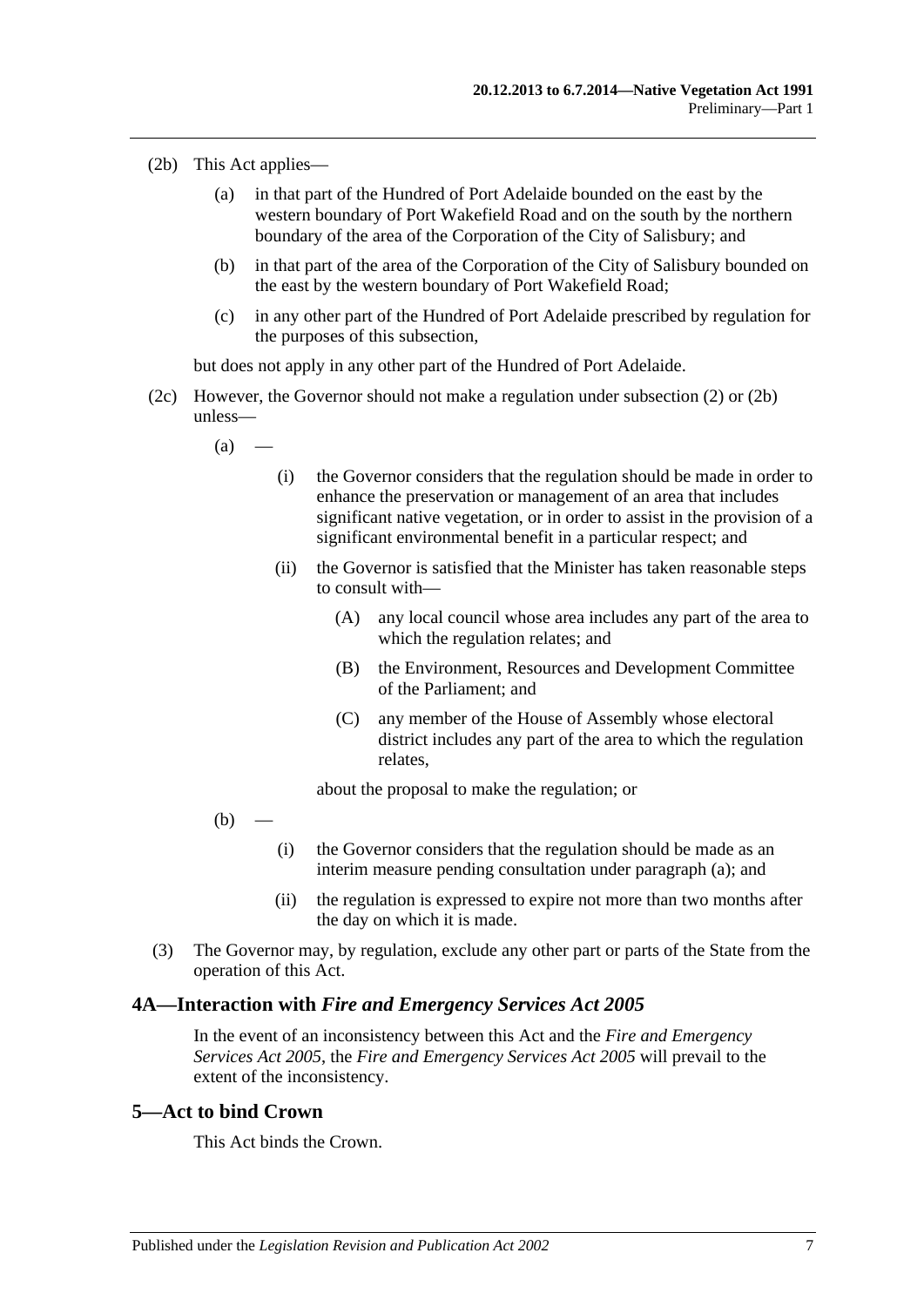# <span id="page-7-0"></span>**Part 2—Objects of this Act**

## <span id="page-7-1"></span>**6—Objects**

The objects of this Act include—

- (a) the conservation, protection and enhancement of the native vegetation of the State and, in particular, remnant native vegetation, in order to prevent further—
	- (i) reduction of biological diversity and degradation of the land and its soil; and
	- (ii) loss of quantity and quality of native vegetation in the State; and
	- (iii) loss of critical habitat; and
- (b) the provision of incentives and assistance to landowners to encourage the commonly held desire of landowners to preserve, enhance and properly manage the native vegetation on their land; and
- (c) the limitation of the clearance of native vegetation to clearance in particular circumstances including circumstances in which the clearance will facilitate the management of other native vegetation or will facilitate the sustainable use of land for primary production; and
- (d) the encouragement of research into the preservation, enhancement and management of native vegetation; and
- (e) the encouragement of the re-establishment of native vegetation in those parts of the State where native vegetation has been cleared or degraded.

# <span id="page-7-3"></span><span id="page-7-2"></span>**Part 3—Administration**

## **Division 1—The Native Vegetation Council**

## <span id="page-7-4"></span>**7—Establishment of the Council**

- (1) The Native Vegetation Council is established.
- (2) The Council has the powers, functions and duties conferred, assigned or imposed by this Act.

## <span id="page-7-5"></span>**8—Membership of Council**

- (1) The Council consists of seven members appointed by the Governor of whom—
	- (a) one (who will be the presiding member of the Council) must be nominated by the Minister; and
	- (b) one must be a person selected by the Minister from a panel of three persons nominated by Primary Producers SA Incorporated; and
	- (c) one must be a person selected by the Minister from a panel of three persons nominated by the Conservation Council of South Australia; and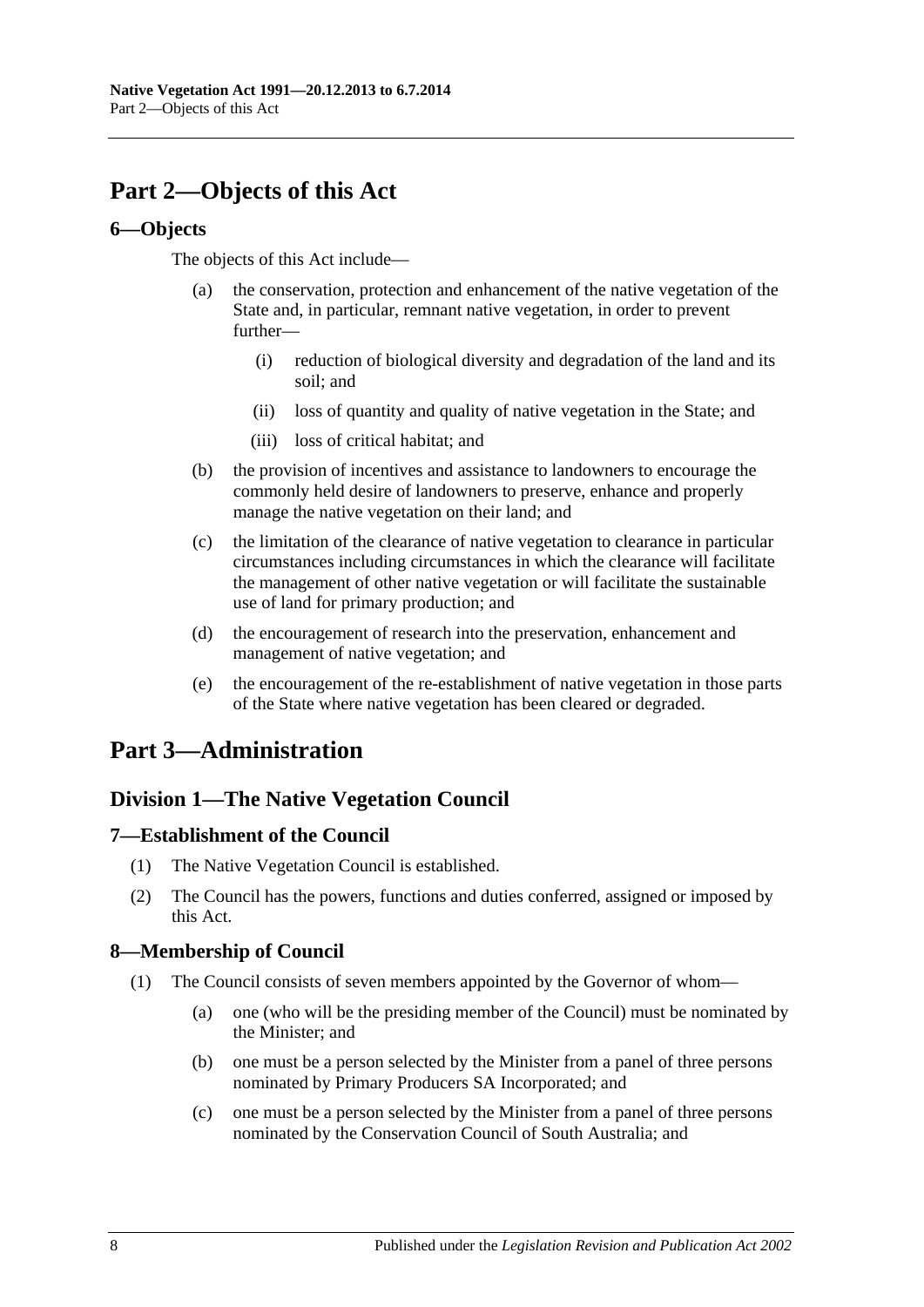- (d) 1 must be a person selected by the Minister for the time being responsible for the administration of the *[Natural Resources Management Act](http://www.legislation.sa.gov.au/index.aspx?action=legref&type=act&legtitle=Natural%20Resources%20Management%20Act%202004) 2004* from a panel of 3 persons nominated by the NRM Council established under that Act; and
- (e) one must be a person selected by the Minister from a panel of three persons nominated by the Local Government Association of South Australia;
- (f) 1 must be a person with extensive knowledge of, and experience in, planning, development or mining nominated by the Minister after consultation with the Minister for Planning; and
- (g) one must be a person with extensive knowledge of, and experience in, the preservation and management of native vegetation nominated by the Minister.
- (2) All members of the Council must have some knowledge of, and experience in, the preservation and management of native vegetation.
- (3) The members nominated by Primary Producers SA Incorporated and the Local Government Association of South Australia must be persons who—
	- (a) carry on a business of primary production (whether as owner or manager of the business); and
	- (b) live on, or in close proximity to, the land on which the business is carried on; and
	- (c) manage the business on a daily basis.
- (4) At least one member of the Council must be a woman and one must be a man.
- (6) The Governor may appoint a deputy to a member of the Council and the deputy may, in the absence, or during a temporary vacancy in the office, of that member, act as a member of the Council.
- (7) The appointment of a deputy to a member is subject to the same nomination and qualification requirements as the appointment of the member.
- (8) In this section—

*Minister for Planning* means the Minister who has portfolio responsibility for urban and regional planning within the State.

## <span id="page-8-0"></span>**9—Conditions of office**

- (1) A member of the Council will be appointed for a term not exceeding two years on conditions determined by the Governor and will, on the expiration of a term of office, be eligible for reappointment.
- <span id="page-8-1"></span>(2) A member may be removed from office by the Governor—
	- (a) for misconduct; or
	- (b) for neglect of duty; or
	- (c) for incompetence; or
	- (d) for mental or physical incapacity to carry out the duties of office satisfactorily; or
	- (e) for breach of, or non-compliance with, a condition of appointment.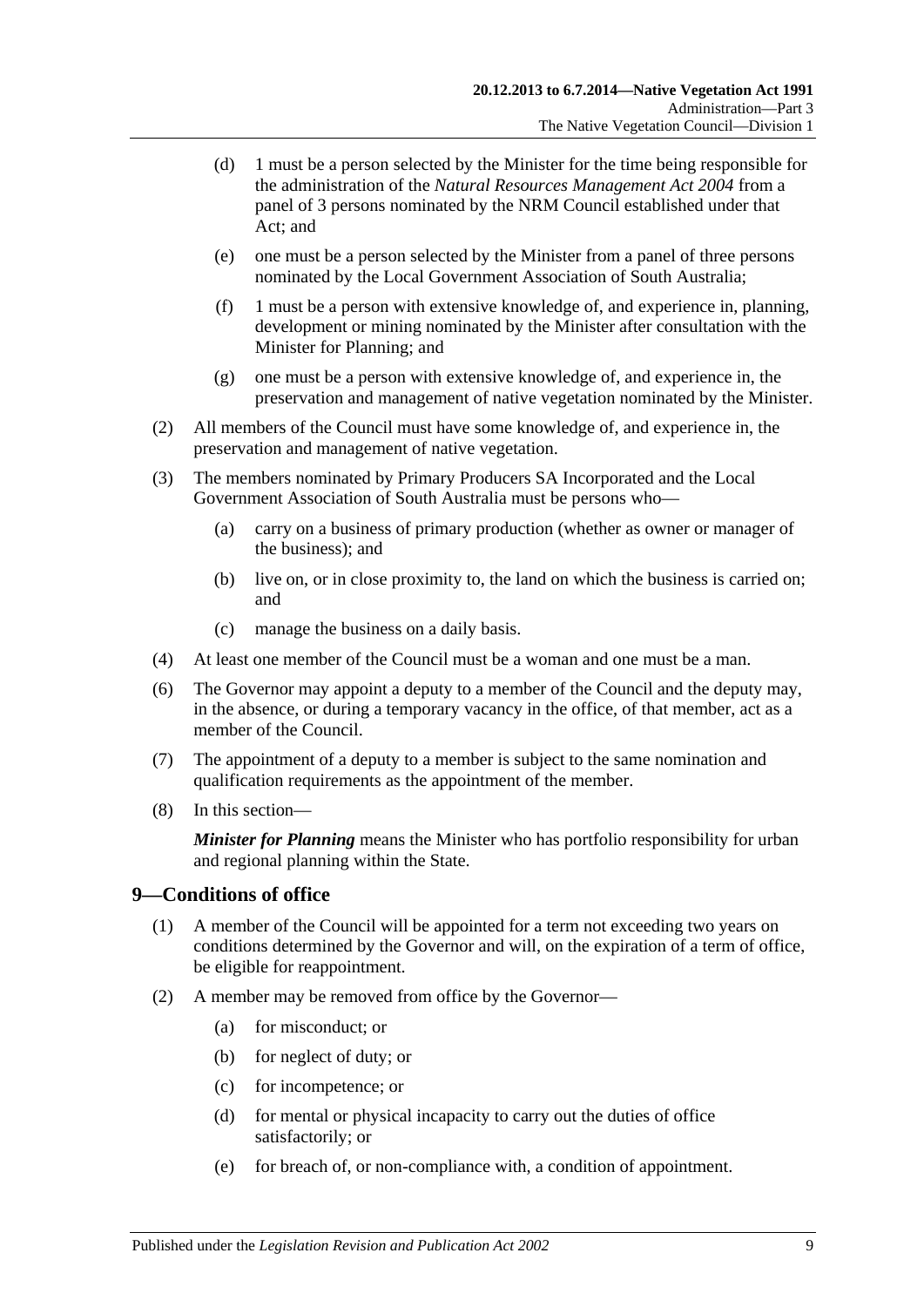- (3) The office of a member becomes vacant if the member—
	- (a) dies; or
	- (b) completes a term of office and is not reappointed; or
	- (c) resigns by written notice addressed to the Minister; or
	- (d) is removed from office by the Governor under [subsection](#page-8-1) (2).
- (4) Upon the office of a member becoming vacant, a person must be appointed in accordance with this Act to the vacant office.

#### <span id="page-9-0"></span>**10—Allowances and expenses**

A member of the Council, or of a committee established by the Council, is entitled to such remuneration, allowances and expenses as the Governor may determine.

#### <span id="page-9-1"></span>**11—Procedures at meetings of the Council**

- (1) The presiding member will preside at meetings of the Council or, in his or her absence, his or her deputy will preside or, in the absence of both of them, a member chosen by those present will preside.
- (2) Subject to [subsection](#page-9-5) (3) the Council may act despite vacancies in its membership.
- <span id="page-9-5"></span>(3) Four members constitute a quorum of the Council.
- (4) A decision in which a majority of the members present at a meeting concur is a decision of the Council but if the members are equally divided the decision of the person presiding at the meeting is the decision of the Council.
- (5) Subject to this Act, the Council may determine its own procedures.

#### <span id="page-9-2"></span>**12—Validity of acts of Council**

(1) No act or proceeding of the Council is invalid by reason only of a vacancy in the office of a member, or a defect in the appointment of a member.

#### <span id="page-9-3"></span>**13—Application of Public Sector (Honesty and Accountability) Act**

- (1) The *[Public Sector \(Honesty and Accountability\) Act](http://www.legislation.sa.gov.au/index.aspx?action=legref&type=act&legtitle=Public%20Sector%20(Honesty%20and%20Accountability)%20Act%201995) 1995* applies to a member of the Council as an advisory body member (whether the Council is providing advice to the Minister or performing some other function).
- (2) A member of the Council will not be taken to have a direct or indirect interest in a matter for the purposes of the *[Public Sector \(Honesty and Accountability\) Act](http://www.legislation.sa.gov.au/index.aspx?action=legref&type=act&legtitle=Public%20Sector%20(Honesty%20and%20Accountability)%20Act%201995) 1995* by reason only of the fact that the member has an interest in a matter that is shared in common with primary producers generally, or a substantial section of primary producers.

#### <span id="page-9-4"></span>**14—Functions of the Council**

- (1) The Council has the following functions:
	- (a) to keep the condition of the native vegetation of the State under review; and
	- (b) to advise the Minister in relation to—
		- (i) the preservation, enhancement and management of existing native vegetation; and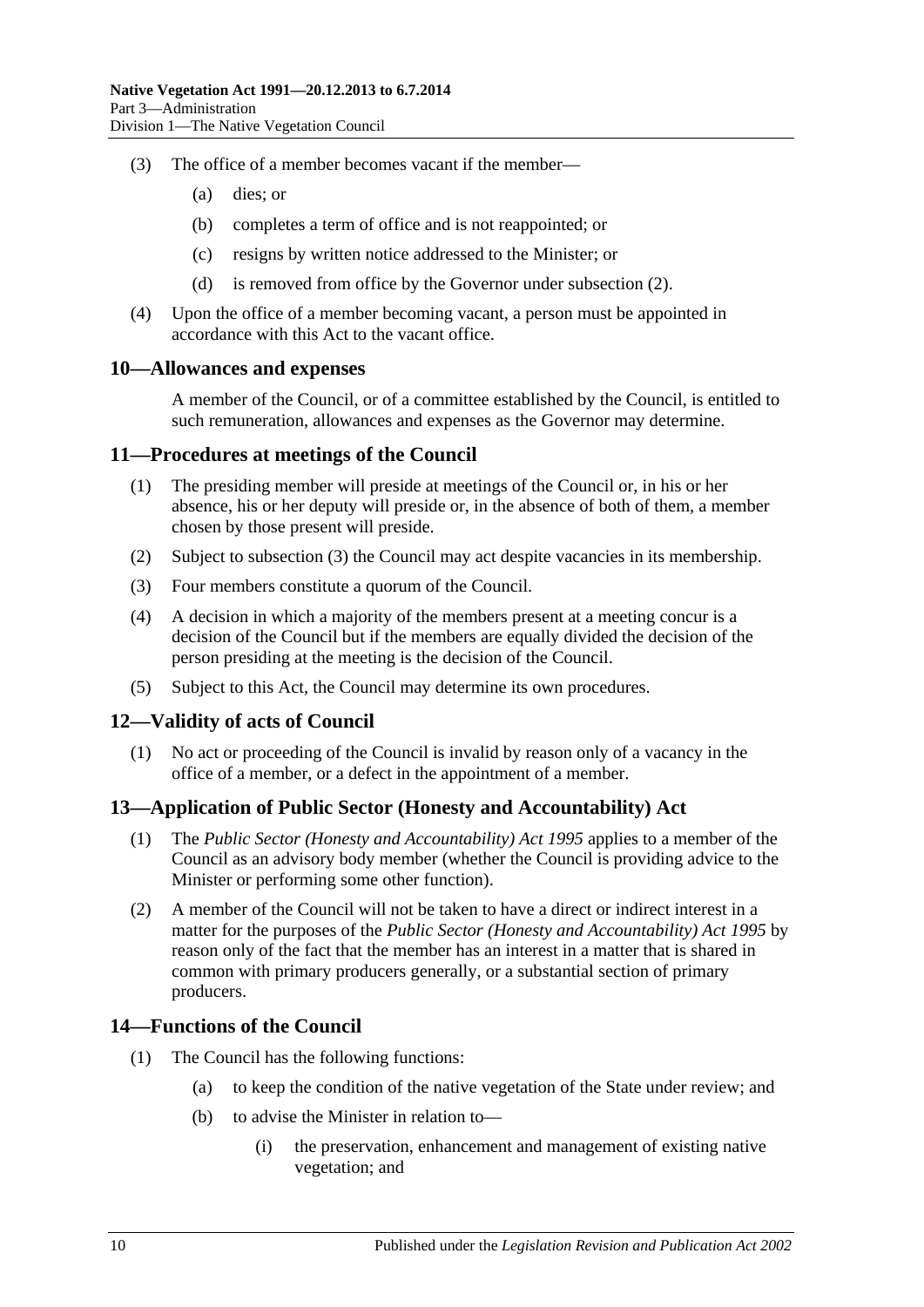- (ii) the re-establishment of native vegetation on land where native vegetation has been cleared or degraded; and
- (iii) research into the preservation, enhancement and management of native vegetation and the re-establishment of native vegetation on cleared land; and
- (c) to keep the principles of clearance of native vegetation under review and to advise the Minister of any changes to the principles that it considers are necessary or desirable; and
- (d) to determine applications for consent to clear native vegetation under [Part 5;](#page-19-0) and
- (da) to assess and respond to applications referred to the Council under the *[Development Act](http://www.legislation.sa.gov.au/index.aspx?action=legref&type=act&legtitle=Development%20Act%201993) 1993*; and
- (e) to encourage research into the preservation, enhancement and management of existing native vegetation; and
- (f) to encourage the re-establishment of native vegetation on land from which native vegetation has been cleared; and
- (g) to administer the Fund pursuant to [Division 3;](#page-12-1) and
- (h) such other functions as are assigned to the Council under this or any other Act.
- (2) The Council, in performing a function, or exercising a power, under this Act—
	- (a) must take into account, and seek to further, the objects of this Act; and
	- (b) must take into account, and seek to further, the principles of clearance of native vegetation (insofar as they are relevant in the particular circumstances); and
	- (c) must take into account the provisions of the State NRM plan, and any other relevant NRM plan, under the *[Natural Resources Management Act](http://www.legislation.sa.gov.au/index.aspx?action=legref&type=act&legtitle=Natural%20Resources%20Management%20Act%202004) 2004*,

and, in any event, must not act in a manner that is seriously at variance with the principles of clearance of native vegetation.

(3) If the Council has reason to believe that a person may have acted in contravention of this Act, the Council should investigate the matter as expeditiously as possible.

#### <span id="page-10-0"></span>**15—Delegation of powers and functions**

- (1) Subject to this Act, the Council may, with the approval of the Minister, delegate any of its powers or functions.
- <span id="page-10-1"></span>(2) A delegation under this section—
	- (a) may be made to—
		- (i) the presiding member or another member of the Council; or
		- (ii) a committee established by the Council (whether or not it consists of or includes a member or members of the Council); or
		- (iii) a local council or other body corporate; or
		- (iv) any other person;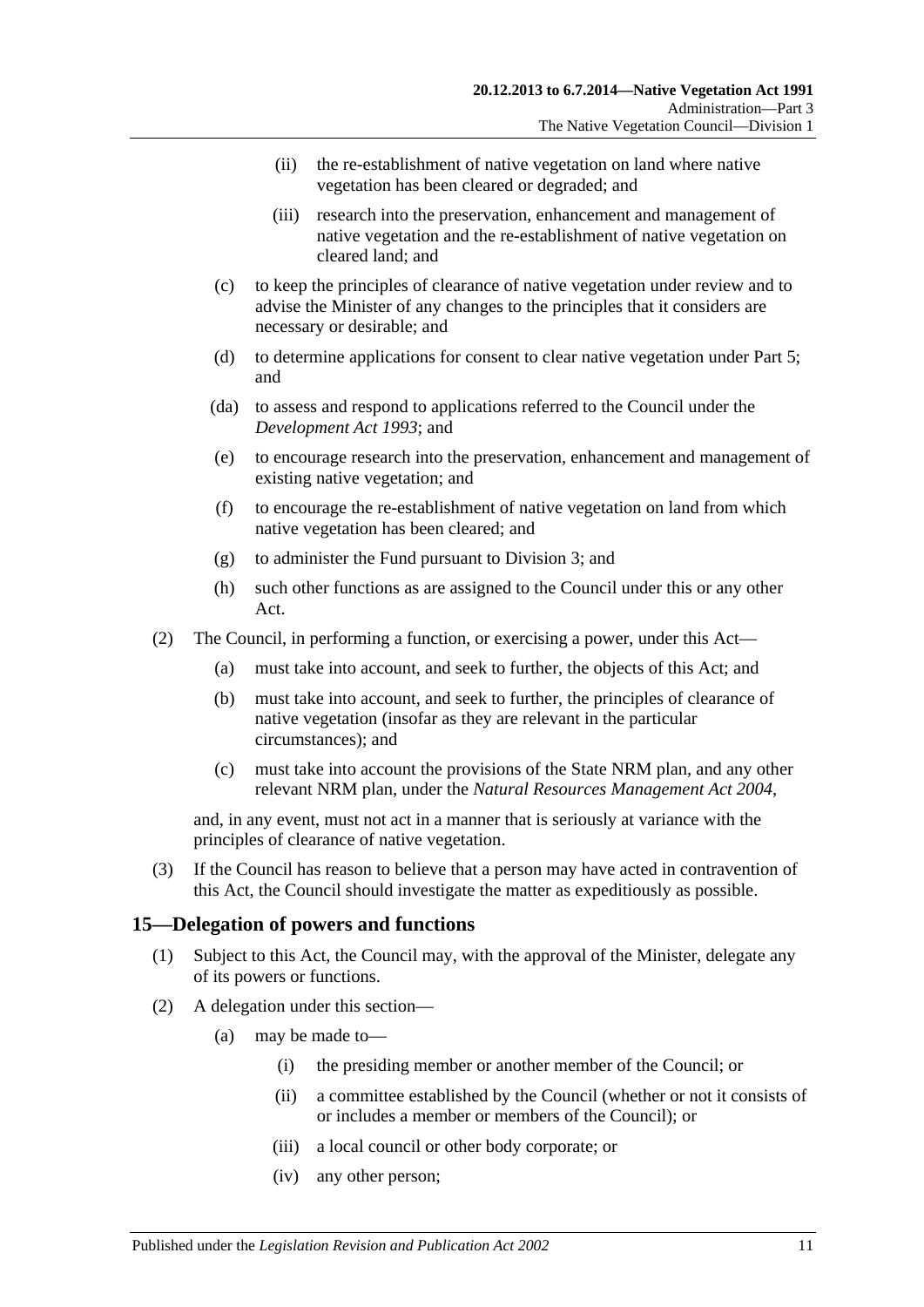- (b) may be made subject to such conditions as the Council thinks fit;
- (c) is revocable at will and does not derogate from the power of the Council to act in any matter itself.
- (3) A delegation and the revocation of a delegation under this section must be in writing.
- (4) A delegation under this section may be made to the person for the time being holding an office or position specified in the delegation.
- <span id="page-11-1"></span>(5) Where the Council delegates powers or functions to a local council in pursuance of this section, the local council may, with the approval of the Council, subdelegate those powers to a committee or officer of the local council.
- (5a) The Council may only make a delegation to a local council or an officer of a local council under [subsection](#page-10-1) (2) with the written approval of the relevant council.
- (5b) The Council may only make a delegation to a local council or an officer of a local council under [subsection](#page-10-1) (2), or approve a subdelegation to a committee or officer of a local council under [subsection](#page-11-1) (5), if—
	- (a) in the case of a delegation to a local council or a subdelegation to a committee—the Council makes it a condition of the delegation or approval (as the case may be) that the local council or committee will, in the exercise or performance of a delegated power or function, seek the advice of a person who holds a qualification in a field of natural resource management, or in biology;
	- (b) in the case of a delegation or subdelegation to an officer of a local council—the officer is a person who holds a qualification in a field of natural resource management, or in biology.
- (6) A person to whom powers or functions are delegated under this section is disqualified from acting in pursuance of the delegation in relation to any matter in which the delegate has a personal interest or a direct or indirect pecuniary interest.

Maximum penalty: \$5 000.

- (7) A person who is a member of a local council or the governing body of a body corporate to which powers or functions are delegated under this section is disqualified from taking part in any deliberations or decisions of the local council or body corporate made pursuant to the delegation in relation to any matter in which that person has a personal interest or a direct or indirect pecuniary interest. Maximum penalty: \$5 000.
- (8) Despite a preceding subsection, the Council may only delegate a power to act in relation to any matter within the Murray-Darling Basin with the approval of the Minister to whom the administration of the *[River Murray Act](http://www.legislation.sa.gov.au/index.aspx?action=legref&type=act&legtitle=River%20Murray%20Act%202003) 2003* is committed.
- (9) Despite a preceding subsection, the Council may only delegate a power to act in relation to any matter within the Adelaide Dolphin Sanctuary with the approval of the Minister for the Adelaide Dolphin Sanctuary.

## <span id="page-11-0"></span>**16—Staff**

- (1) There must be a secretary to the Council and such other staff to assist the Council as the Governor thinks fit.
- (2) The secretary and other members of staff are to be Public Service employees.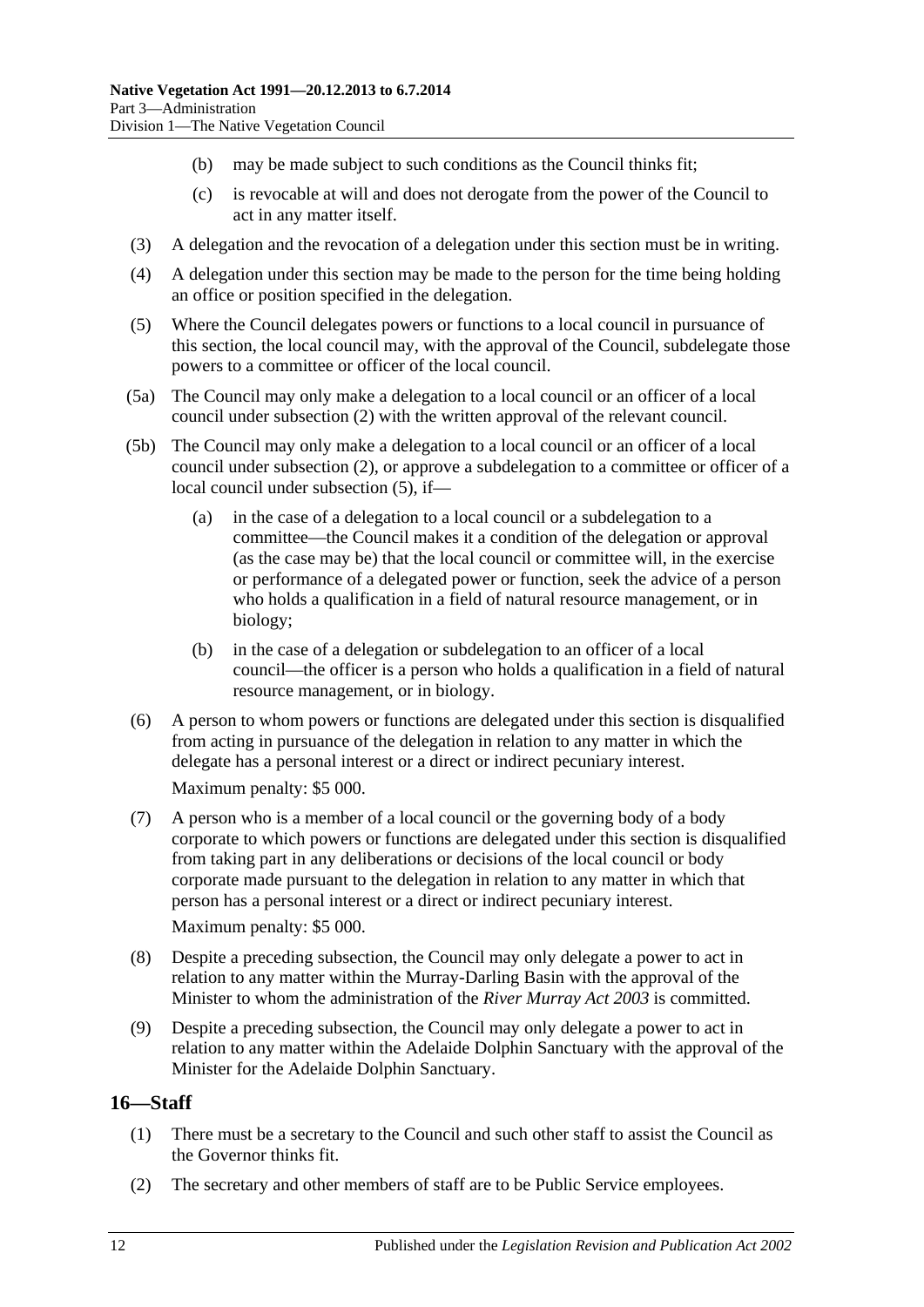(3) The Council may, under an arrangement established by the Minister administering an administrative unit of the Public Service, make use of the services or staff of that administrative unit.

## <span id="page-12-0"></span>**17—Annual report**

- (1) On or before 31 October in each year, the Council must prepare and present to the Minister a report upon the administration of this Act during the year that ended on the preceding 30 June and must as part of that report, report upon the work of the Council in carrying out its functions and achieving the objects of this Act.
- (2) The report must set out the purposes for which money from the Fund was applied in the relevant year and the amount applied for each purpose and must explain why the Fund was applied in that manner.
- (3) The Minister must, within six sitting days after receiving a report presented under this section, cause copies of the report to be laid before both Houses of Parliament.

# <span id="page-12-1"></span>**Division 3—The Native Vegetation Fund**

## <span id="page-12-2"></span>**21—The Fund**

- (1) The Native Vegetation Fund is established.
- (2) The Fund is subject to the management and control of the Council.
- <span id="page-12-4"></span><span id="page-12-3"></span>(3) The Fund consists of—
	- (a) money appropriated by Parliament for the purposes of the Fund; and
	- (b) fees payable in respect of applications to the Council to clear native vegetation; and
	- (c) amounts paid into the Fund in accordance with a condition under section  $29(11)(d)$ ; and
	- (ca) expiation fees and penalties recovered in respect of offences against this Act; and
	- (cb) amounts paid into the Fund in accordance with an order under section  $31A(6)(f)$  or [\(g\);](#page-29-2) and
	- (cc) amounts paid into the Fund in accordance with an order under [section](#page-33-0) 31EA; and
	- (cd) amounts paid into the Fund in accordance with any provision made by the regulations; and
	- (d) interest and accretions arising from investment of the Fund.
- <span id="page-12-7"></span><span id="page-12-6"></span><span id="page-12-5"></span>(3a) If an application to clear native vegetation is made to a local council or other body corporate or other person acting under delegation from the Council, the prescribed fee paid by the applicant under section [28\(3\)\(b\)\(iii\)](#page-21-1) (excluding the fee prescribed for the report referred to in section [28\(3\)\(b\)\(iia\)\)](#page-21-2) may be retained by the local council or other body or person.
- (4) The Fund may, with the approval of the Minister, be invested in a manner determined by the Council.
- (5) The Council may make payments from the Fund in accordance with this Act.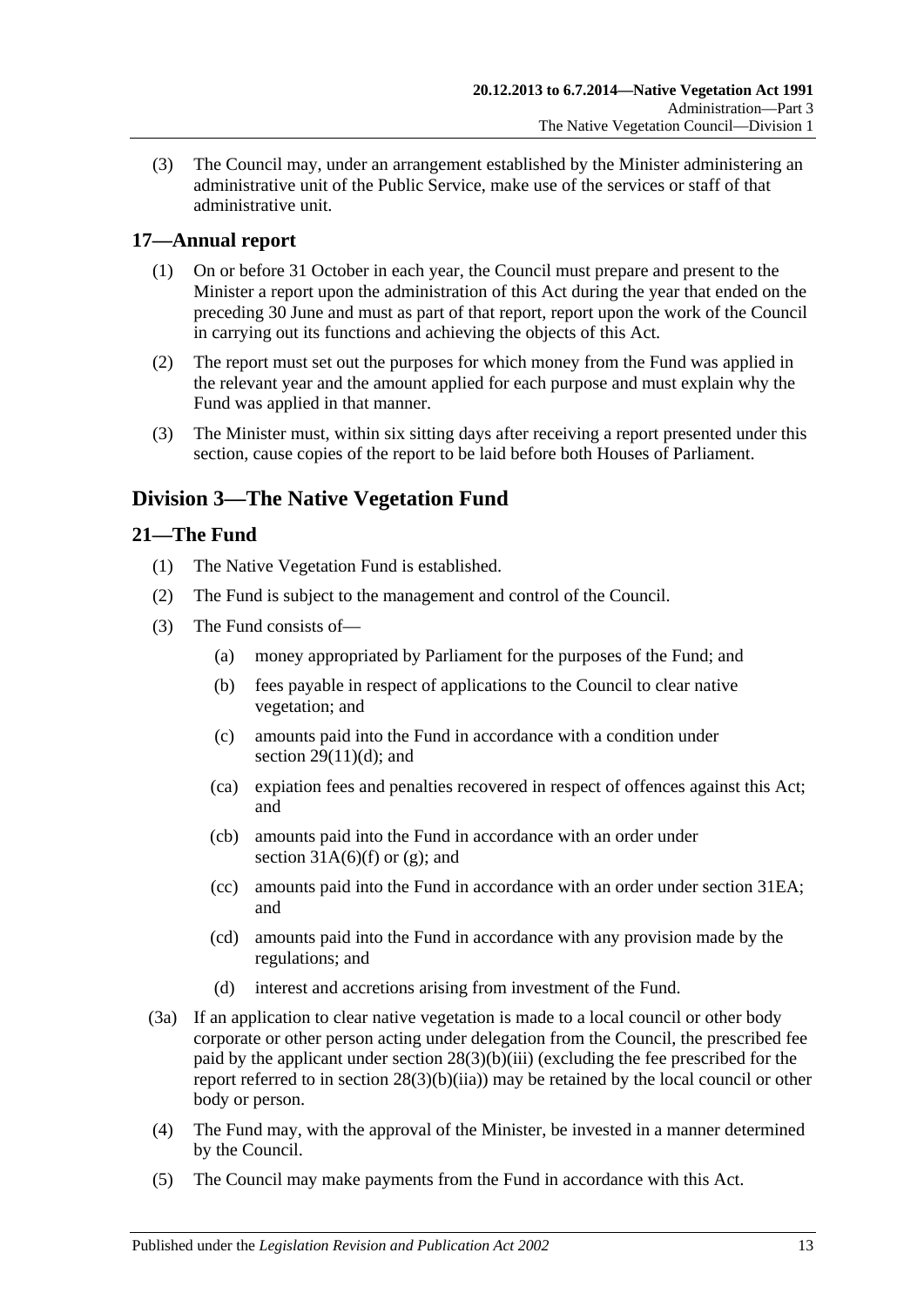- <span id="page-13-1"></span>(6) Money paid into the Fund under [subsection](#page-12-3)  $(3)(c)$ ,  $(ca)$ ,  $(cb)$ ,  $(cc)$  or  $(cd)$  must, as far as practicable, be used—
	- (a) to preserve and maintain native vegetation on land that is within the same region of the State as the relevant land (including preserving and maintaining native vegetation referred to in [paragraph](#page-13-0) (b)); or
	- (b) to establish or regenerate native vegetation on land that is within the same region of the State as the relevant land and that has been selected by the Council for that purpose after having regard to the Regional Biodiversity Plan or Plans (if any) approved by the Minister that apply within that region.
- <span id="page-13-0"></span>(6a) However, the Council may use the money referred to in [subsection](#page-13-1) (6) to establish, regenerate or maintain native vegetation in a region of the State other than the region where the relevant land is located if—
	- (a) the Council is satisfied that the environmental benefit to be achieved in the other region will outweigh the value of achieving a significant environmental benefit within the region where the relevant land is located; and
	- (b) the native vegetation includes or supports—
		- (i) plants of a rare, vulnerable or endangered species; or
		- (ii) plants that provide habitat for rare, vulnerable or endangered species of native animals; or
		- (iii) the whole, or a part, of a plant community that is rare, vulnerable or endangered; or
		- (iv) a significant remnant of vegetation in an area which has been extensively cleared; and
	- (c) the establishment, regeneration or maintenance of the native vegetation is carried out in accordance with guidelines adopted under [section](#page-18-0) 25 that apply to such establishment, regeneration or maintenance.
- (6b) For the purposes of making an assessment under this section as to whether 2 or more places are within the same region of the State, the Council may take into account such matters as it thinks fit.
- (6c) To avoid doubt, nothing in this section prevents the Council from making a payment from the Fund to the person or body who paid the money into the Fund so that the person or body can establish, regenerate or maintain native vegetation in accordance with this Act.
- (7) In this section—

#### *relevant land* means—

- (a) in a case where [subsection](#page-12-3)  $(3)(c)$  applies—land that is to be cleared under the consent to which the relevant condition relates;
- (b) in a case where [subsection](#page-12-4)  $(3)(ca)$ , [\(cb\)](#page-12-5) or [\(cc\)](#page-12-6) applies—land on which the native vegetation involved in the offence or breach of the Act by virtue of which the relevant amount became payable was grown or was situated:
- (c) in a case where [subsection](#page-12-7)  $(3)(cd)$  applies—land on which the native vegetation that is relevant to the operation of the particular regulation was grown or was situated.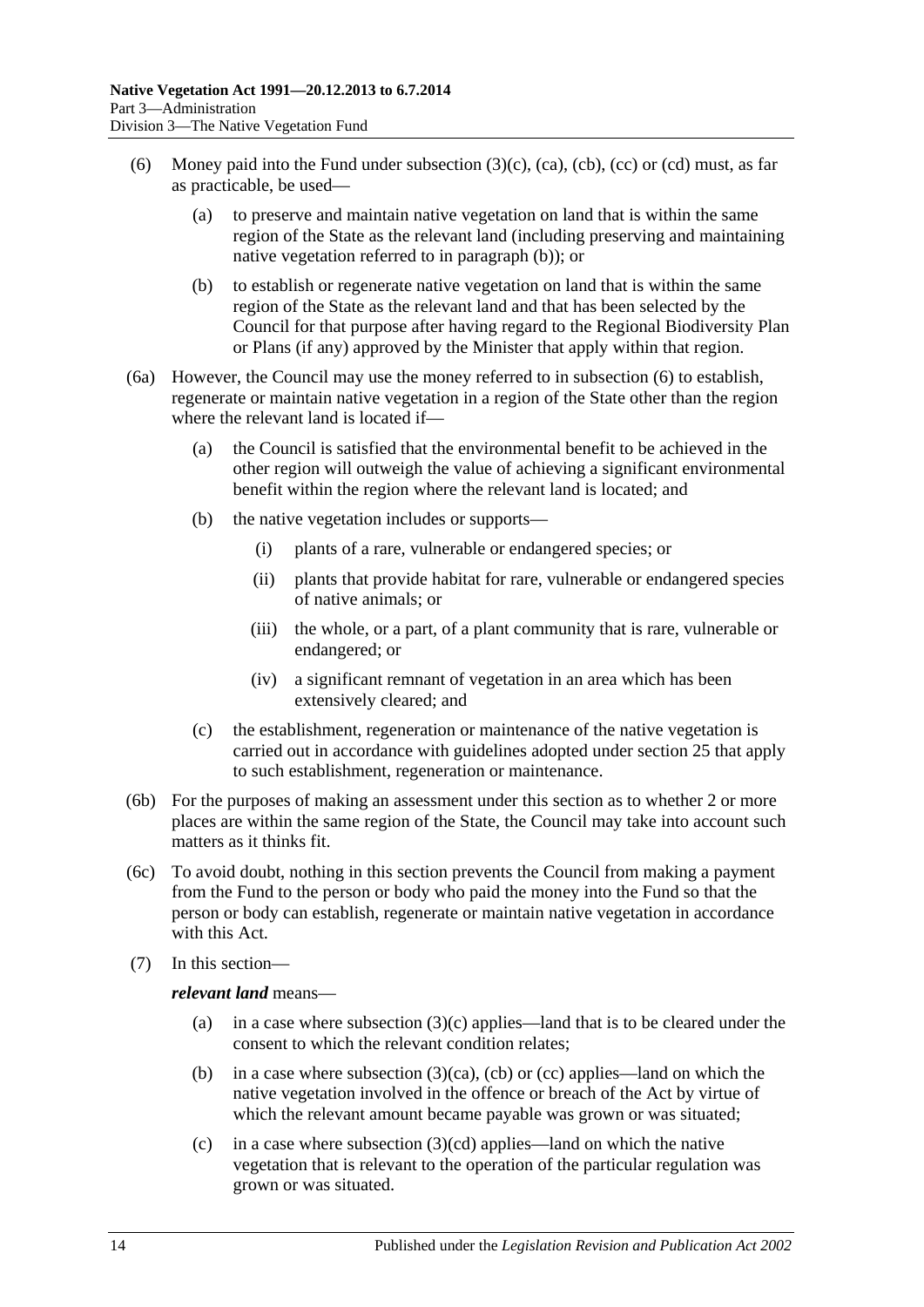## <span id="page-14-0"></span>**22—Accounts and audit**

- (1) The Council must keep proper accounts of receipts and payments in relation to the Fund.
- (2) The Auditor-General may at any time, and must at least once in each year, audit the accounts of the Fund.

# <span id="page-14-1"></span>**Part 4—Heritage agreements, proposals for revegetation and financial and other assistance**

## <span id="page-14-2"></span>**Division 1—Heritage agreements**

## <span id="page-14-3"></span>**23—Heritage agreements**

- (1) The Minister may enter into a heritage agreement with the owner of land—
	- (a) where native vegetation is growing or situated and the Minister considers that provision should be made for the preservation or enhancement of the native vegetation; or
	- (b) where the land has been re-vegetated with plants of one or more species indigenous to the local area so as to be representative of a naturally occurring plant community and the Minister considers, after having regard to the Regional Biodiversity Plan or Plans (if any) approved by the Minister, and associated pre-European vegetation mapping (if any) undertaken by the Minister, that apply in the vicinity of the relevant land, that provision should be made for the preservation or enhancement of that vegetation.
- (2) A heritage agreement attaches to the land and is binding on the current owner of the land whether or not that owner was the person with whom the agreement was made.
- (3) The Minister may, by agreement with the owner of the land to which a heritage agreement applies, vary or terminate the agreement.
- (4) A heritage agreement is, to the extent specified in the agreement, binding on the occupier of the land.
- (5) The Minister must not enter into, vary or terminate a heritage agreement under this section without first consulting and obtaining the approval of the Council.

## <span id="page-14-4"></span>**23A—Effect of heritage agreement**

- (1) A heritage agreement may contain any provision for the preservation or enhancement of native vegetation.
- <span id="page-14-5"></span>(2) A heritage agreement may, for example—
	- (a) restrict the use of land to which it applies;
	- (b) require specified work or work of a specified kind to be carried out in accordance with specified standards on the land;
	- (c) restrict the nature of work that may be carried out on the land;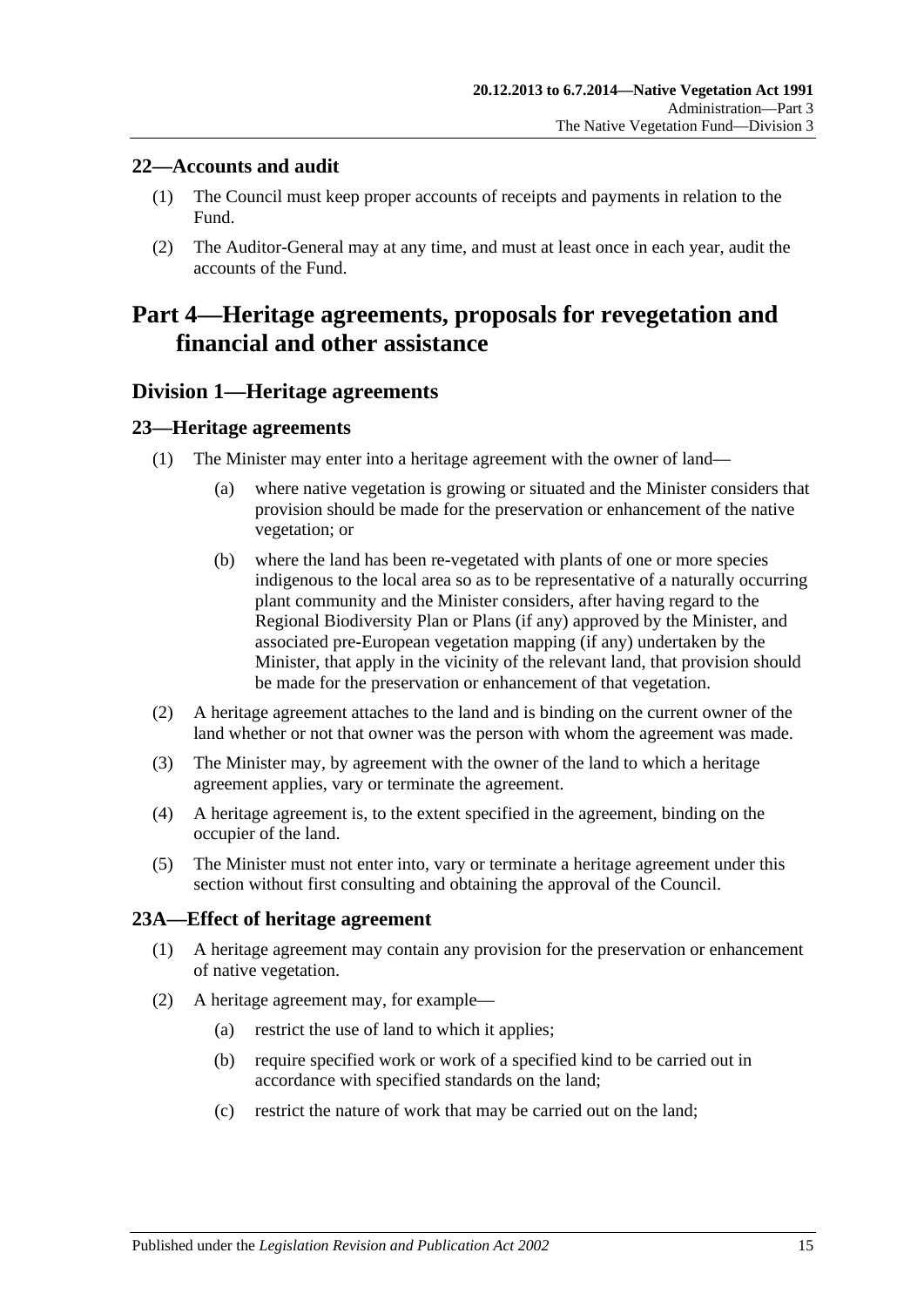- (d) provide for the management of the land, native vegetation on the land or any animals living on or visiting the land in accordance with a particular management plan or in accordance with management plans to be agreed from time to time between the Minister and the owner;
- (e) provide for remission of rates or taxes in respect of the land;
- (f) provide for the Minister to pay to the owner of the land an amount in respect of the decrease in the value of the land resulting from the execution of the heritage agreement and noting by the Registrar-General of the fact that it has come into force;
- (g) provide for the Minister to pay to the owner of the land an amount as an incentive to enter into the heritage agreement.
- (3) A term of a heritage agreement providing for the remission of rates or taxes has effect despite any law to the contrary.
- (4) The amount that the Minister agrees to pay in respect of the decrease in the value of the land referred to in [subsection](#page-14-5) (2) must not exceed the amount of the decrease determined by the Valuer-General.
- (5) Any money required by the Minister to meet his or her obligations under a heritage agreement entered into under this section must be paid to the Minister from the Fund.

#### <span id="page-15-0"></span>**23B—Registration of heritage agreements**

- (1) The Council must keep a register of heritage agreements entered into under this Act and must include in the register any agreement varying or terminating a heritage agreement.
- (2) The register must be kept available for public inspection at the office of the Council during ordinary office hours.
- (3) When the Minister enters into a heritage agreement, or an agreement varying or terminating a heritage agreement, the Registrar-General must, on application by the Minister or another party to the agreement, note the agreement against the relevant instrument of title or, in the case of land not under the *[Real Property Act](http://www.legislation.sa.gov.au/index.aspx?action=legref&type=act&legtitle=Real%20Property%20Act%201886) 1886*, against the land (and, subject to an appropriate application under this subsection, must ensure that the note is not removed once made).

## <span id="page-15-1"></span>**Division 2—Approval by the Council of proposal for revegetation**

## <span id="page-15-2"></span>**23D—Application of Division**

This Division applies to native vegetation if—

- (a) the Council has declared that this Division applies to the vegetation under [section](#page-16-0) 23E; or
- (b) the vegetation is established pursuant to a proposal approved by the Council under [section](#page-16-1) 23F.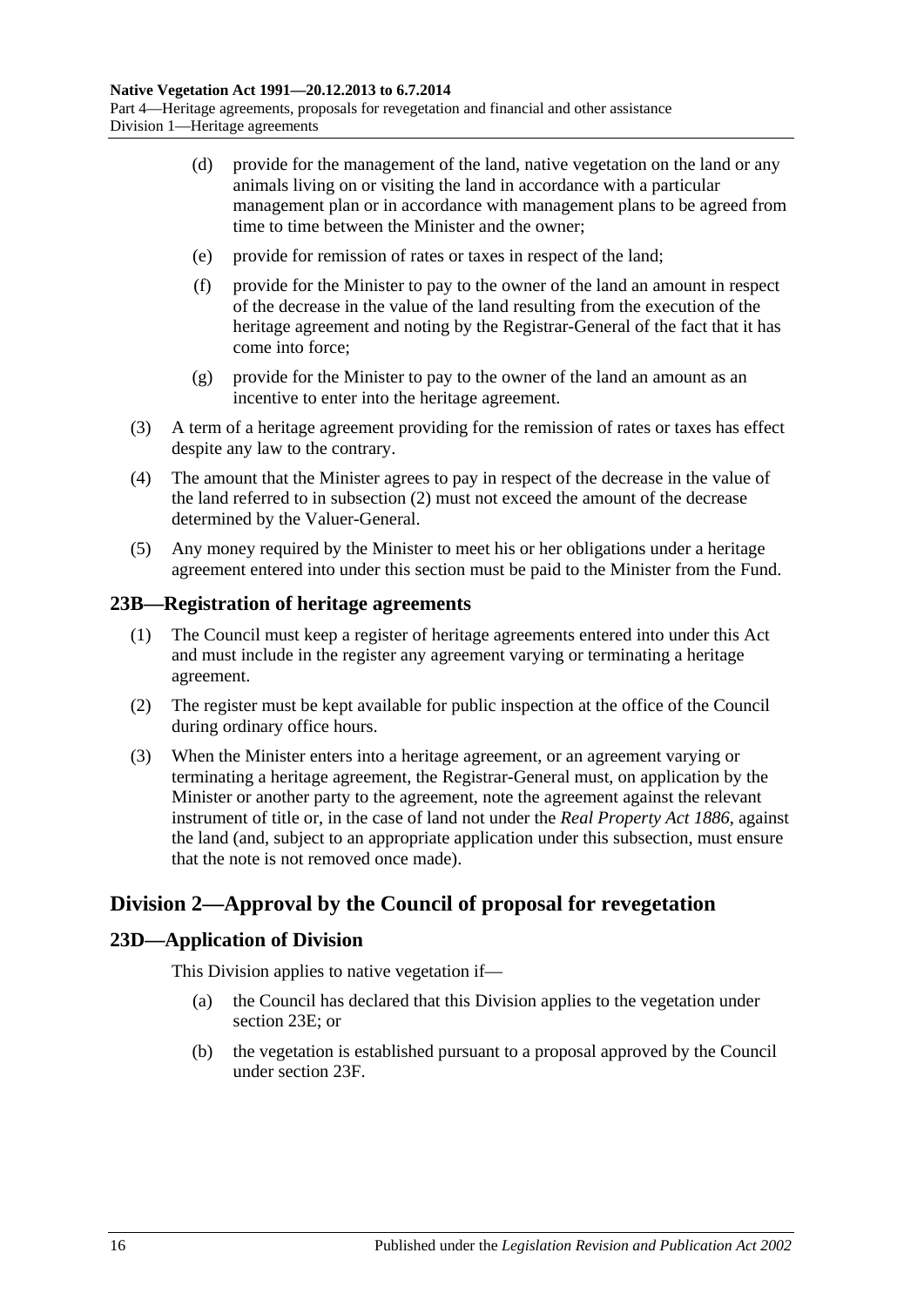## <span id="page-16-0"></span>**23E—Declaration in relation to existing vegetation**

The Council may, on the application of the owner of land that has been revegetated with plants of one or more species indigenous to South Australia, declare that this Division applies to the vegetation if, in its opinion, the value of the vegetation is sufficient to warrant the application of the controls against clearance under [Part 5.](#page-19-0)

## <span id="page-16-1"></span>**23F—Proposal for revegetation of land**

An owner of land who wishes to revegetate the land with plants of one or more species indigenous to the local area that will be representative of a naturally occurring plant community may submit the proposal to the Council for approval.

## <span id="page-16-2"></span>**23G—Information required on application or submission**

The landowner's application under [section](#page-16-0) 23E or submission under [section](#page-16-1) 23F must be in a form approved by the Council and must include, or be accompanied by, such information as the Council requires.

## <span id="page-16-3"></span>**23H—Decision by the Council**

- (1) If, in the opinion of the Council after having regard to the Regional Biodiversity Plan or Plans (if any) prepared by the Minister, and associated pre-European vegetation mapping (if any) undertaken by the Minister, that apply in the vicinity of the relevant land, and any other matter considered relevant by the Council, the value of the native vegetation referred to in [section](#page-16-0) 23E or [23F](#page-16-1) is, or will be, sufficient to warrant application of the controls against clearance under [Part 5,](#page-19-0) it may make a declaration in relation to the vegetation under [section](#page-16-0) 23E or approve the proposal under [section](#page-16-1) 23F.
- <span id="page-16-6"></span>(2) The Council may, if it thinks it appropriate to do so, vary or revoke a declaration or approval made or given under this Division.

## <span id="page-16-4"></span>**23I—Noting of Council's approval against the title to the land**

- (1) Where the Council has made a declaration or given its approval under this Division, it must inform the Registrar-General in writing of the declaration or approval and must provide the Registrar-General with such further information as he or she requires to comply with [subsection](#page-16-5) (3).
- (2) However, the Council need not proceed to inform the Registrar-General of an approval under [section](#page-16-1) 23F until the Council is satisfied that it is appropriate to do so in accordance with the terms of the approval.
- <span id="page-16-5"></span>(3) The Registrar-General must note the declaration or approval against the relevant instrument of title for the land or, in the case of land not under the *[Real Property](http://www.legislation.sa.gov.au/index.aspx?action=legref&type=act&legtitle=Real%20Property%20Act%201886)  Act [1886](http://www.legislation.sa.gov.au/index.aspx?action=legref&type=act&legtitle=Real%20Property%20Act%201886)*, against the land.
- (4) The Registrar-General must, on application by the Council after the making of a decision under section  $23H(2)$ , vary or cancel a note under [subsection](#page-16-5)  $(3)$  (but must otherwise ensure that the note is not removed once made).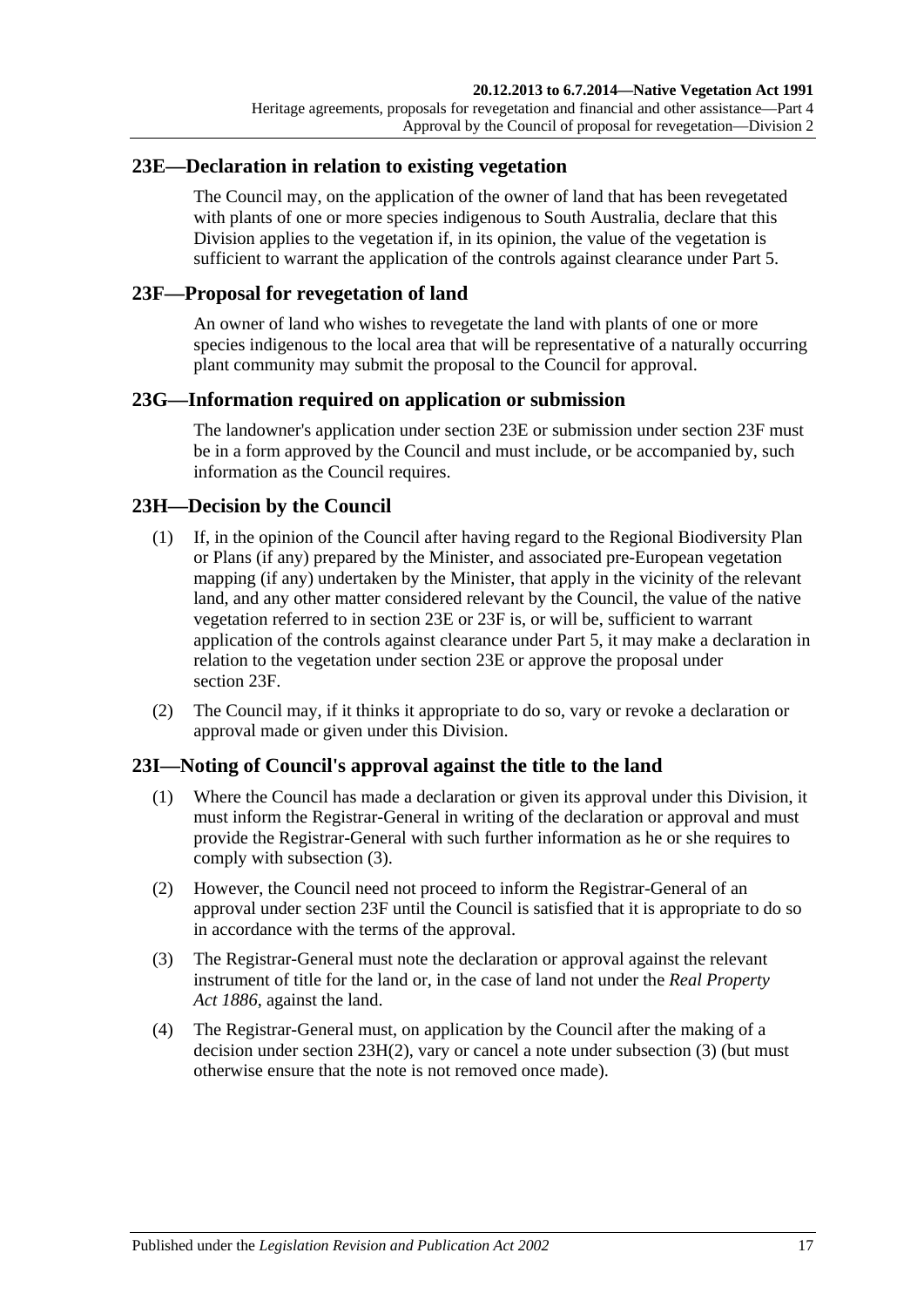## <span id="page-17-0"></span>**Division 3—Financial and other assistance**

#### <span id="page-17-2"></span><span id="page-17-1"></span>**24—Assistance to landowners**

- (1) An owner of land that is subject to a heritage agreement may apply to the Council for financial or other assistance in—
	- (a) managing the land, native vegetation on the land or any animals living on or visiting the land;
	- (b) preserving or enhancing native vegetation on the land;
	- (c) establishing native vegetation on the land;
	- (d) undertaking research in relation to the preservation, enhancement or management of native vegetation on the land or of animals living on or visiting the land.
- (1a) An owner of land in relation to which a proposal has been approved by the Council under [Division 2](#page-15-1) may apply to the Council for financial assistance in establishing native vegetation on the land in accordance with the proposal.
- (2) An application must be in a form approved by the Council and must set out the applicant's proposals for the application of the assistance requested by the applicant.
- (3) The applicant's proposals must be based on guidelines adopted by the Council under this Part.
- (4) The Council may grant an application for assistance subject to such conditions as it thinks fit including, in the case of an application under [subsection](#page-17-2) (1), the execution of an agreement varying the heritage agreement in a manner approved by the Council.
- (5) Money payable by way of financial assistance under this section must be paid from the Fund.
- <span id="page-17-3"></span>(6) Where, in the opinion of the Council, a person to whom the Council has granted financial assistance under this section—
	- (a) contravenes or fails to comply with a condition attached to the grant of the assistance; or
	- (b) fails, within a reasonable time, to apply the amount granted for the purpose for which it was granted,

the Council may serve written notice on that person demanding repayment of the amount granted or such lesser amount as is specified in the notice.

- <span id="page-17-4"></span>(7) An amount demanded by the Council under [subsection](#page-17-3) (6) is a debt due by the person from whom it is demanded to the Council and upon recovery must be paid by the Council into the Fund.
- (8) A court that is considering a claim for payment of a debt referred to in [subsection](#page-17-4) (7) may refuse to order payment of all or part of the amount claimed if, in its opinion, the person to whom the financial assistance was granted has applied it in accordance with the conditions on which it was granted or in accordance with what he or she genuinely believed to be the conditions on which it was granted.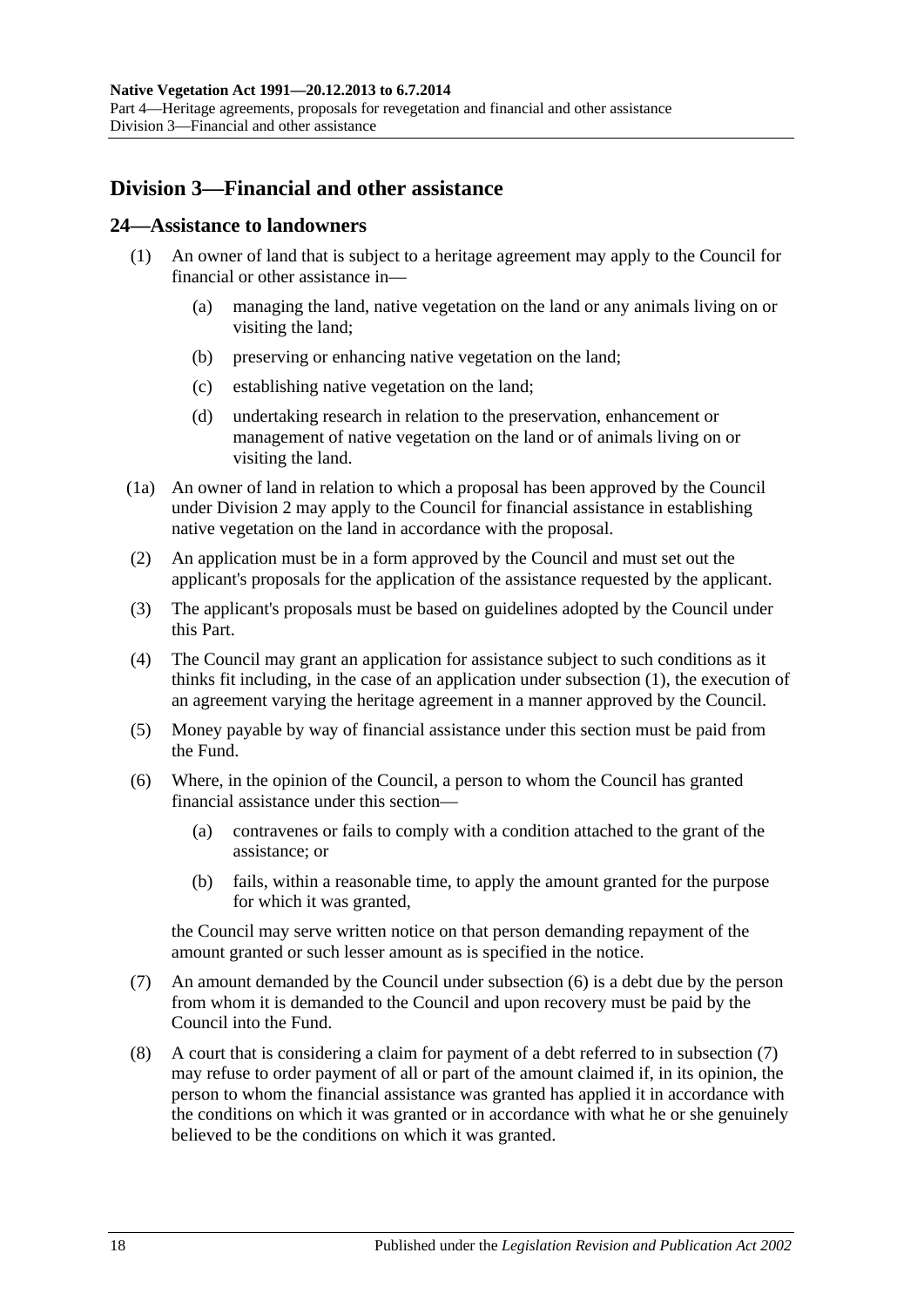## <span id="page-18-0"></span>**25—Guidelines for the application of assistance and the management of native vegetation**

- (1) The Council must prepare draft guidelines in relation to—
	- (a) the application of financial and other assistance provided by the Council; and
	- (b) the management of native vegetation; and
	- (c) the operation of [section](#page-22-1) 29(4a).
- <span id="page-18-3"></span><span id="page-18-2"></span><span id="page-18-1"></span>(2) After preparation of the draft guidelines the Council must—
	- (a) by public advertisement, invite members of the public to make representations to the Council (within a period of not less than two months following publication of the advertisement) as to matters that should be addressed by the guidelines; and
	- (b) submit the guidelines for comment by the regional NRM board for the NRM region to which the guidelines relate; and
	- (c) where the guidelines relate to pastoral land, submit the guidelines to the Pastoral Board for comment; and
	- (e) where the guidelines relate to land within the area of a local council, submit the guidelines to the Local Government Association of South Australia for comment; and
	- (f) submit the guidelines to the South Australian Farmers Federation Incorporated and to the Conservation Council of South Australia Incorporated for comment; and
	- (g) where the guidelines relate to land within the Murray-Darling Basin, submit the guidelines to the Minister to whom the administration of the *[River Murray](http://www.legislation.sa.gov.au/index.aspx?action=legref&type=act&legtitle=River%20Murray%20Act%202003)  Act [2003](http://www.legislation.sa.gov.au/index.aspx?action=legref&type=act&legtitle=River%20Murray%20Act%202003)* is committed for comment.
- (3) The public advertisement referred to in [subsection](#page-18-1)  $(2)(a)$  must—
	- (a) specify an address at which copies of the draft guidelines may be purchased or inspected;
	- (b) specify an address to which representations in connection with the draft guidelines may be forwarded.
- (3a) Where the guidelines relate to land within the Murray-Darling Basin, the guidelines must seek to further the objects of the *[River Murray Act](http://www.legislation.sa.gov.au/index.aspx?action=legref&type=act&legtitle=River%20Murray%20Act%202003) 2003* and the *Objectives for a Healthy River Murray* under the *[River Murray Act](http://www.legislation.sa.gov.au/index.aspx?action=legref&type=act&legtitle=River%20Murray%20Act%202003) 2003* (insofar as they may be relevant).
- (3b) Where the guidelines relate to land within the Adelaide Dolphin Sanctuary, the guidelines must seek to further the objects and objectives of the *[Adelaide Dolphin](http://www.legislation.sa.gov.au/index.aspx?action=legref&type=act&legtitle=Adelaide%20Dolphin%20Sanctuary%20Act%202005)  [Sanctuary Act](http://www.legislation.sa.gov.au/index.aspx?action=legref&type=act&legtitle=Adelaide%20Dolphin%20Sanctuary%20Act%202005) 2005* (insofar as they may be relevant).
- (4) The Council may adopt the draft guidelines with, or without, amendment but must, before adopting them, consider all representations made by members of the public and comments made pursuant to [subsection](#page-18-2) (2).
- (5) The Council must, by public advertisement, specify an address at which copies of guidelines adopted by the Council may be purchased or inspected.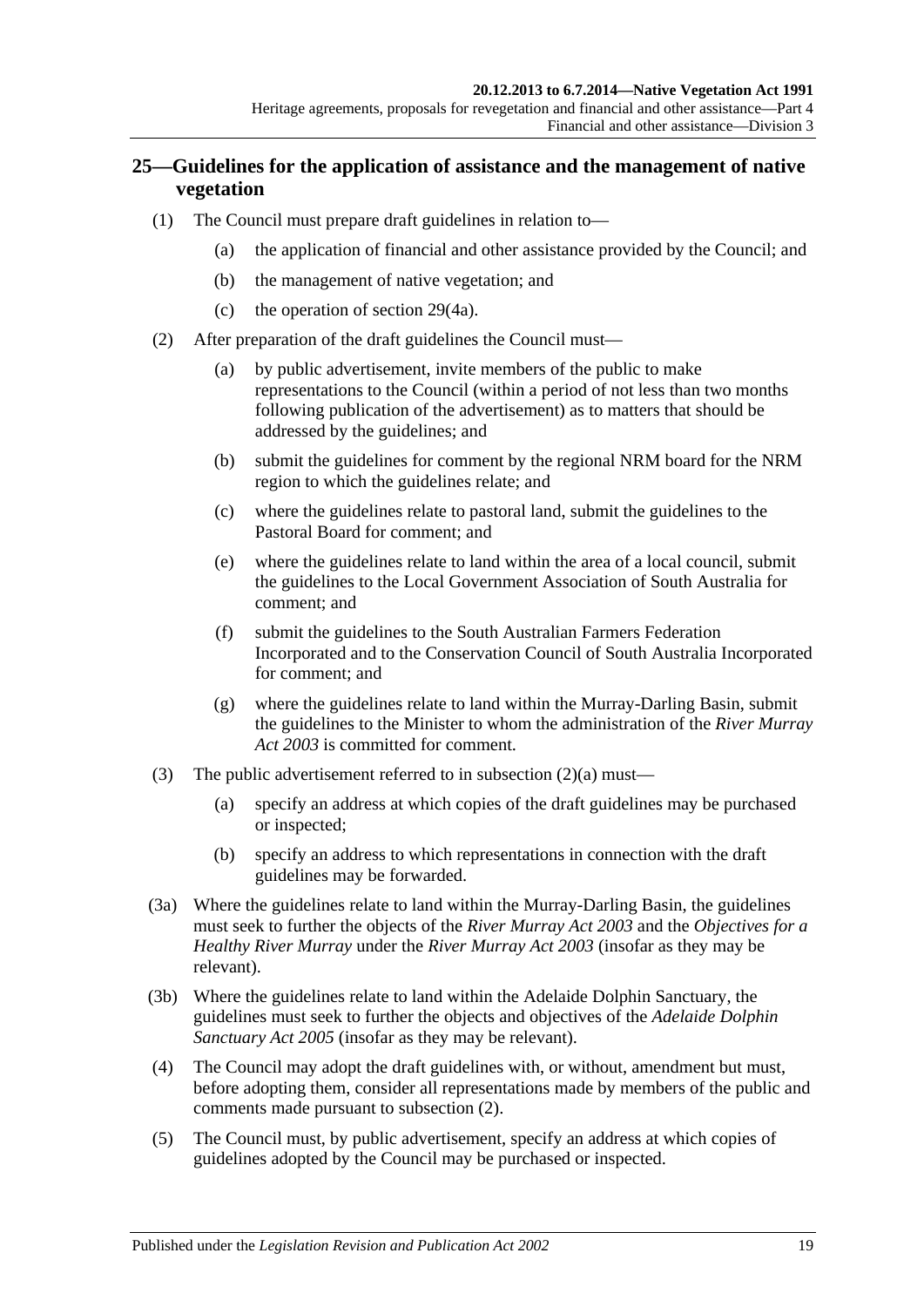- (5a) The Council may, by following the procedures required by this section for the preparation and adoption of the initial guidelines, prepare and adopt guidelines varying or replacing guidelines previously adopted under this section.
- (5b) Where the Council thinks it is desirable to take the time to consult on proposed guidelines in more detail than is required by this section, it may prepare and adopt guidelines under this section as an interim measure with the intention of varying or replacing them if necessary after it has had time for further consultation.
- (5c) For the purposes of this section, draft guidelines in relation to the application of financial and other assistance will only be taken to relate to an NRM region, pastoral land, the Murray-Darling Basin or the Adelaide Dolphin Sanctuary if the guidelines explicitly state that they do.
- (6) In this section—

*public advertisement* means an advertisement published in the Gazette and in a newspaper circulating throughout the State.

# <span id="page-19-0"></span>**Part 5—Clearance and enforcement**

## <span id="page-19-1"></span>**Division 1—Control of clearance**

## <span id="page-19-3"></span><span id="page-19-2"></span>**26—Offence of clearing native vegetation contrary to this Part**

(1) A person must not clear native vegetation unless the clearance is in accordance with this Part.

Maximum penalty: A sum calculated at the prescribed rate for each hectare (or part of a hectare) of the land in relation to which the offence was committed or \$100 000, whichever is greater.

Expiation fee: \$750.

<span id="page-19-4"></span>(2) A person must not contravene or fail to comply with a condition attached to a consent granted under this Part.

Maximum penalty: A sum calculated at the prescribed rate for each hectare (or part of a hectare) of the land in relation to which the offence was committed or \$100 000, whichever is greater.

Expiation fee: \$750.

- (2a) If a court convicts a person—
	- (a) of an offence against [subsection](#page-19-3) (1); or
	- (b) of an offence against [subsection](#page-19-4) (2) where the effect of the contravention of or failure to comply with the condition that constitutes the offence is that native vegetation has been cleared without the consent of the Council,

the Council must, within the prescribed period, initiate civil proceedings under [Division 2](#page-28-0) in order to require the offender to make good the breach of this Act unless such proceedings have already been commenced, or an order has already been made, under that Division in relation to the matter, or the conviction is overturned on appeal.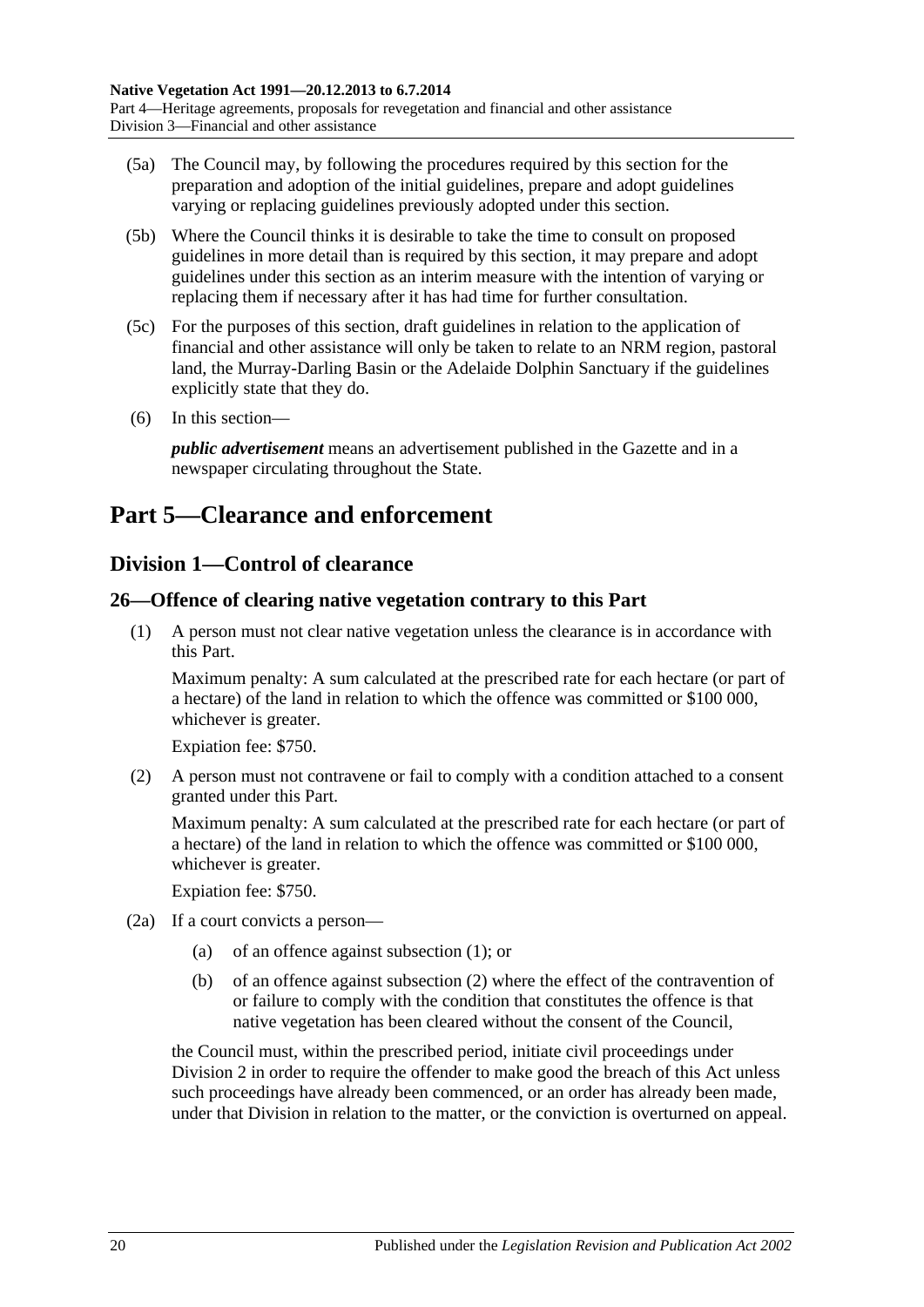(3) In this section—

*land in relation to which the offence was committed* means—

- (a) land on which the vegetation is or was growing or is or was situated; and
- (b) land that has been, or will be, affected in any way (including by an increase in its value) by reason of the commission of the offence;

*the prescribed period*, in relation to the initiation of civil proceedings against an offender, means—

- (a) 6 months after the time within which the offender may appeal against the relevant conviction; or
- (b) if an appeal is commenced—6 months after—
	- (i) the appeal is dismissed, struck out or withdrawn; or
	- (ii) any questions raised by the appeal have been finally determined;

#### *the prescribed rate* means—

- (a) the amount (if any) per hectare by which the land in relation to which the offence was committed has increased in value as a direct result of the commission of the offence; or
- (b) \$2 500,

whichever is the greater.

(4) In determining the amount by which the value of land has increased as the result of the commission of an offence under this section, no account may be taken of the possibility that the establishment of vegetation on the cleared land may be ordered under [Division 2.](#page-28-0)

## <span id="page-20-0"></span>**27—Clearance of native vegetation**

- <span id="page-20-4"></span><span id="page-20-2"></span>(1) Subject to any other Act or law to the contrary—
	- (a) native vegetation may, subject to this section, be cleared with the consent of the Council given in accordance with [section](#page-22-0) 29;
	- (b) native vegetation may, subject to [subsection](#page-21-3) (5)(b), be cleared—
		- (i) if the vegetation is of a prescribed class; or
		- (ii) in prescribed circumstances.
- <span id="page-20-6"></span><span id="page-20-5"></span><span id="page-20-3"></span>(2) Subject to [subsection](#page-20-1) (3), the Council cannot give its consent to the clearance of native vegetation under [subsection](#page-20-2)  $(1)(a)$  if the vegetation comprises or forms part of a stratum of native vegetation that is substantially intact (see [section](#page-5-0) 3A).
- <span id="page-20-1"></span>(3) The Council may, despite [subsection](#page-20-3) (2) but subject to the other requirements of this Division, give its consent to the harvesting of native vegetation if, in its opinion, the harvesting will not result in any lasting damage to the plants comprising the vegetation, lead to significant soil damage or erosion, or result in any long-term loss of biodiversity.
- (4) The Council may give its consent under [subsection](#page-20-1) (3) subject to such conditions (if any) as the Council thinks fit to impose.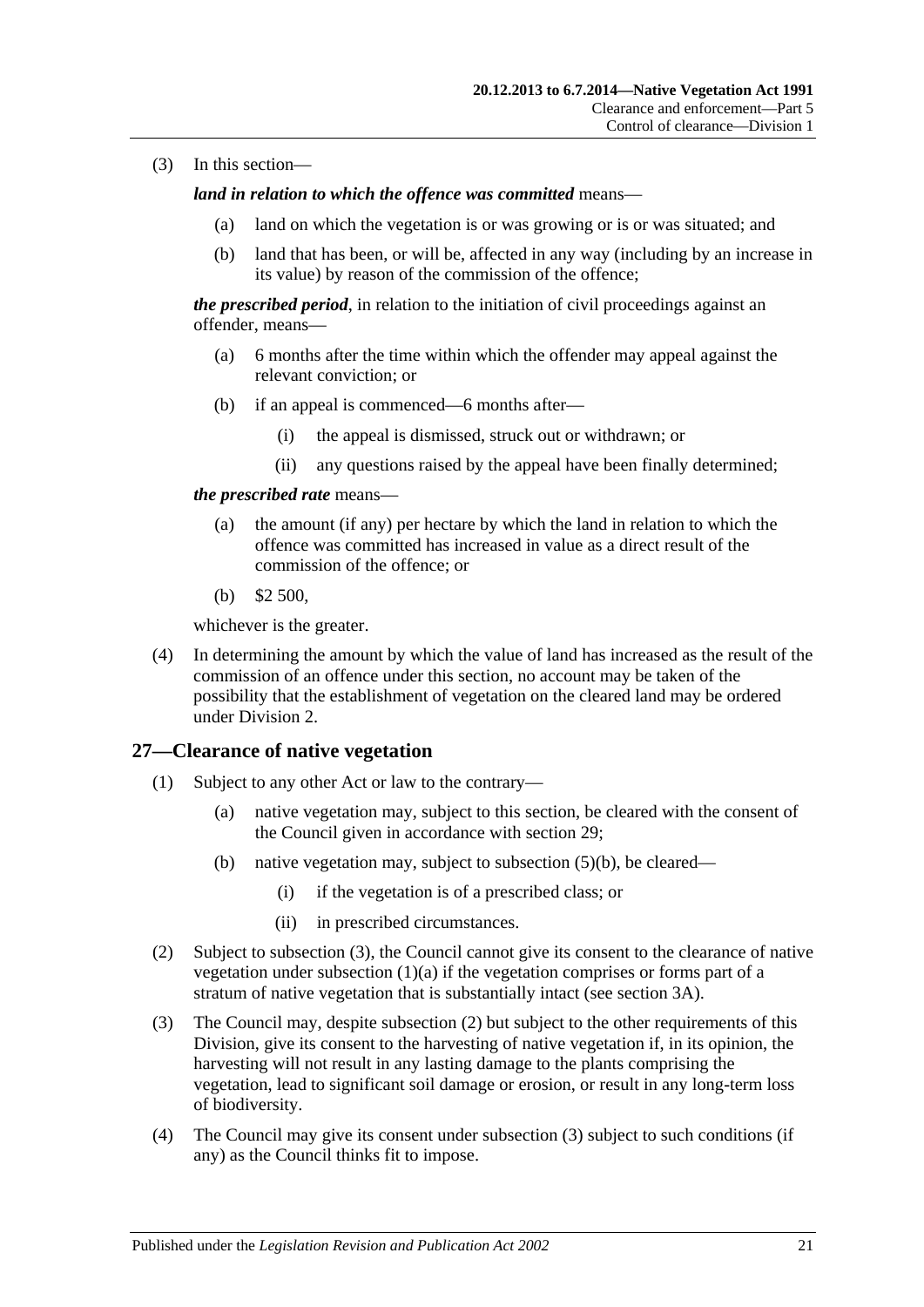- <span id="page-21-4"></span>(5) Native vegetation that is growing or is situated on land that is subject to a heritage agreement under this Act or a heritage agreement that was entered into in compliance with a condition of consent to clear native vegetation under the repealed Act cannot be cleared
	- (a) under [subsection](#page-20-2)  $(1)(a)$  unless the Minister has also given his or her consent to the clearance;
	- (b) under [subsection](#page-20-4) (1)(b) unless a regulation prescribing a class of vegetation under [paragraph](#page-20-5) (b)(i) or circumstances under [paragraph](#page-20-6) (b)(ii) explicitly extends its operation to vegetation on land that is subject to a heritage agreement.
- <span id="page-21-3"></span>(6) If the Minister attaches conditions to his or her consent under [subsection](#page-21-4)  $(5)(a)$ , the Council's consent to the clearance will be taken to be subject to the same conditions, in addition to any other conditions imposed by the Council.

## <span id="page-21-0"></span>**28—Application for consent**

- (1) Subject to [subsection](#page-21-5) (2), the owner of land on which native vegetation is growing or is situated, or a person acting on his or her behalf, (but no other person) may apply for consent to clear the vegetation.
- <span id="page-21-5"></span>(2) Where the land is held from the Crown under a miscellaneous lease, an application for consent to clear vegetation can only be made by the Minister for Environment and Conservation.
- <span id="page-21-8"></span><span id="page-21-7"></span><span id="page-21-6"></span><span id="page-21-2"></span><span id="page-21-1"></span>(3) An application for consent—
	- (a) must be in a form approved by the Council;
	- (b) must be accompanied by—
		- (i) a native vegetation management plan prepared by the applicant in accordance with guidelines adopted by the Council under [Part 4;](#page-14-1) and
		- (ii) either—
			- (A) information that establishes that the planting and maintenance of native vegetation on the land after clearance or on adjacent land in accordance with the native vegetation management plan will, after allowing for the loss of the vegetation to be cleared, result in a significant environmental benefit; or
			- (B) information that establishes that it is not possible for the applicant to provide a significant environmental benefit in the manner referred to in [subsubparagraph](#page-21-6) (A); and
		- (iia) the prescribed number of copies of a report relating to the proposed clearance prepared in a form approved by the Council; and
		- (iib) such other information as the Council reasonably requires; and
		- (iii) the prescribed fee (including the fee prescribed for the report referred to in [subparagraph](#page-21-2) (iia)).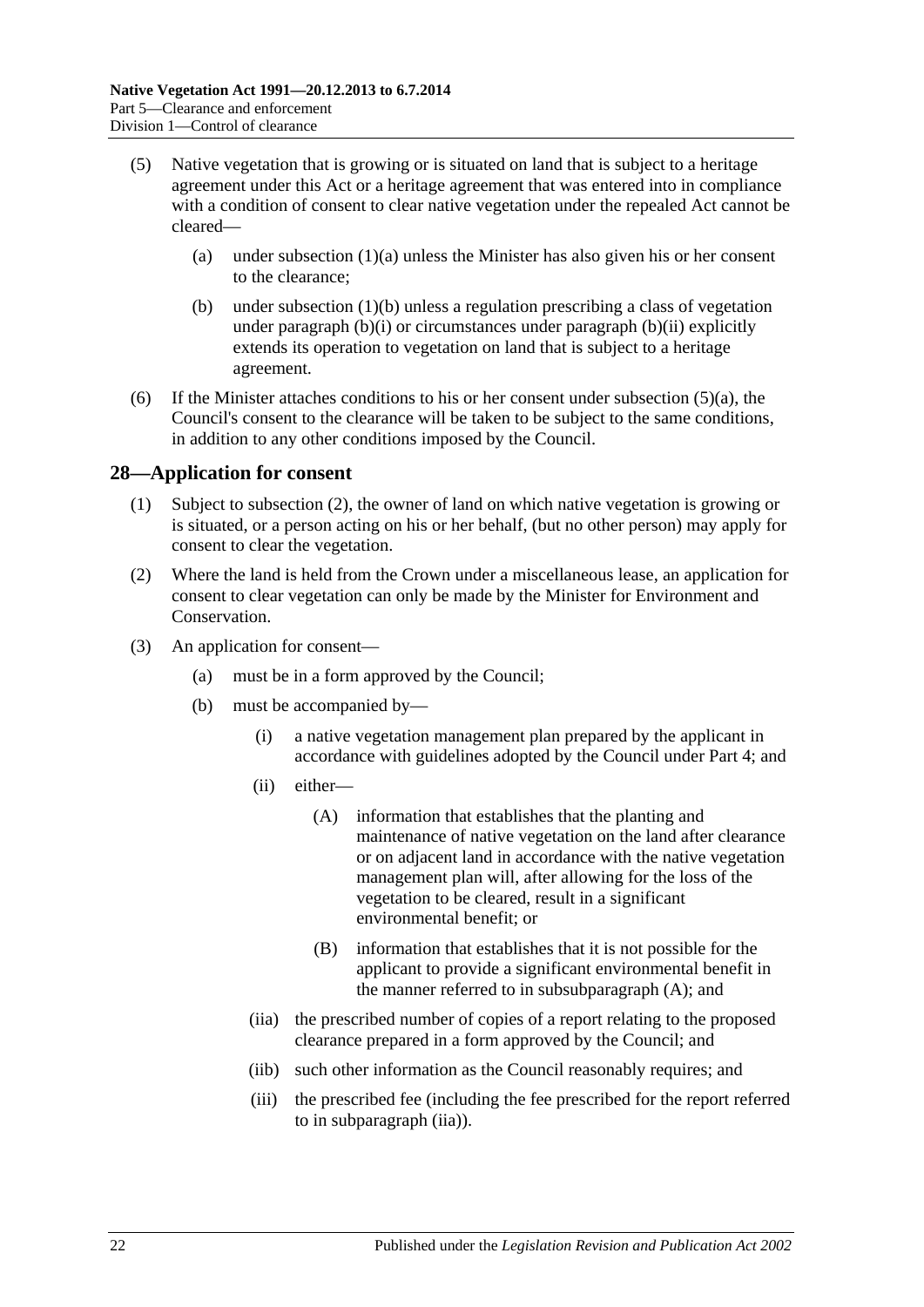- <span id="page-22-4"></span>(4) Where an applicant provides information referred to in subsection  $(3)(b)(ii)(B)$ , he or she may propose that he or she make a payment into the Fund to compensate for the fact that there will not be a significant environmental benefit associated with the proposed clearance.
- <span id="page-22-5"></span>(5) The report referred to in [subsection](#page-21-2) (3)(b)(iia) must be prepared by the agency or instrumentality of the Crown or other person or body specified by the regulations.
- (6) On receipt of the fee prescribed for the report referred to in [subsection](#page-21-2)  $(3)(b)(ii)$ , the Council (or a local council or other body or person acting under delegation from the Council) must pay the amount of the fee to the Minister who must apply the amount received towards the cost of administering this Act.
- (7) The Council must ensure that a copy of the report referred to in [subsection](#page-21-2) (3)(b)(iia), and of any *Assessment Report* prepared by the Minister's department in response to the making of an application under this section, is available for inspection, without fee, during ordinary office hours at the principal office of the Council, and is also available in any other manner, or at any other place, determined by the Minister.

## <span id="page-22-2"></span><span id="page-22-0"></span>**29—Provisions relating to consent**

- (1) Subject to this section, in deciding whether to consent to an application to clear native vegetation, the Council—
	- (a) must have regard to the principles of clearance of native vegetation so far as they are relevant to that decision; and
	- (b) must not make a decision that is seriously at variance with those principles.
- <span id="page-22-3"></span>(2) When determining an application to clear native vegetation in order to facilitate the management of other native vegetation, the Council must, in exercising its limited discretion under [subsection](#page-22-2) (1), have regard to the applicant's desire to facilitate the management of that other vegetation.
- (3) When determining an application to clear native vegetation that is growing or is situated on land that forms part of a property that is used for the business of primary production, the Council must, in exercising its limited discretion under [subsection](#page-22-2) (1), have regard to the applicant's desire to operate the business as efficiently as possible.
- (4) The Council may give its consent to clearance of native vegetation that is in contravention of [subsection](#page-22-3) (1)(b) if—
	- (a) the vegetation comprises one or more isolated plants; and
	- (b) the applicant is engaged in the business of primary production; and
	- (c) in the opinion of the Council, the retention of that plant, or those plants, would put the applicant to unreasonable expense in carrying on that business or would result in an unreasonable reduction of potential income from that business.
- <span id="page-22-1"></span>(4a) The Council may give its consent to the clearance of native vegetation that is in contravention of [subsection](#page-22-3) (1)(b) if—
	- (a) the Council has adopted guidelines under [section](#page-18-0) 25 that apply in relation to the region where the native vegetation is situated (being guidelines envisaged under [subsection](#page-18-3)  $(1)(c)$  of that section); and
	- (b) the Council is satisfied—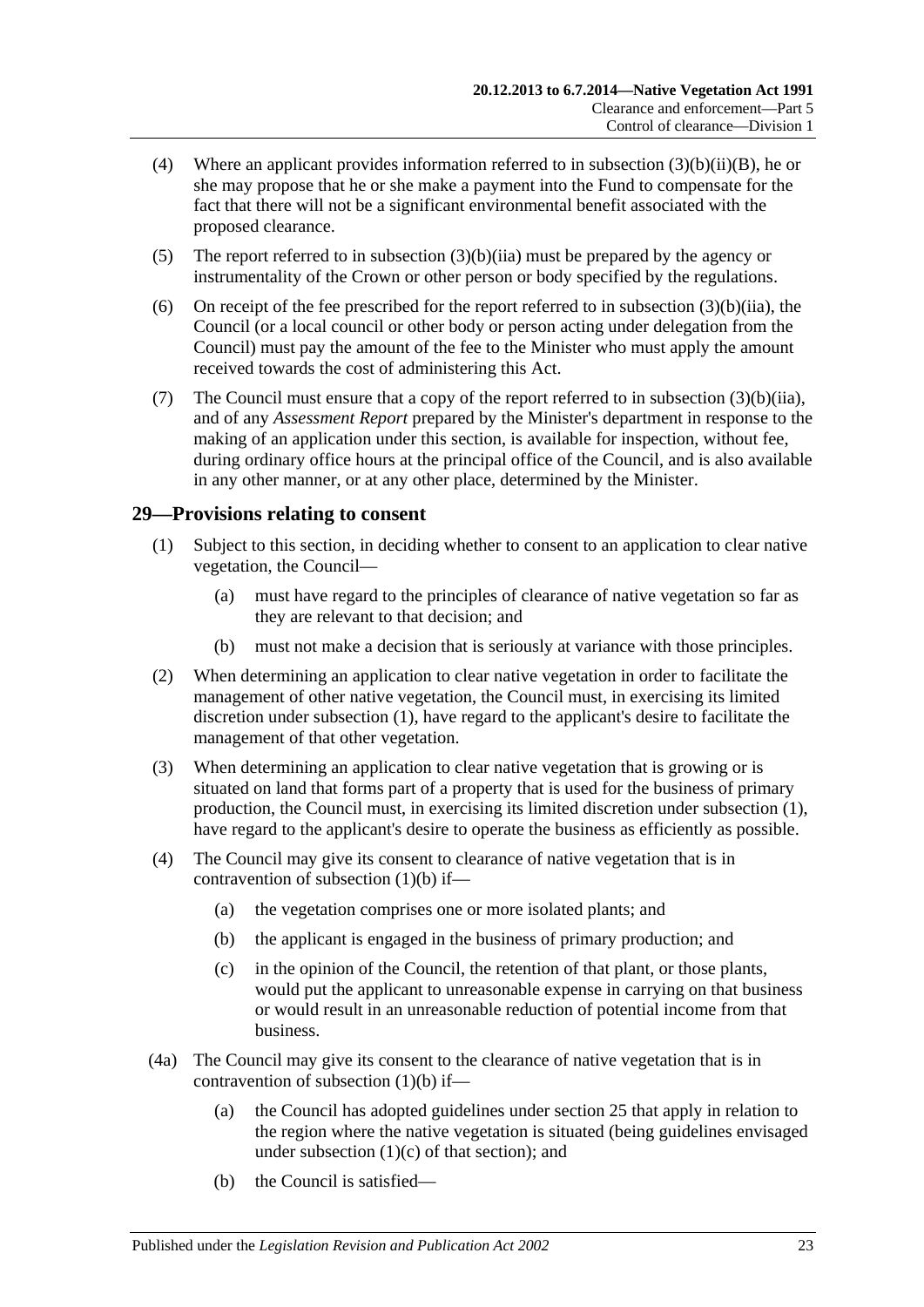- (i) that a significant environmental benefit, which outweighs the value of retaining the vegetation, is to be achieved through the imposition of conditions and the taking of other action by the applicant; and
- (ii) that the particular circumstances justify the giving of consent.
- (5) The Council must, before giving its consent, consult the regional NRM board for the NRM region where the native vegetation is situated and have regard to the board's recommendations (if any) in relation to the application.
- <span id="page-23-0"></span>(6) Where native vegetation that is the subject of an application for the Council's consent to clear under this Division is on pastoral land, the Council must, before giving its consent, consult the Pastoral Board and have regard to the Board's recommendations (if any) in relation to the application.
- <span id="page-23-1"></span>(8) Where the Pastoral Board has been consulted by the Council under [subsection](#page-23-0) (6), the board may request the owner of the land to submit to it a property plan under the *[Pastoral Land Management and Conservation Act](http://www.legislation.sa.gov.au/index.aspx?action=legref&type=act&legtitle=Pastoral%20Land%20Management%20and%20Conservation%20Act%201989) 1989* and, until the plan has been submitted to it, the board may recommend to the Council that it refuse consent solely on the ground that the plan has not been submitted.
- (9) Section 41(10) of the *[Pastoral Land Management and Conservation Act](http://www.legislation.sa.gov.au/index.aspx?action=legref&type=act&legtitle=Pastoral%20Land%20Management%20and%20Conservation%20Act%201989) 1989* does not apply to, or in relation to, a property plan requested by the Pastoral Board under [subsection](#page-23-1) (8).
- (9a) If an application for the Council's consent relates to native vegetation within a River Murray Protection Area and is within a class of applications prescribed by the regulations for the purposes of this provision (which class may be prescribed so as to consist of applications for all such consents), the Council must, before giving its consent—
	- (a) consult the Minister to whom the administration of the *[River Murray](http://www.legislation.sa.gov.au/index.aspx?action=legref&type=act&legtitle=River%20Murray%20Act%202003)  Act [2003](http://www.legislation.sa.gov.au/index.aspx?action=legref&type=act&legtitle=River%20Murray%20Act%202003)* is committed; and
	- (b) comply with the Minister's directions (if any) in relation to the application (including a direction that the application not be granted, or that if it is to be granted, then it be subject to conditions specified by the Minister).
- (9b) If an application for the Council's consent relates to native vegetation, other than mangroves, within the Adelaide Dolphin Sanctuary and is within a class of applications prescribed by the regulations for the purposes of this provision (which class may be prescribed so as to consist of applications for all such consents), the Council must, before giving its consent, consult with and have regard to the views of the Minister for the Adelaide Dolphin Sanctuary.
- (9c) If an application for the Council's consent relates to mangroves (*Avicennia marina*) within the Adelaide Dolphin Sanctuary, the Council must, before giving its consent—
	- (a) consult with the Minister for the Adelaide Dolphin Sanctuary; and
	- (b) comply with the Minister's directions (if any) in relation to the application (including a direction that the application not be granted, or that if it is to be granted, then it be subject to conditions specified by the Minister).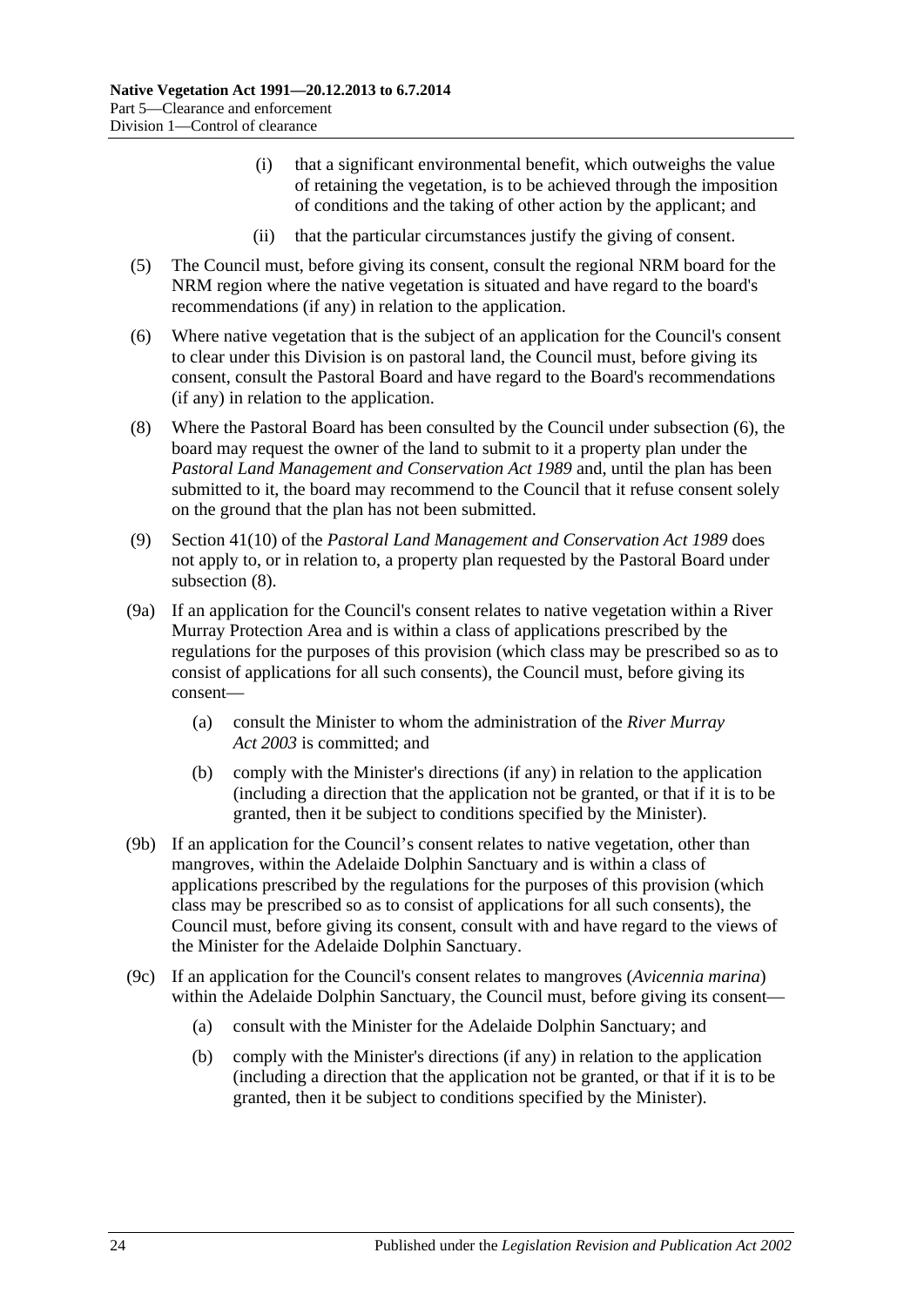- (10) In addition to the other requirements for consultation under this section—
	- (a) the Council must allow any person who desires to do so to make representations in writing to the Council, within the period prescribed by the regulations, in relation to the granting or refusal of consent to an application to clear native vegetation; and
	- (b) the Council may, as it thinks fit, allow a person to appear personally or by representative before it to be heard on whether the Council should or should not consent to an application to clear native vegetation.
- <span id="page-24-1"></span>(11) Subject to [subsection](#page-25-1) (12), the Council may give its consent to clearance of native vegetation under this section if, and only if—
	- $(a)$
- (i) it attaches to the consent a condition requiring the applicant to establish and manage native vegetation on land specified by the Council; and
- (ii) the Council is satisfied that the establishment and management of vegetation in accordance with that condition will, after allowing for the loss of the vegetation to be cleared, result in a significant environmental benefit; or
- $(b)$ 
	- (i) it attaches to the consent a condition requiring the applicant to protect native vegetation growing or situated on land specified by the Council by erecting, improving or maintaining a fence or other barrier on the boundary of the land or on the boundary of land that includes the land to be protected to the specifications included in the condition by the Council so as to prevent livestock or other animals from entering the land; and
	- (ii) the Council is satisfied that the erection, improvement or maintenance of the fence or other barrier in accordance with that condition will, after allowing for the loss of the vegetation to be cleared, result in a significant environmental benefit; or
- $(c)$
- (i) it attaches to the consent a condition requiring the applicant to enter into a heritage agreement under this Act with respect to specified native vegetation; and
- (ii) the Council is satisfied that the management and protection of that vegetation in accordance with the heritage agreement will, after allowing for the loss of the vegetation to be cleared, result in a significant environmental benefit; or
- <span id="page-24-0"></span>(d) in a case where [section](#page-22-4) 28(4) applies, it attaches to the consent a condition requiring the applicant to make a payment into the Fund of an amount considered by the Council to be sufficient to achieve a significant environmental benefit in the manner contemplated by [section](#page-13-1) 21(6).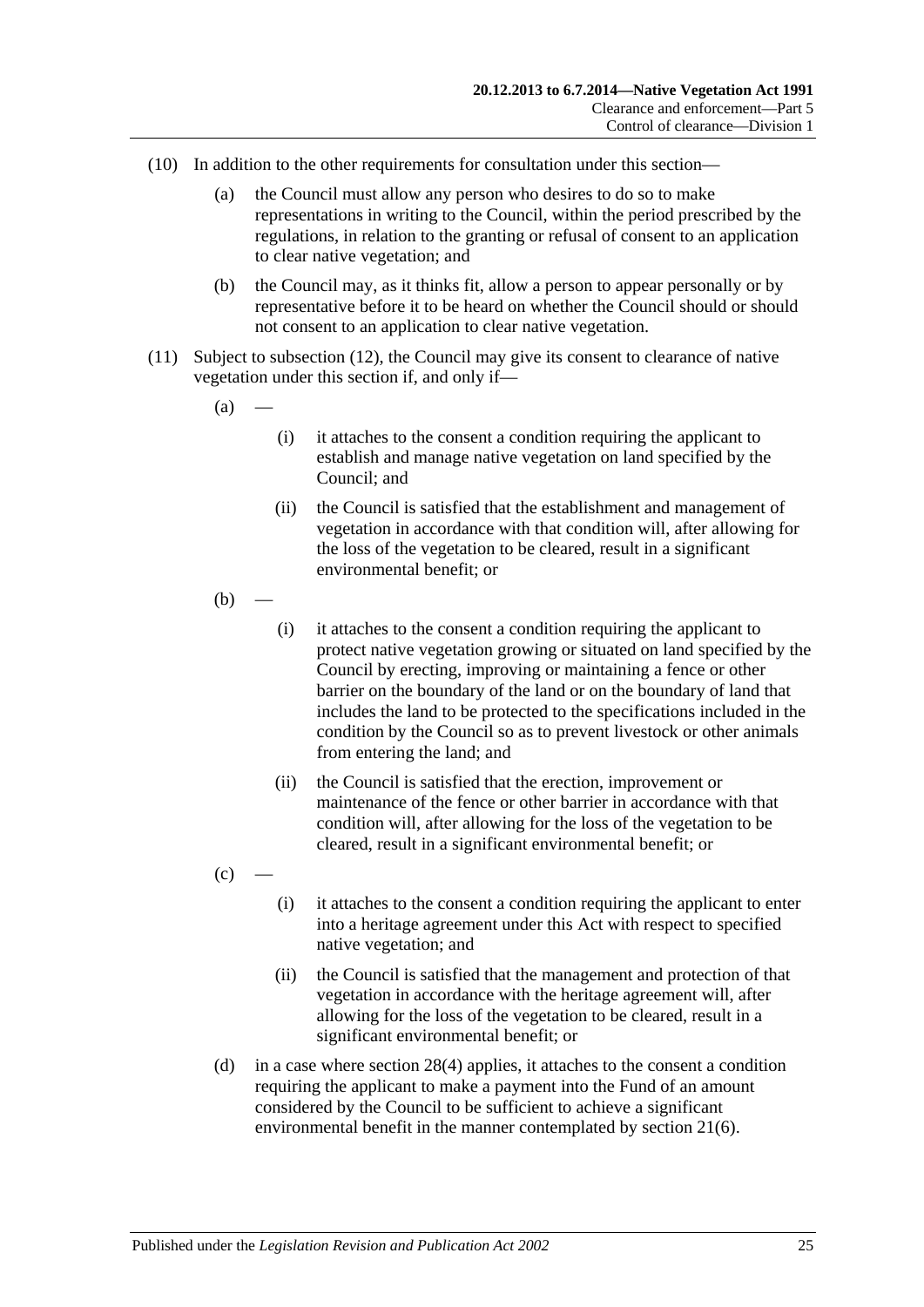- <span id="page-25-1"></span>(12) A consent to clearance of native vegetation under this section may be unconditional if, and only if, the Council is satisfied that—
	- (a) the clearance would not result in any loss of biodiversity; and
	- (b) the attachment of a condition to the consent under [subsection](#page-24-1) (11) would place an unreasonable burden on the applicant.
- (13) Consent to undertake clearance under this Division remains in force for two years or for such longer period as the Council may fix at the time of granting consent or subsequently on application by a person who has the benefit of the consent.
- (14) An applicant for consent under this Division may appear before the Council in support of the application and the Council must observe the rules of natural justice when considering and determining the application.
- (16) Where the Council refuses an application in whole or in part or attaches conditions to its consent, it must provide the applicant with a written statement of the reasons for its decision.
- (17) The provisions of this section also apply to circumstances where the Council is considering an application referred to the Council under the *[Development Act](http://www.legislation.sa.gov.au/index.aspx?action=legref&type=act&legtitle=Development%20Act%201993) 1993* as if the Council were considering an application for consent under this Act, subject to such modifications, additions or exclusions as may be necessary for the purpose.

## <span id="page-25-0"></span>**29A—Avoidance of duplication of procedures etc**

- (1) The purpose of this section is to provide for the avoidance of unnecessary duplication of procedures and compliance requirements under the Commonwealth Act and this Act where the clearance of native vegetation requires consent under this Act and approval under the Commonwealth Act.
- <span id="page-25-2"></span>(2) Despite any other provision of this Act, the Council may—
	- (a) accept a Commonwealth Act document as an application for consent under [section](#page-21-0) 28 if (subject to [subsection](#page-22-5) (5)) it complies with the requirements of this Act; and
	- (b) accept the whole or part of a plan, report, statement, assessment or other document used, or to be used, for the purposes of the Commonwealth Act as a native vegetation management plan referred to in section [28\(3\)\(b\)\(i\)](#page-21-8) if (subject to [subsection](#page-22-5) (5)) the document has been prepared in compliance with this Act and complies with the requirements of this Act.
- (3) To avoid doubt, where a controlled action under the Commonwealth Act comprises or includes the clearance of native vegetation, the Council may, when considering an application for consent to clear the native vegetation use information and other material provided to the Commonwealth Minister under the Commonwealth Act for the purpose of deciding whether to give his or her approval to the controlled action under that Act.
- (4) Where a controlled action under the Commonwealth Act comprises or includes the clearance of native vegetation, the Council—
	- (a) must, if the Commonwealth Minister has given his or her approval to the controlled action, consider whether the conditions (if any) to be imposed on the consent should be consistent with the conditions (if any) attached to the Commonwealth Minister's approval under the Commonwealth Act;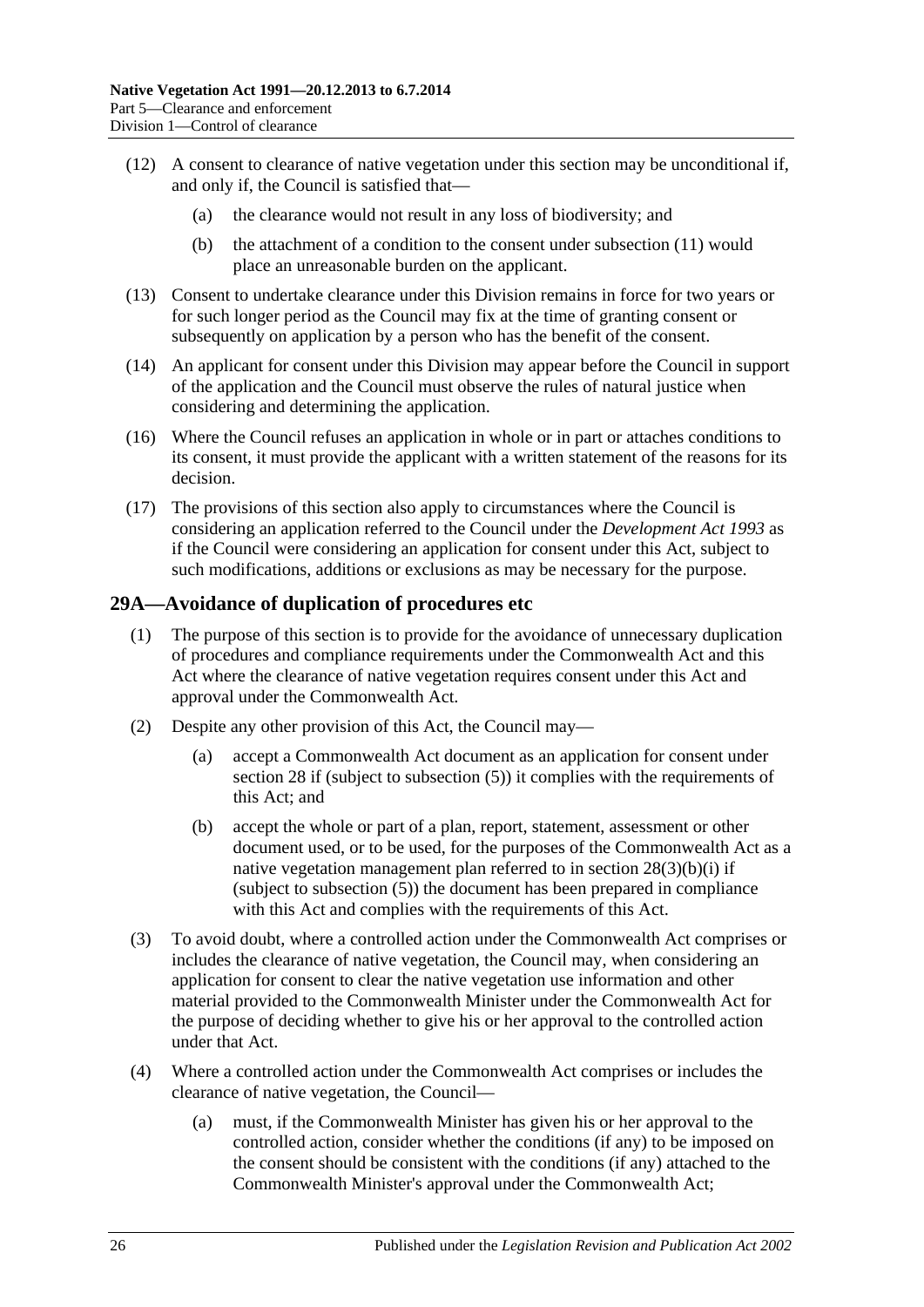- (b) may impose a condition on the consent that requires compliance with all or some of the conditions attached to the Commonwealth Minister's approval under the Commonwealth Act.
- (5) A document accepted under [subsection](#page-25-2) (2)—
	- (a) may be in a form that does not comply with the requirements of this Act; and
	- (b) may include information or other material that is irrelevant for the purposes of this Act.
- (6) Once a document is accepted under [subsection](#page-25-2) (2) the document will not be invalid or ineffective for the purposes of this Act because a court, tribunal or other authority has decided that it is invalid or ineffective for the purposes of the Commonwealth Act.
- (7) In this section—

#### *assessment report* means—

- (a) an assessment report as defined in the Commonwealth Act by reference to section 84(3), 95, 100 or 105 of that Act; or
- (b) a report under section 121 of the Commonwealth Act;

*Commonwealth Act* means the *Environment Protection and Biodiversity Conservation Act 1999* of the Commonwealth;

#### *Commonwealth Act document* means—

- (a) a referral under section 68, 69 or 71 of the Commonwealth Act; or
- (b) information given by a person to the Minister under the Commonwealth Act under section 86 of that Act; or
- (c) information and invitation published by a proponent under section 93 of the Commonwealth Act; or
- (d) guidelines prepared under section 97 or 102 of the Commonwealth Act; or
- (e) a draft report prepared under section 98 of the Commonwealth Act; or
- (f) a finalised report prepared under section 99 of the Commonwealth Act; or
- (g) a draft statement prepared under section 103 of the Commonwealth Act; or
- (h) a finalised statement prepared under section 104 of the Commonwealth Act; or
- (i) an assessment report.

#### <span id="page-26-1"></span><span id="page-26-0"></span>**30—Conditions of consent**

- (1) A consent under this Division to the clearance of native vegetation is subject to such conditions (if any) as the Council thinks fit to impose.
- <span id="page-26-3"></span><span id="page-26-2"></span>(2) Without limiting [subsection](#page-26-1) (1), consent may be subject to one or more of the following conditions:
	- (a) a condition requiring the applicant to—
		- (i) establish vegetation consisting of a specified number of plants of a specified species on specified land; and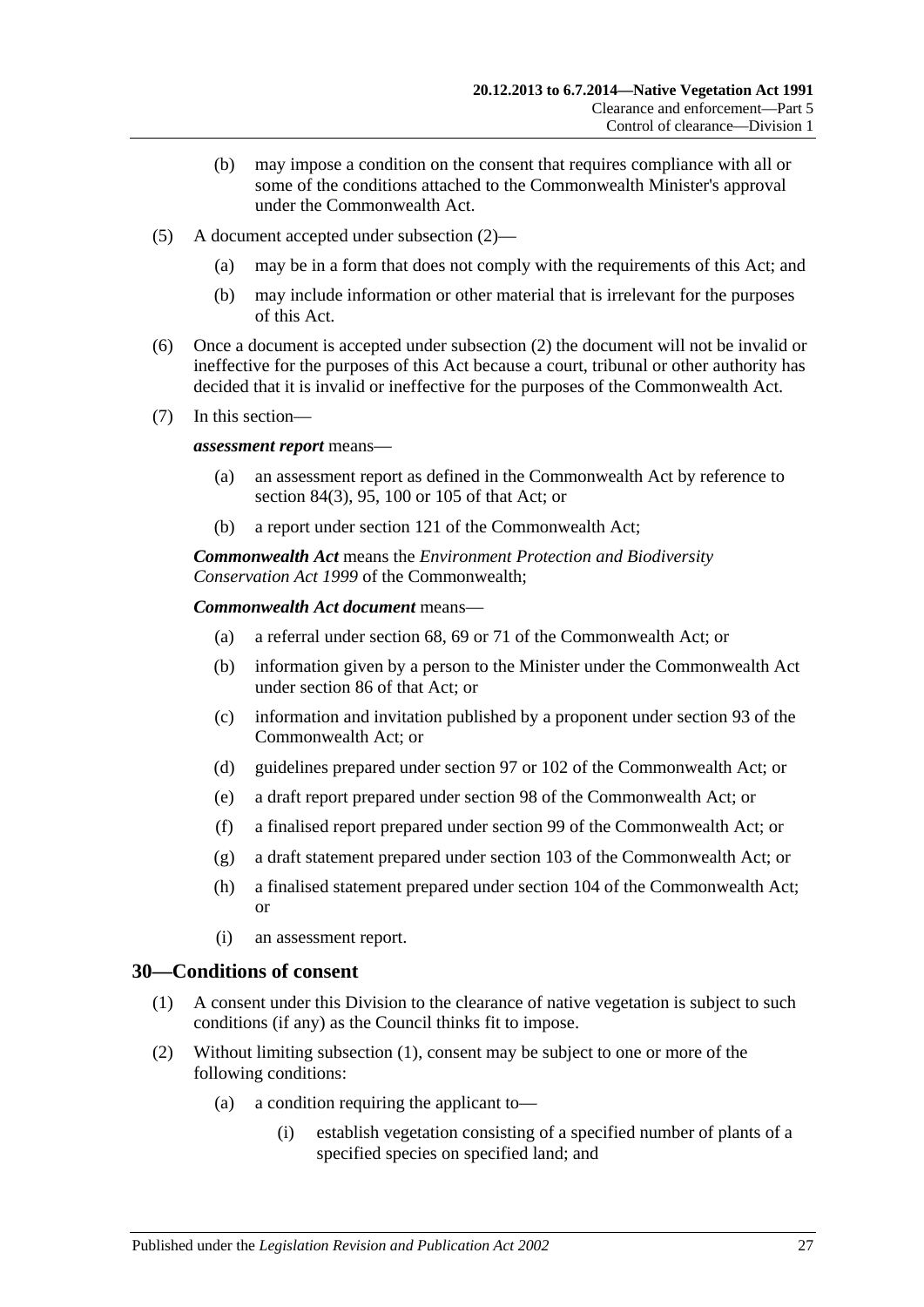- (ii) nurture, protect and maintain the plants until they are fully established or for such period as the Council specifies;
- <span id="page-27-1"></span>(b) a condition requiring the applicant to protect native vegetation growing or situated on specified land;
- <span id="page-27-2"></span>(c) a condition restricting the purposes for which land referred to in a condition under [paragraph](#page-26-2)  $(a)(i)$  or  $(b)$  can be used;
- (d) a condition requiring the applicant to destroy plants of a non endemic species specified by the Council growing on land specified by the Council;
- (e) a condition that the applicant enter into a heritage agreement with the Minister under this Act in the terms specified by the Council for the management of specified native vegetation;
- (f) a condition requiring that a copy of the consent issued by the Council be kept in such manner, and in any place, specified by the Council.
- (3) Conditions imposed on consent to clear native vegetation are binding on, and enforceable against—
	- (a) the applicant for the consent; and
	- (b) all owners and subsequent owners of the land to be cleared and any other land to which a condition relates; and
	- (c) an occupier of the land to be cleared and any other person who acquires the benefit of the consent.
- (4) The Council must inform the Registrar-General in writing of all conditions imposed under this section that relate to land (including conditions under [subsection](#page-27-2)  $(2)(c)$ ) and must provide the Registrar-General with such further information as the Registrar-General requires to comply with [subsection](#page-27-3) (5).
- <span id="page-27-3"></span>(5) The Registrar-General must note the conditions against the relevant instrument of title for the land or, in the case of land not under the *[Real Property Act](http://www.legislation.sa.gov.au/index.aspx?action=legref&type=act&legtitle=Real%20Property%20Act%201886) 1886*, against the land.
- (6) The Registrar-General must, on the application of the Council after the variation or revocation of a condition under this section, vary or cancel a note under [subsection](#page-27-3) (5) (but must otherwise ensure that the note is not removed once made).

## <span id="page-27-4"></span><span id="page-27-0"></span>**30A—Marking or tagging of cleared vegetation**

- (1) The regulations may establish a scheme for the marking or tagging of any cleared native vegetation of a prescribed kind.
- (2) A scheme established under [subsection](#page-27-4) (1) may—
	- (a) extend to persons who are in possession of native vegetation after it has been cleared;
	- (b) make provision for the marking of cleared native vegetation in a manner determined by the Council, or for the use of tags issued by the Council;
	- (c) prescribe fines (not exceeding \$10 000) for contravention of a regulation;
	- (d) make any other provision that may be necessary or expedient for the purposes of establishing the scheme envisaged by [subsection](#page-27-4) (1).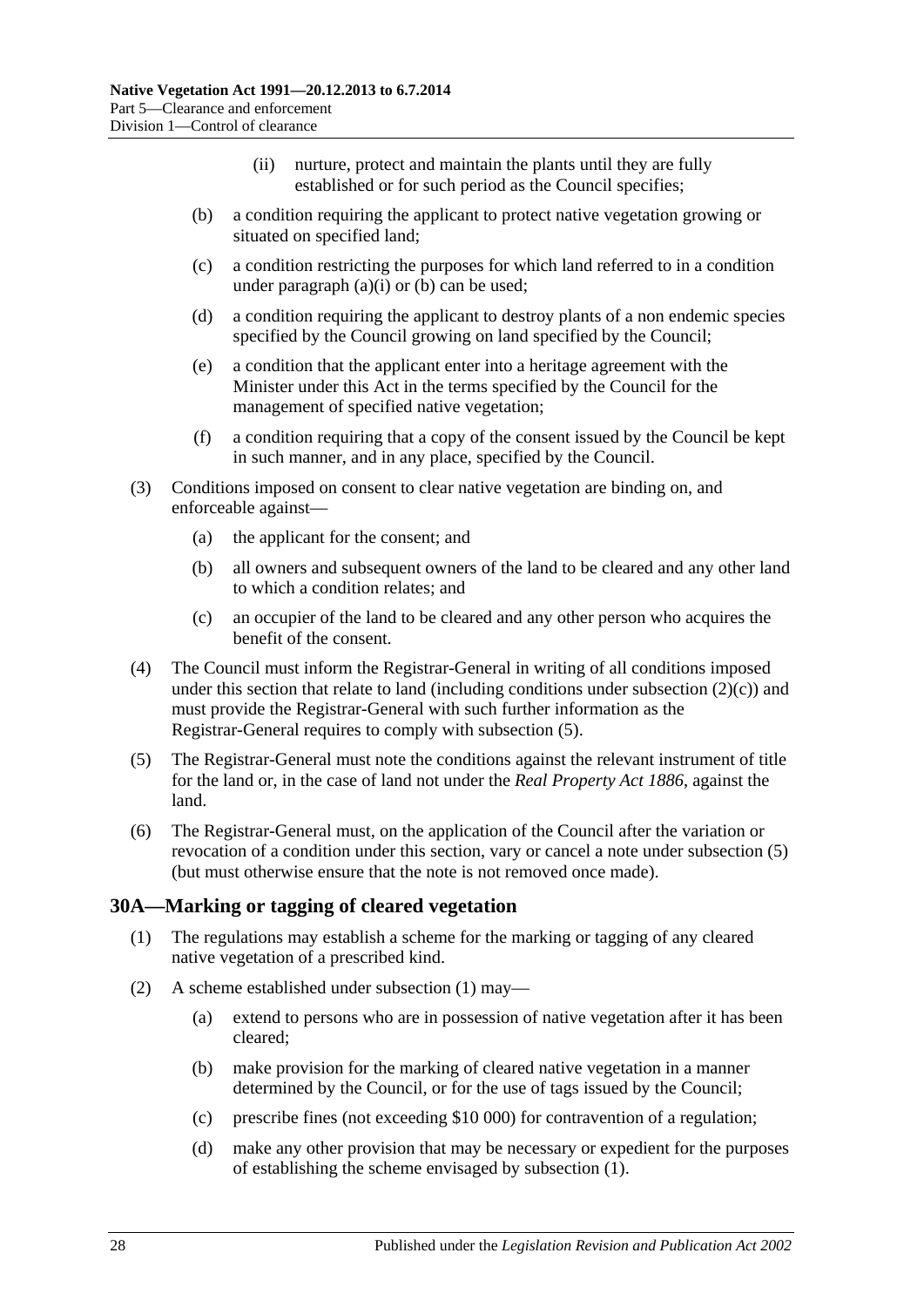## <span id="page-28-0"></span>**Division 2—Civil enforcement proceedings**

## <span id="page-28-1"></span>**31A—Application to ERD Court for enforcement**

- (1) The following persons may apply to the ERD Court for an order to remedy or restrain a breach of this Act:
	- (a) the Council; or
	- (b) a person who owns or who has any other legal or equitable interest in land that has been, or will be, affected by the breach; or
	- (c) in the case of a contravention of, or failure to comply with, a heritage agreement—a party to the agreement.
- (2) Proceedings under this section may be brought in a representative capacity with the consent of all persons on whose behalf they are to be brought.
- (3) If proceedings under this section are brought by a person other than the Council—
	- (a) the applicant must serve a copy of the application on the Council within three days after filing the application with the Court; and
	- (b) the Court must, on application by the Council, join the Council as a party to the proceedings.
- (4) An application may be made in the absence of the respondent and, if the Court is satisfied on the application that the respondent has a case to answer, it may grant the applicant permission to serve a summons requiring the respondent to appear before the Court to show cause why an order should not be made under this section.
- <span id="page-28-3"></span>(5) An application under this section must, in the first instance, be referred to a conference under section 16 of the *[Environment, Resources and Development Court](http://www.legislation.sa.gov.au/index.aspx?action=legref&type=act&legtitle=Environment%20Resources%20and%20Development%20Court%20Act%201993)  Act [1993](http://www.legislation.sa.gov.au/index.aspx?action=legref&type=act&legtitle=Environment%20Resources%20and%20Development%20Court%20Act%201993)*.

$$
(6) If—
$$

- (a) after hearing—
	- (i) the applicant and the respondent; and
	- (ii) any other person who has, in the opinion of the Court, a proper interest in the subject matter of the proceedings and desires to be heard in the proceedings,

the Court is satisfied, on the balance of probabilities, that the respondent to the application has breached this Act; or

(b) the respondent fails to appear in response to the summons or, having appeared, does not avail himself or herself of an opportunity to be heard,

the Court may, by order, exercise one or more of the following powers:

- (c) require the respondent to refrain, either temporarily or permanently, from the act, or course of action, that constitutes the breach;
- <span id="page-28-2"></span>(d) require the respondent to make good the breach in a manner, and within a period, specified by the Court, or to take such other action as may appear appropriate to the Court, taking into account the nature and extent of the original vegetation;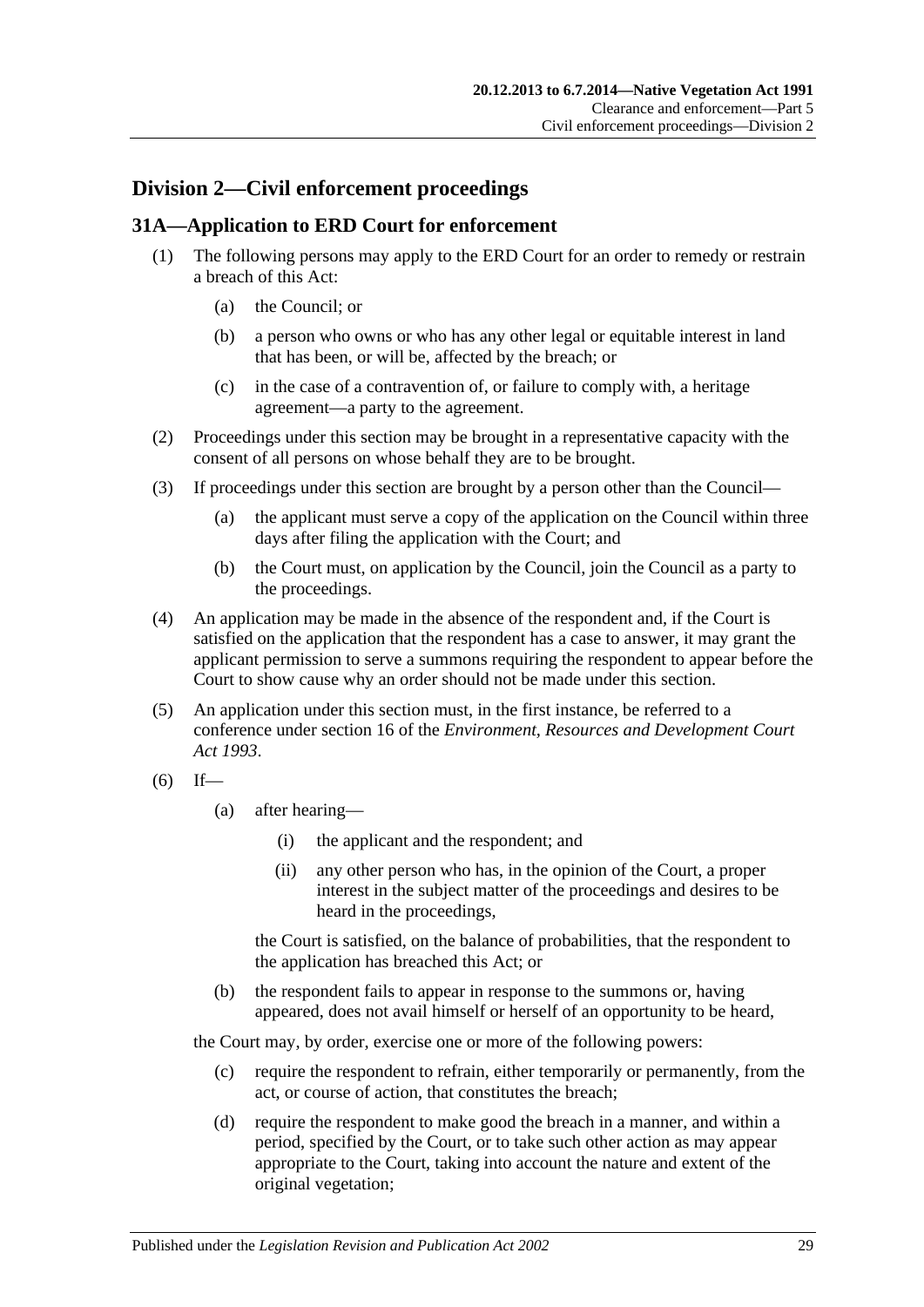- (e) require the respondent to pay to any person who has suffered loss or damage as a result of the breach, or incurred costs or expenses as a result of the breach, compensation for the loss or damage or an amount for, or towards, those costs or expenses;
- <span id="page-29-1"></span>(f) require the respondent to pay into the Fund an amount, determined by the Court to be appropriate in the circumstances, on account of the financial benefit that the respondent has gained, or can reasonably be expected to gain, by committing the breach;
- <span id="page-29-2"></span>(g) require the respondent to pay into the Fund an amount, determined by the Court, in the nature of exemplary damages (and this amount may be in addition to any amount ordered to be paid under [paragraph](#page-29-1) (f));
- (h) require the respondent to take specified action to publicise—
	- (i) the breach of this Act; and
	- (ii) the environmental and other consequences flowing from the breach; and
	- (iii) the other requirements of the order made against the respondent;
- (i) require the respondent to refrain from an act or course of action, or to undertake an act or course of action, to ensure that the respondent does not gain an ongoing benefit from the breach.
- (7) In assessing damages under [subsection](#page-29-2)  $(6)(g)$ , the Court must have regard to-
	- (a) damage to the environment caused by the breach of this Act; and
	- (b) the detriment to the public interest resulting from the breach; and
	- (c) any benefit (including financial benefit) that the respondent sought to gain by committing the breach; and
	- (d) any other matter it considers relevant.
- (8) The power conferred by [subsection](#page-29-1) (6)(f) or [\(g\)](#page-29-2) can only be exercised by a Judge of the Court.
- (9) The Council, and any person with a legal or equitable interest in land to which an application under this section relates, is entitled to appear and be heard in proceedings based on the application before a final order is made.
- (10) The Court may make such order in relation to costs of proceedings under this section as it thinks just and reasonable.
- (11) In this section—

*breach* of this Act includes a threatened contravention of, or failure to comply with, this Act or a heritage agreement.

## <span id="page-29-3"></span><span id="page-29-0"></span>**31B—Order where native vegetation has been cleared**

- (1) Subject to [subsection](#page-30-0) (6)(d) or [\(7\),](#page-30-1) where the ERD Court is satisfied on the balance of probabilities that the respondent—
	- (a) has cleared native vegetation in contravention of this Act; or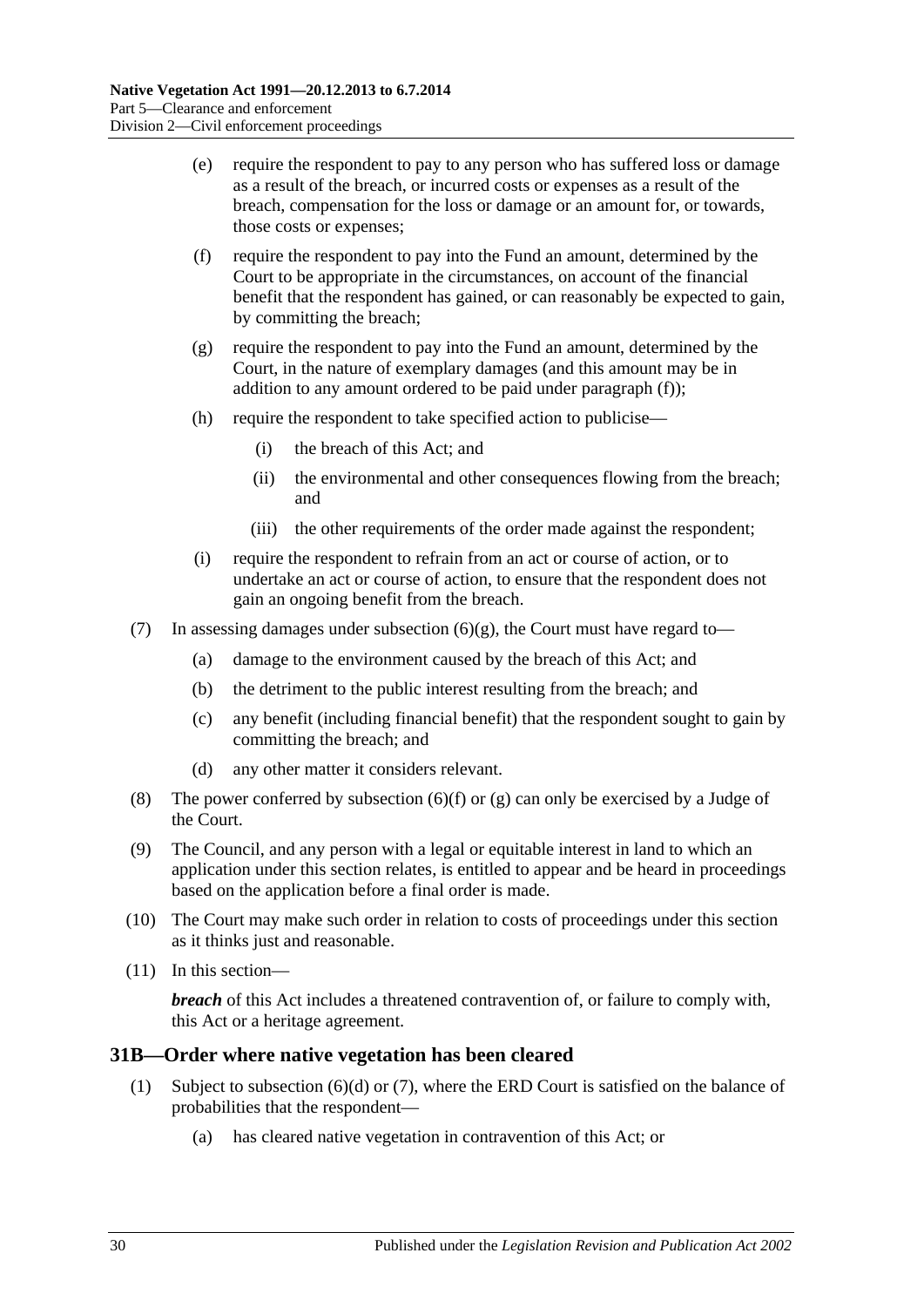(b) has cleared native vegetation pursuant to the Council's consent but has not complied with a condition of a kind referred to in [section](#page-26-3) 30(2) attached to the consent,

the Court must make an order against the respondent under section  $31A(6)(d)$ .

- (2) The order under section  $31A(6)(d)$  must direct the respondent to—
	- (a) remove the buildings, works or vegetation (if any) that have been erected, undertaken or planted on the land since the clearance occurred; and
	- (b) establish vegetation consisting of plants of a species specified in the order in such numbers and on such parts of the cleared land as is specified in the order; and
	- (c) nurture, protect and maintain the plants until they are fully established or for such period as is specified in the order.
- (3) The order under section  $31A(6)(d)$  may—
	- (a) where part of the original vegetation is still growing or situated on the land—direct that it be removed so that the new vegetation can be established on the land;
	- (b) include such ancillary directions or orders as the Court thinks fit.
- <span id="page-30-3"></span><span id="page-30-2"></span>(4) Where the respondent is not the owner or occupier of the land, the order authorises him or her (or a person authorised by him or her) to—
	- (a) enter the land with such materials and equipment as are reasonably necessary to comply with the order; and
	- (b) to enter and cross any other land specified in the order with the materials and equipment referred to in [paragraph](#page-30-2) (a) for the purpose of gaining access to the cleared land.
- <span id="page-30-4"></span>(5) An owner or occupier of land or any other person who hinders or obstructs the respondent (or a person authorised by the respondent) in carrying out the directions of an order under this section or entering and crossing land under [subsection](#page-30-3) (4) is guilty of an offence.

Maximum penalty: \$10 000.

- (6) If the ERD Court is satisfied on the balance of probabilities that—
	- (a) the owner or occupier of the cleared land did not know and could not reasonably have been expected to know of the circumstances referred to in [subsection](#page-29-3) (1) requiring the making of an order under section  $31A(6)(d)$ ; and
	- (b) compliance with an order under section  $31A(6)(d)$  will cause financial loss to that person,

the Court may—

- (c) assess the amount of the financial loss and order the respondent to pay that amount to the owner or occupier of the land; or
- (d) refuse to make the order or make the order in a modified form.
- <span id="page-30-1"></span><span id="page-30-0"></span>(7) If the Court is satisfied that compliance with any order under section  $31A(6)(d)$  would not be reasonably practicable, it may refuse to make the order.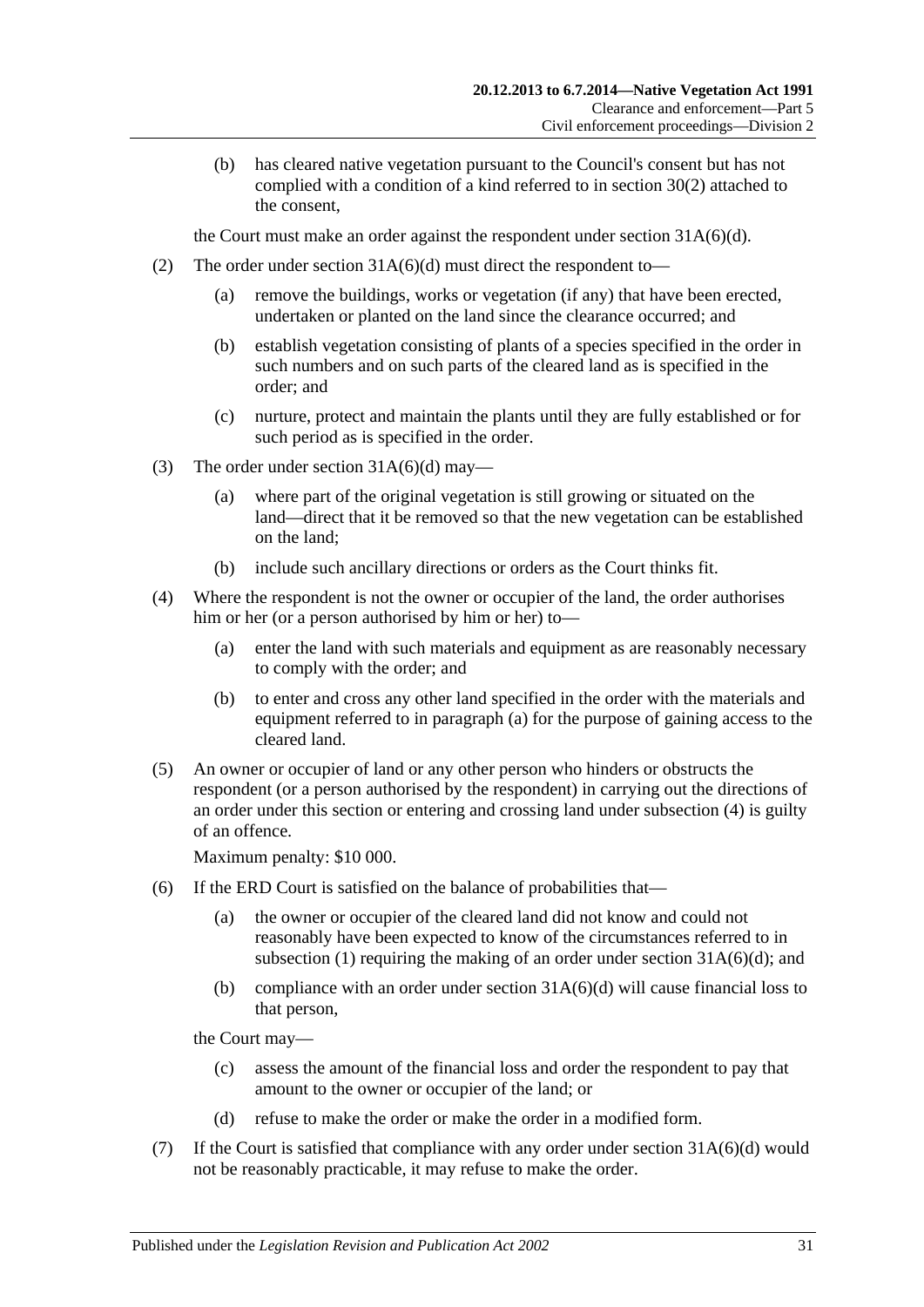- (8) However, the Court cannot take into account financial grounds when making an assessment under [subsection](#page-30-1) (7) unless the Court is satisfied that it would be unduly harsh not to do so.
- (9) The Court must include in the order a requirement that a copy of the order be served on the Registrar-General and that the Registrar-General note the order against the relevant certificate or other instrument of title or, in the case of land not under the *[Real](http://www.legislation.sa.gov.au/index.aspx?action=legref&type=act&legtitle=Real%20Property%20Act%201886)  [Property Act](http://www.legislation.sa.gov.au/index.aspx?action=legref&type=act&legtitle=Real%20Property%20Act%201886) 1886*, against the land (and the Registrar-General must, on service of the order, make the note and then must not remove the note except pursuant to an order of the Court).
- (10) If, in the opinion of the Court, it should refuse under [subsection](#page-30-0)  $(6)(d)$  or  $(7)$  to make an order under section  $31A(6)(d)$ , the Court may make an order against the respondent requiring the establishment of vegetation in accordance with the provisions of this section on some other land owned by the respondent.

## <span id="page-31-0"></span>**31C—Interim order**

- (1) If, on an application under this Division or before the determination of the proceedings commenced by an application under this Division, the ERD Court is satisfied that, in order to protect native vegetation from clearance or to preserve the rights or interests of parties to the proceedings, or for any other reason, it is desirable to make an interim order under this section, the Court may make such an order.
- (2) An interim order—
	- (a) may be made on an application in the absence of the respondent; and
	- (b) may be made whether or not the application has been referred to a conference under section [31A\(5\);](#page-28-3) and
	- (c) will be made subject to such conditions as the Court thinks fit; and
	- (d) will not (as such) operate after the proceedings in which it is made are finally determined.

## <span id="page-31-1"></span>**31D—Enforcement of orders**

- (1) A person who contravenes or fails to comply with an order under this Division is, in addition to liability for contempt of the order, guilty of an offence. Maximum penalty: \$100 000.
- <span id="page-31-2"></span>(2) Where the ERD Court makes an order under section [31A\(6\)\(d\)](#page-28-2) and the respondent fails to comply with the order within the period specified by the Court, the Council may cause any work contemplated by the order to be carried out, and may recover the costs and expenses of that work, as a debt, from the respondent.
- (3) [Section](#page-30-3) 31B(4) and [\(5\)](#page-30-4) apply to, and in relation to, the Council when acting under [subsection](#page-31-2) (2) as though it were the respondent.
- <span id="page-31-3"></span>(4) Where an amount is recoverable from a person by the Council under [subsection](#page-31-2) (2)—
	- (a) the Council may, by notice in writing to the person, fix a period, being not less than 28 days from the date of the notice, within which the amount must be paid by the person, and, if the amount is not paid by the person within that period, the person is liable to pay interest charged at the rate prescribed by regulation on the amount unpaid and on any unpaid interest; and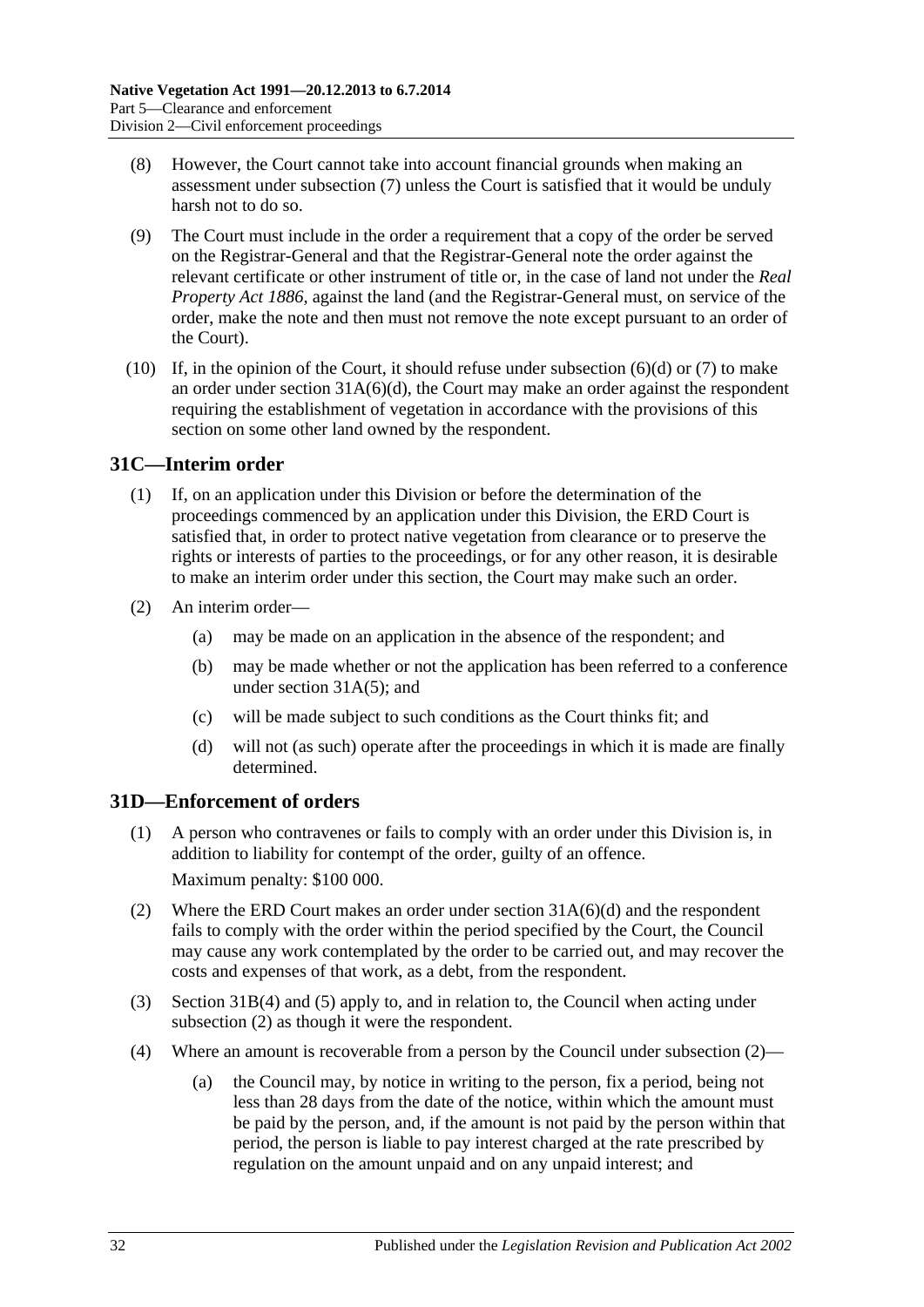(b) the amount together with any interest so payable is, until paid, a first charge in favour of the Council on all land owned by the person.

## <span id="page-32-1"></span><span id="page-32-0"></span>**31E—Enforcement notices**

- (1) If an authorised officer who has been expressly authorised by the Minister to issue directions under this section has reasonable grounds on which to believe that a person has breached this Act, or is likely to breach this Act, the authorised officer may do such of the following as the officer considers necessary or appropriate in the circumstances:
	- (a) direct the person to refrain, either for a specified period or until further notice, from the act, or course of action, that constitutes, or would constitute, the breach;
	- (b) if, in the opinion of the authorised officer, a breach has occurred and the breach is a minor breach—direct the person to make good the breach in a manner, and within a period, specified by the authorised officer;
	- (c) take such urgent action as is required or is, in the opinion of the authorised officer, desirable because of any situation arising from the breach or likely breach (as the case may be).
- <span id="page-32-3"></span><span id="page-32-2"></span>(2) A direction under [subsection](#page-32-1) (1) must be given by notice in writing.
- (3) A notice under [subsection](#page-32-2) (2) must identify the authorised officer issuing the direction.
- <span id="page-32-4"></span>(4) Subject to [section](#page-33-0) 31EA, if a person fails to comply with a direction under [subsection](#page-32-3) (1)(b) within the time specified in the notice, the Council may cause the necessary action to be taken.
- (5) The costs and expenses incurred by the Council under [subsection](#page-32-4) (4) may be recovered by the Council as a debt due from the person whose failure gave rise to the action.
- <span id="page-32-6"></span>(6) Where an amount is recoverable from a person by the Council under this section—
	- (a) the Council may, by notice in writing to the person, fix a period, being not less than 28 days from the date of the notice, within which the amount must be paid by the person and, if the amount is not paid by the person within that period, the person is liable to pay interest charged at the rate prescribed by regulation on the amount unpaid and on any unpaid interest; and
	- (b) the amount together with any interest so payable is, until paid, a first charge in favour of the Council on all land owned by the person.
- (7) Subject to any order of the ERD Court to the contrary, the operation of a direction is not suspended pending the determination of an appeal.
- (8) A person who contravenes or fails to comply with a direction under this section is guilty of an offence.

Maximum penalty: \$10 000.

<span id="page-32-5"></span>(9) A direction cannot be given under this section in relation to a breach if it appears that the breach occurred more than 2 years before the direction is given.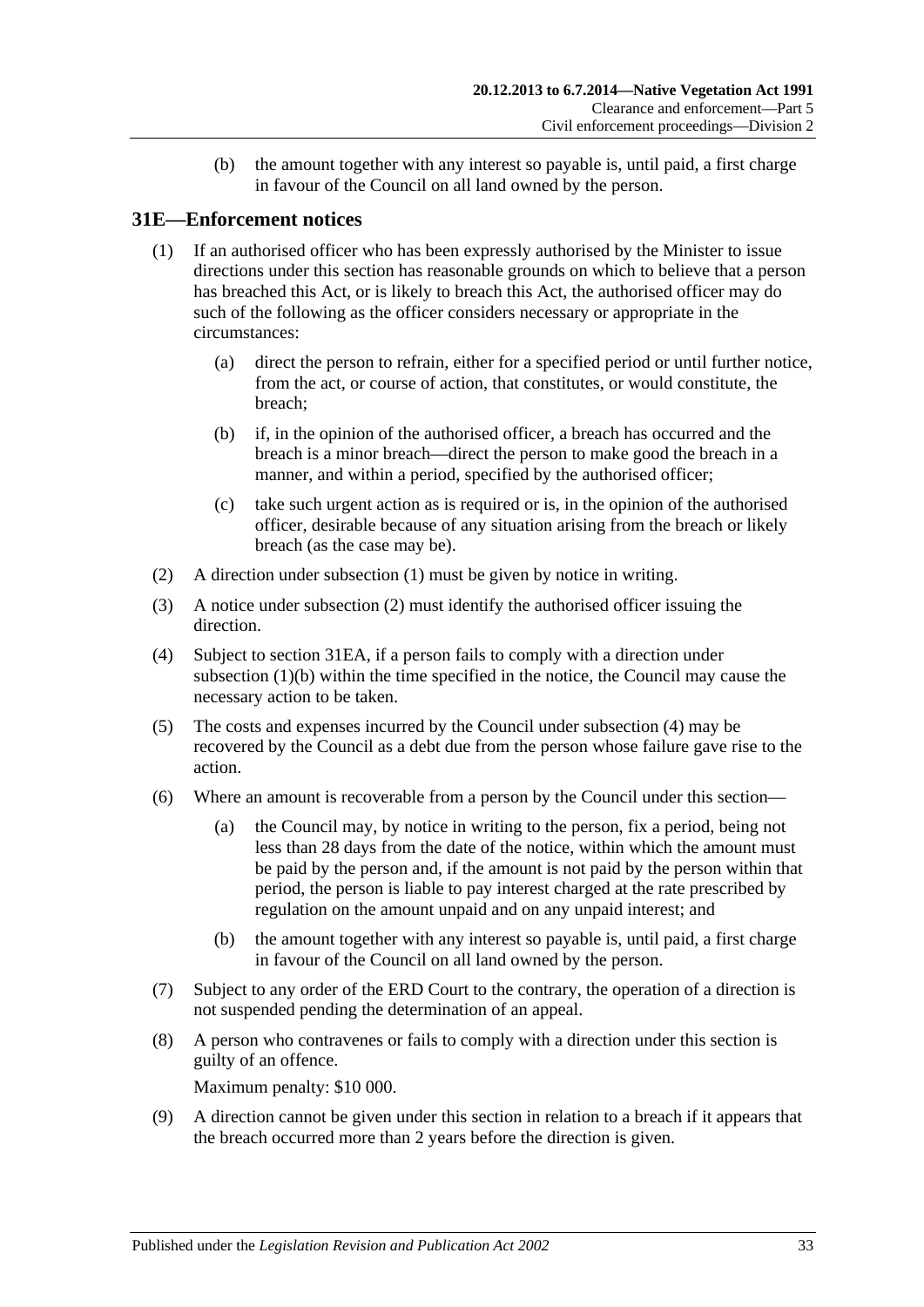## <span id="page-33-0"></span>**31EA—Substituted direction where compliance with enforcement notice not reasonably practicable**

- $(1)$  If—
	- (a) an authorised officer gives a direction to a person under section  $31E(1)(b)$ ; and
	- (b) it is not reasonably practicable for the person to comply with the direction,

the person may apply to the Council for a substituted direction under this section.

- (2) An application for an order under this section must be made in a manner and form determined by the Council.
- (3) The Council may, if satisfied that compliance with the direction under section [31E\(1\)\(b\)](#page-32-3) is not reasonably practicable, revoke the direction and instead direct the person—
	- (a) to take such action as may appear appropriate to the Council (whether on the person's land or otherwise), taking into account the nature and extent of the alleged breach forming the basis for the original direction; or
	- (b) to pay into the Fund an amount, determined by the Council to be appropriate in the circumstances, on account of any benefit that the person has gained, or can reasonably be expected to gain, by allegedly committing the breach; or
	- (c) to refrain from an act or course of action, or to undertake an act or course of action, to ensure that the person does not gain an ongoing benefit from the alleged breach.
- (4) A direction under this section—
	- (a) must specify the period within which the direction must be complied with;
	- (b) must comply with any other requirement set out in the regulations.
- (5) Without limiting this section, [section](#page-32-0) 31E (other than [subsection](#page-32-5) (9)) applies to a direction under this section as if it were a direction under section [31E\(1\)\(b\).](#page-32-3)

#### <span id="page-33-3"></span><span id="page-33-1"></span>**31F—Miscellaneous provisions**

- (1) The ERD Court may order an applicant in proceedings under [section](#page-28-1) 31A—
	- (a) to provide security for the payment of costs that may be awarded against the applicant if the application is subsequently dismissed; and
	- (b) to give an undertaking as to the payment of any amount that may be awarded against the applicant under [subsection](#page-33-2) (2).
- <span id="page-33-2"></span>(2) If on an application under [section](#page-28-1) 31A the ERD Court is satisfied—
	- (a) that the respondent has not breached this Act; and
	- (b) that the respondent has suffered loss or damage as a result of the actions of the applicant; and
	- (c) that in the circumstances it is appropriate to make an order under this provision,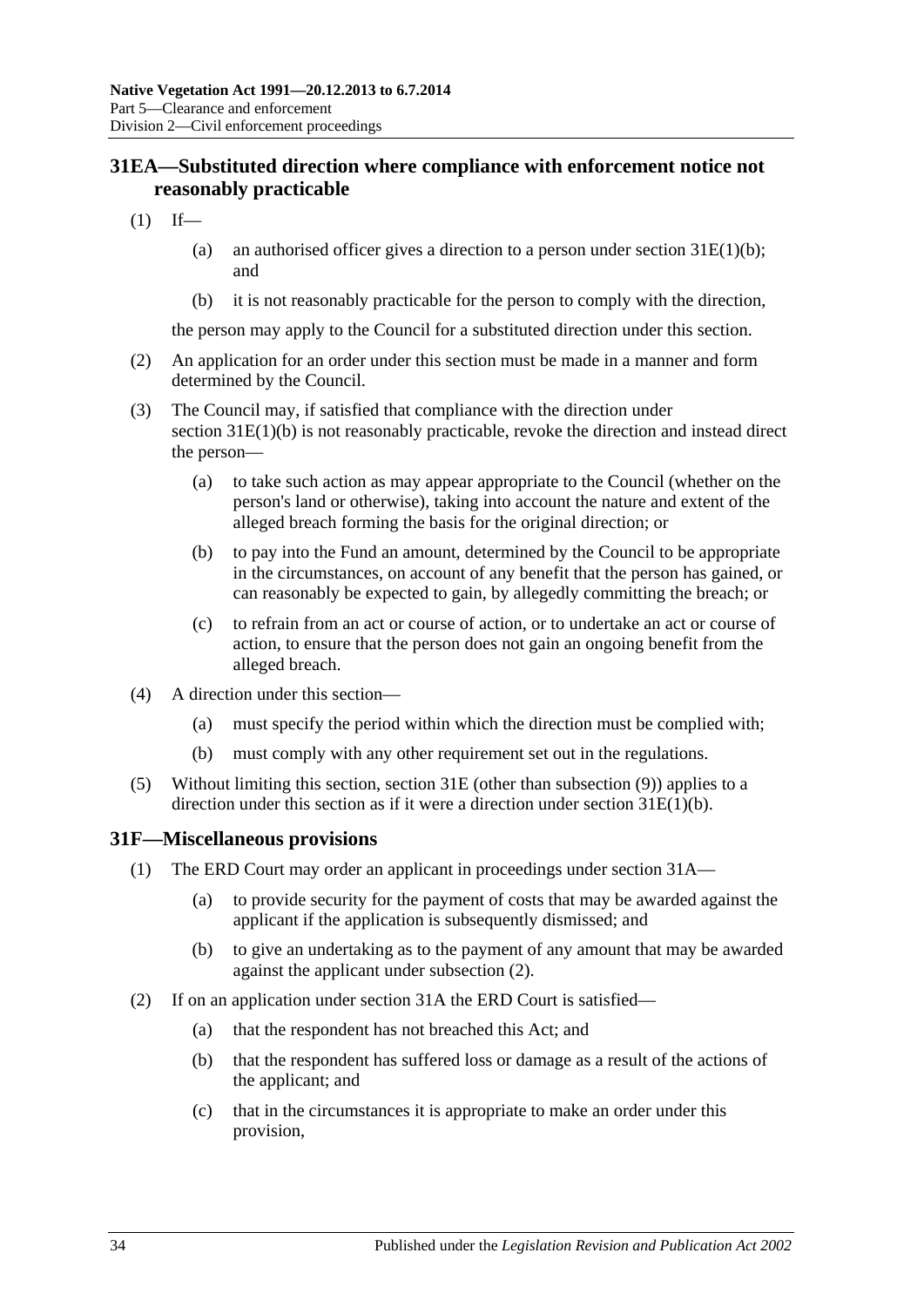the Court may, on the application of the respondent (and in addition to any order as to costs), require the applicant to pay to the respondent an amount, determined by the Court, to compensate the respondent for the loss or damage which the respondent has suffered.

- (3) A person who fails to comply with an order of the ERD Court under this Division commits a contempt of Court.
- (4) The Court may, if it considers it appropriate to do so, either on its own initiative or on the application of a party, vary or revoke an order previously made under [subsection](#page-33-3)  $(1)$  or  $(2)$ .
- (5) The ERD Court may, on application under this subsection by a person to whom a notice has been given under section  $31D(4)(a)$  or  $31E(6)(a)$ , extend the period that has been fixed by the Council for the purposes of the notice (and the relevant order of the Court under this subsection will then have effect according to its terms).

## <span id="page-34-0"></span>**32—Appeals**

- (1) Subject to the rules of the Supreme Court, an appeal lies against—
	- (a) an order of the ERD Court made in the exercise of the jurisdiction conferred by this Division; or
	- (b) a decision by the ERD Court not to make an order under this Division,

to the Land and Valuation Court.

(2) An appeal under this section must be instituted within 60 days of the date of the decision or order subject to appeal, or such longer period as may be allowed by the Land and Valuation Court.

## <span id="page-34-1"></span>**33—Commencement of proceedings**

Proceedings under this Division must be commenced—

- (a) if the proceedings relate to an offence under this Act which the respondent has expiated or of which the respondent has been convicted or found guilty—within 6 months after the date on which the respondent so expiated, or was convicted or found guilty of, the offence (as the case requires); or
- (b) in any other case—within 5 years after the date of the alleged contravention of, or failure to comply with, a provision of this Act.

## <span id="page-34-2"></span>**Division 3—Authorised officers**

## <span id="page-34-3"></span>**33A—Appointment of authorised officers**

- (1) The Minister may appoint an officer or employee of the Crown or a local council to be an authorised officer for the purposes of this Act.
- (2) An appointment of an authorised officer—
	- (a) must be in writing; and
	- (c) may be subject to conditions; and
	- (d) may be in respect of the whole State or any specified part of the State.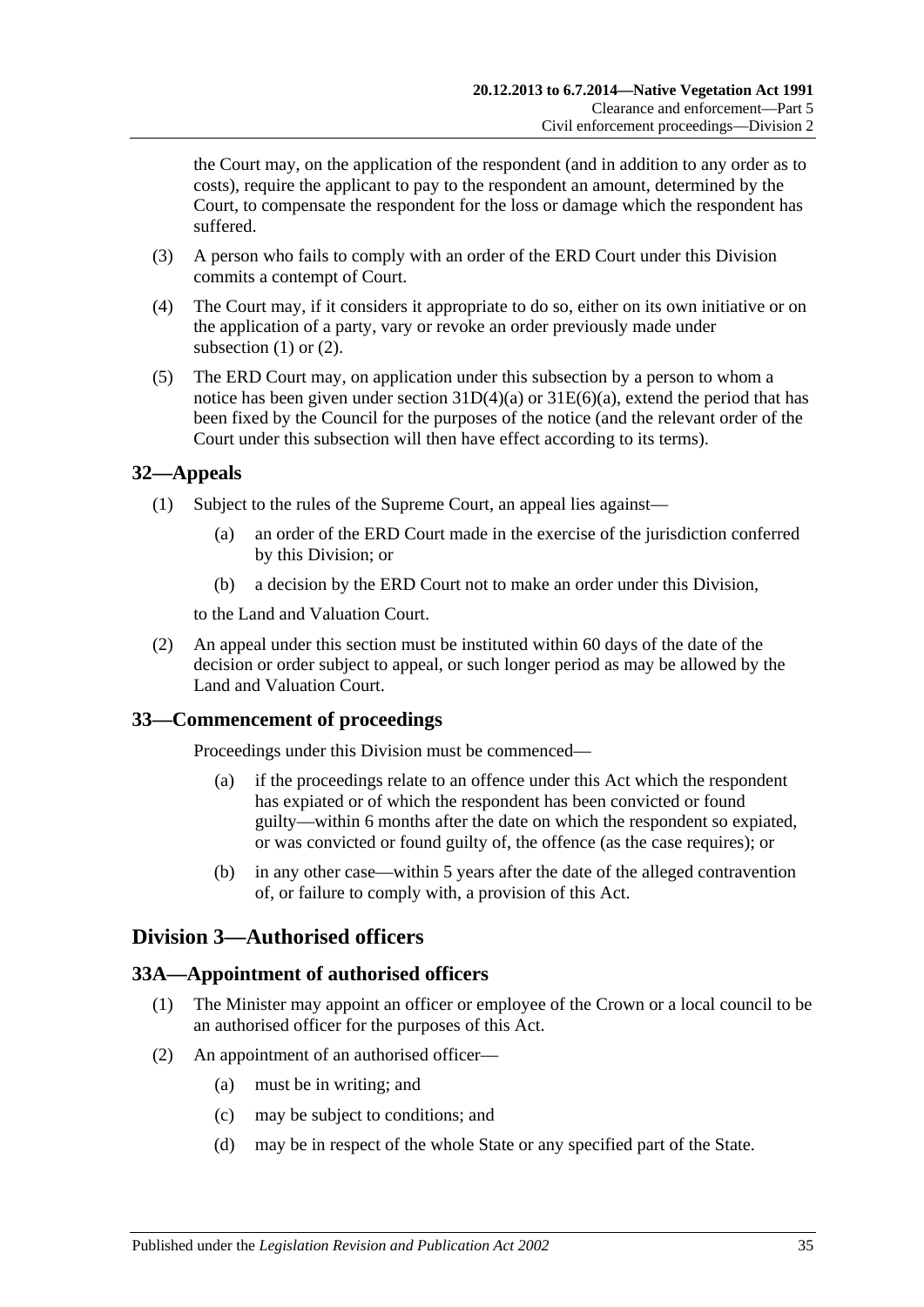- (3) Each authorised officer must be issued with an identity card that—
	- (a) includes a photograph of the authorised officer.
- (4) The identity card must be issued as soon as is reasonably practicable after the appointment is made (but an authorised officer is not prevented from exercising powers under this Act just because an identity card is yet to be issued).
- (5) An authorised officer must, if requested to do so, produce evidence of his or her appointment by providing a copy of his or her notice of appointment, or by showing his or her identity card for inspection, before exercising the powers of an authorised officer under this Act in relation to any person.
- (6) The Minister may, at any time, vary or revoke an appointment which he or she has made, or vary or revoke a condition of an appointment or impose a further condition in relation to an appointment.

#### <span id="page-35-2"></span><span id="page-35-0"></span>**33B—Powers of authorised officers**

- <span id="page-35-1"></span>(1) Subject to this Division, an authorised officer may—
	- (a) enter and inspect any land for any reasonable purpose connected with the administration or enforcement of this Act; and
	- (b) give directions with respect to the stopping or movement of a vehicle that—
		- (i) has been used in, or is suspected by the authorised officer of having been used in, the clearance of native vegetation; or
		- (ii) is carrying a plant, or any part of a plant, comprising native vegetation,

as reasonably required in connection with the administration or enforcement of this Act; and

- (c) take samples of any plant or any part of any plant from any land, for identification and analysis as reasonably required in connection with the administration or enforcement of this Act: and
- <span id="page-35-3"></span>(d) with the authority of a warrant issued under [section](#page-37-0) 33C require any person to produce specified documents or documents of a specified kind, including a written record that reproduces in an understandable form information stored by computer, microfilm or other process, as reasonably required in connection with the administration or enforcement of this Act; and
- <span id="page-35-4"></span>(e) with the authority of a warrant issued under [section](#page-37-0) 33C examine, copy or take extracts from any documents so produced or require a person to provide a copy of any such document or information; and
- (f) take photographs or films or make audio, video or other recordings as reasonably required in connection with the administration or enforcement of this Act; and
- (g) dig up any land by the use of hand-held equipment for the purpose of taking samples; and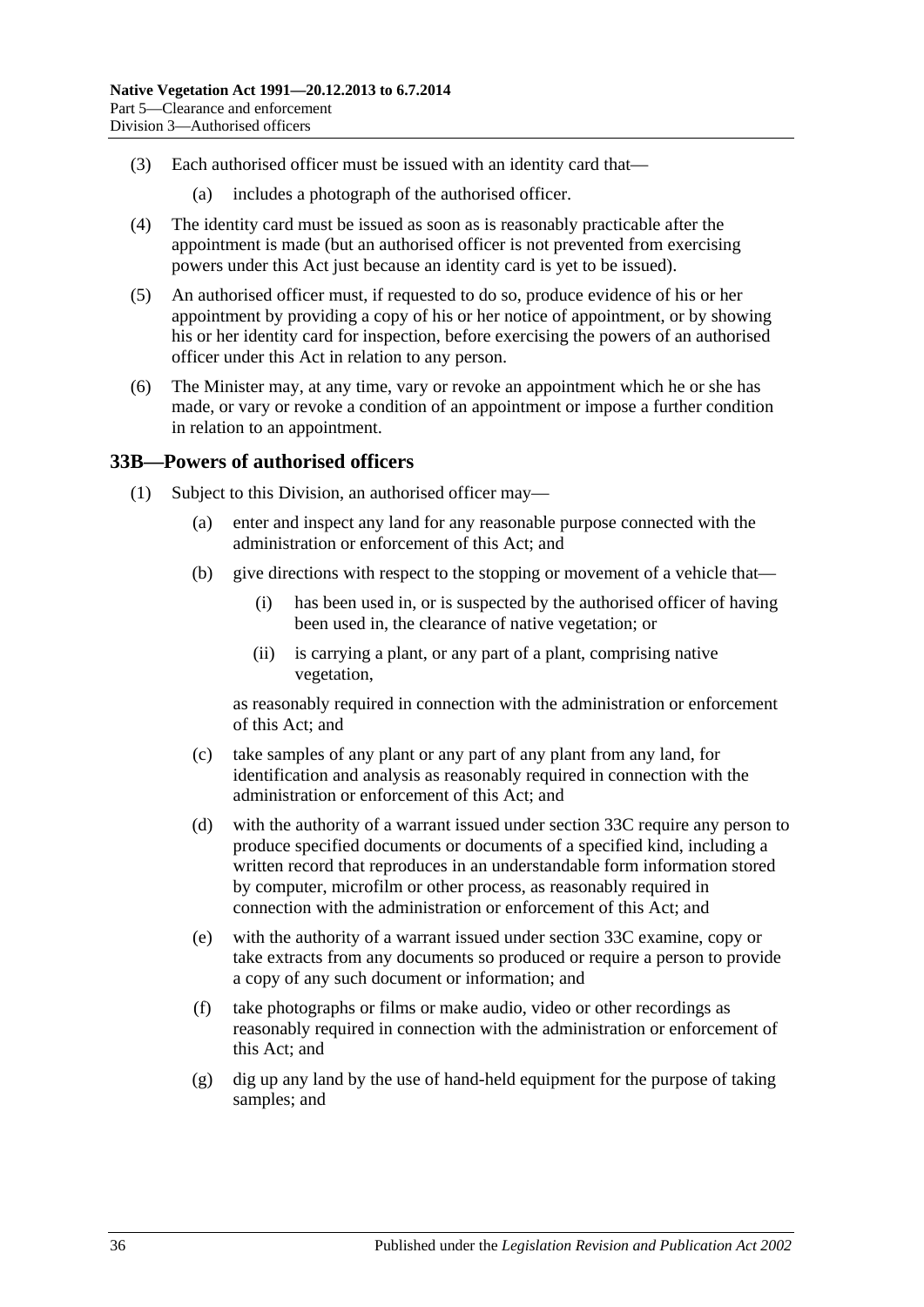- <span id="page-36-3"></span>(h) with the authority of a warrant issued under [section](#page-37-0) 33C, to the extent to which it is reasonably required, take mechanical equipment on to any land and dig up the land, or any part of it, for the purposes of taking samples that the authorised officer reasonably suspects may constitute evidence of a breach of this Act;
- (i) in addition to the powers under a preceding paragraph, seize and retain anything that the authorised officer reasonably suspects may constitute evidence of a breach of this Act; and
- (j) require a person who the authorised officer reasonably suspects has committed, is committing or is about to commit, a breach of this Act to state the person's full name and usual place of residence; and
- <span id="page-36-2"></span>(k) require a person who the authorised officer reasonably suspects has knowledge of matters in respect of which information is reasonably required for the administration or enforcement of this Act to answer questions in relation to those matters; and
- (l) give any directions reasonably required in connection with the exercise of a power conferred by any of the paragraphs of this subsection or otherwise in connection with the administration or enforcement of this Act.
- <span id="page-36-0"></span>(2) Without limiting [subsection](#page-35-1)  $(1)(a)$ , an authorised officer may enter and inspect any land for the purpose of determining whether a heritage agreement entered into under this Act or entered into in compliance with a condition of consent to clear native vegetation under the repealed Act is being, or has been, complied with.
- (3) An authorised officer must not exercise a power conferred by [subsection](#page-35-1)  $(1)(a)$  or  $(2)$ in respect of residential premises.
- (4) Where an authorised officer enters land and takes samples of any plant or any part of any plant for identification and analysis, the authorised officer must take reasonable steps to provide the owner of land with a reasonable amount of information about his or her actions.
- (5) Where an authorised officer enters land and takes photographs or films or makes audio, video or other recordings, the authorised officer must, as soon as reasonably practicable after entering the land—
	- (a) serve notice on the owner or occupier of the land informing him or her of the date on which the authorised officer entered the land; and
	- (b) provide the owner or occupier with a copy of the photographs, films, audio, video or other recordings (if any) taken or made by the authorised officer when on the land.
- <span id="page-36-1"></span>(6) A copy provided under [subsection](#page-36-1) (5)(b) must be in an electronic form unless the Minister authorises it to be provided in some other form.
- (7) Where an authorised officer digs up any land under [subsection](#page-35-2) (1), the authorised officer must, after taking such steps as the authorised officer thinks fit in the exercise of powers under that subsection, insofar as is reasonably practicable, take steps to ensure that the land is restored to such state as is reasonable in the circumstances.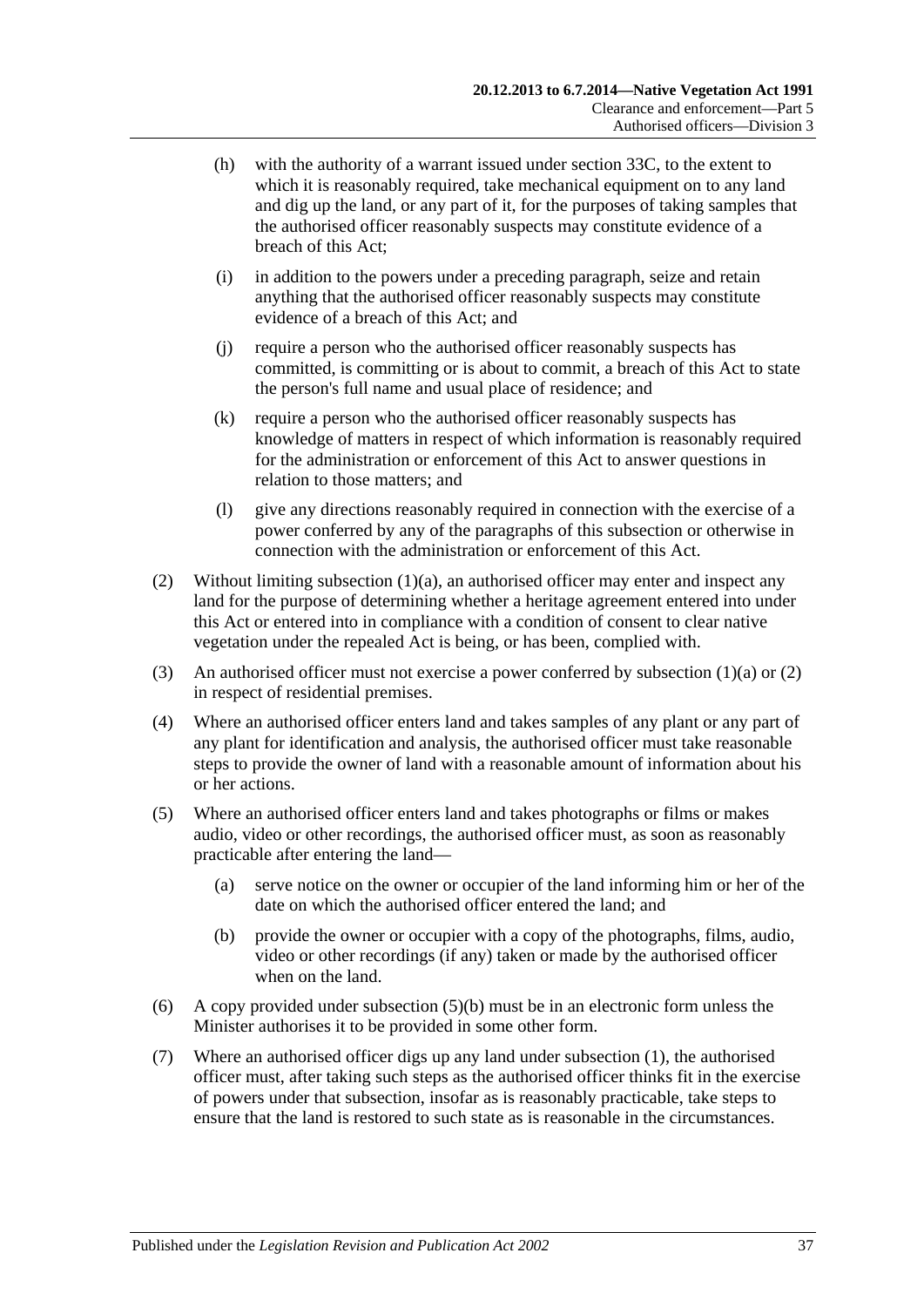- (8) Before an authorised officer requires a person to answer questions under [subsection](#page-36-2)  $(1)(k)$ , the authorised officer must inform the person of his or her right to decline to answer any question that might tend to incriminate the person or to make the person liable to a criminal penalty.
- (9) Where—
	- (a) a person whose native language is not English is suspected of having committed an offence against this Act; and
	- (b) the person is not reasonably fluent in English,

the following provisions apply:

- (c) the person is entitled to be assisted by an interpreter during any questioning conducted by an authorised officer in the course of an investigation of the suspected offence;
- (d) where it appears that the person may be entitled to be assisted by an interpreter, an authorised officer must not proceed with any questioning, or further questioning, until the person has been informed of the right to an interpreter;
- (e) if the person requests the assistance of an interpreter, an authorised officer must not proceed with any questioning, or further questioning, until an interpreter is present.
- (10) In the exercise of powers under this Act an authorised officer may be assisted by such persons as he or she considers necessary in the circumstances.
- <span id="page-37-1"></span>(11) An authorised officer may require an occupier of any land or a person apparently in charge of any plant, equipment, vehicle or other thing to give to the authorised officer or a person assisting the authorised officer such assistance as is reasonably required by the authorised officer for the effective exercise of powers conferred by this Act.
- (12) Where a person gives assistance to an authorised officer as required under [subsection](#page-37-1) (11), the person must, if he or she so requires, be reimbursed by the authorised officer or the Minister for any reasonable costs and expenses incurred in giving the assistance.

## <span id="page-37-0"></span>**33C—Issue of warrants**

- (1) Where, on the application of an authorised officer, a magistrate is satisfied that there are reasonable grounds to believe that the inspection of documents may provide information relevant to the administration or enforcement of this Act, the magistrate may issue a warrant authorising an authorised officer—
	- (a) to require a specified person to produce documents under section  $33B(1)(d)$ ; and
	- (b) to examine, copy and take extracts from those documents or to require a person to provide a copy of any of those documents under section [33B\(1\)\(e\).](#page-35-4)
- (2) Where, on the application of an authorised officer, a magistrate is satisfied that there are reasonable grounds to believe that a person may have committed a breach of this Act, the magistrate may issue a warrant authorising an authorised officer to take action under section [33B\(1\)\(h\).](#page-36-3)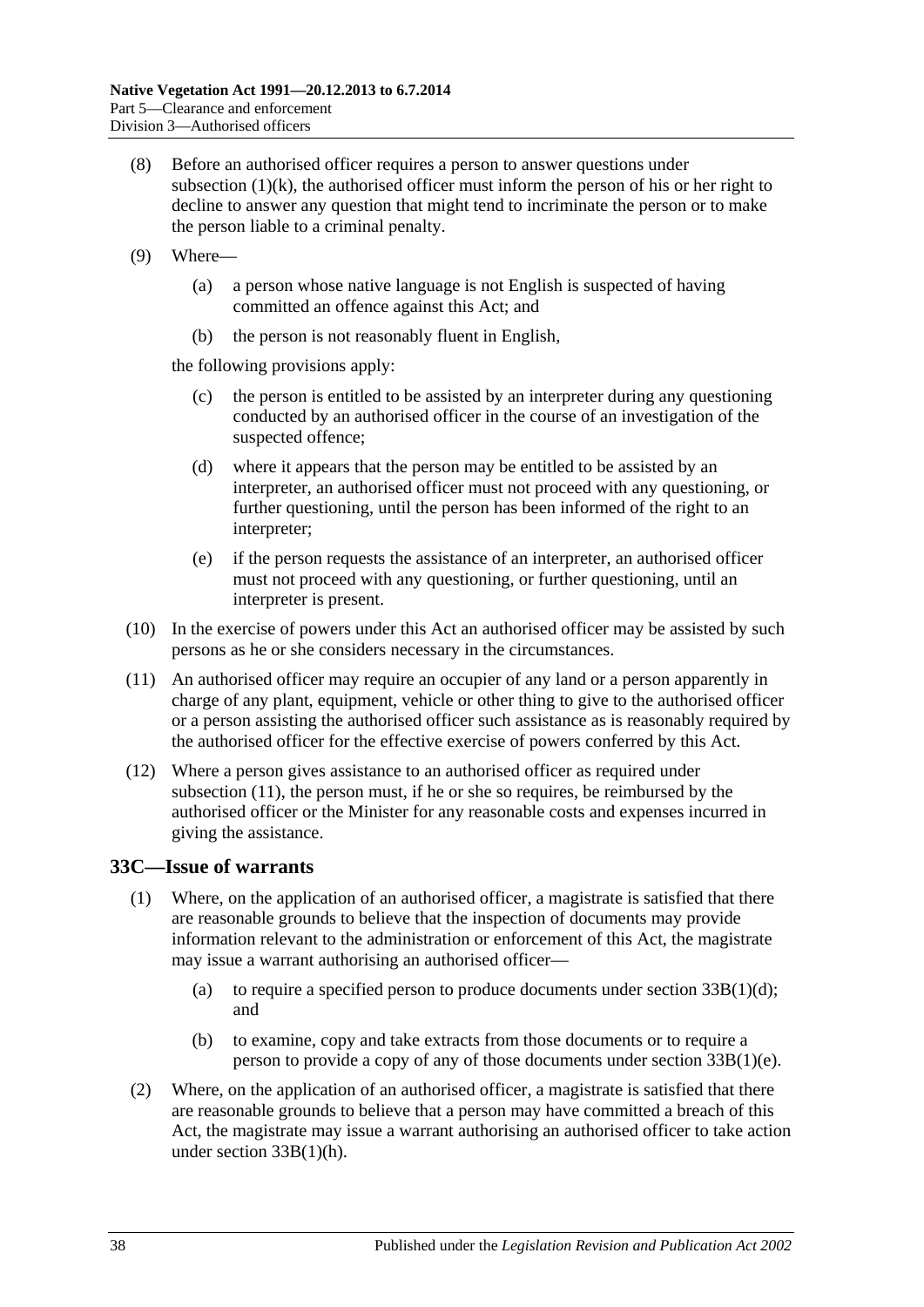- (3) An application for the issue of a warrant may be made either personally or by telephone.
- (4) The grounds of an application for a warrant must be verified by affidavit.
- (5) An application for the issue of a warrant may not be made by telephone unless in the opinion of the applicant a warrant is urgently required and there is insufficient time to make the application personally.
- <span id="page-38-0"></span>(6) Where an application for the issue of a warrant is made by telephone, the following provisions apply:
	- (a) the applicant must inform the magistrate of his or her name and identify himself or herself as an authorised officer, and the magistrate, on receiving that information, is entitled to assume, without further inquiry, that the applicant is an authorised officer; and
	- (b) the applicant must inform the magistrate of the grounds on which he or she seeks the issue of the warrant; and
	- (c) if it appears to the magistrate from the information furnished by the applicant that there are proper grounds for the issue of a warrant, the magistrate must inform the applicant of the facts on which he or she relies as grounds for the issue of the warrant, and must not proceed to issue the warrant unless the applicant undertakes to make an affidavit verifying those facts; and
	- (d) if the applicant gives such an undertaking, the magistrate may then make out and sign a warrant, noting on the warrant the facts on which he or she relies as grounds for the issue of the warrant; and
	- (e) the warrant will be taken to have been issued, and will come into force, when signed by the magistrate; and
	- (f) the magistrate must inform the applicant of the terms of the warrant; and
	- (g) the applicant must, as soon as practicable after the issue of the warrant, forward to the magistrate an affidavit verifying the facts referred to in [paragraph](#page-38-0) (c).
- (7) A magistrate by whom a warrant is issued must file the warrant, or a copy of the warrant, and the affidavit verifying the grounds on which the application for the warrant was made, in the ERD Court.
- (8) An authorised officer who executes a warrant must, as soon as practicable after execution of the warrant—
	- (a) prepare a notice in the prescribed form containing—
		- (i) his or her own name and a statement that he or she is an authorised officer under this Act; and
		- (ii) the name of the magistrate who issued the warrant and the date and time of its issue; and
		- (iii) a description of the authority conferred by the warrant; and
	- (b) give the notice to the person affected by the warrant.
- (9) A warrant, if not executed at the expiration of one month from the date of its issue, then expires.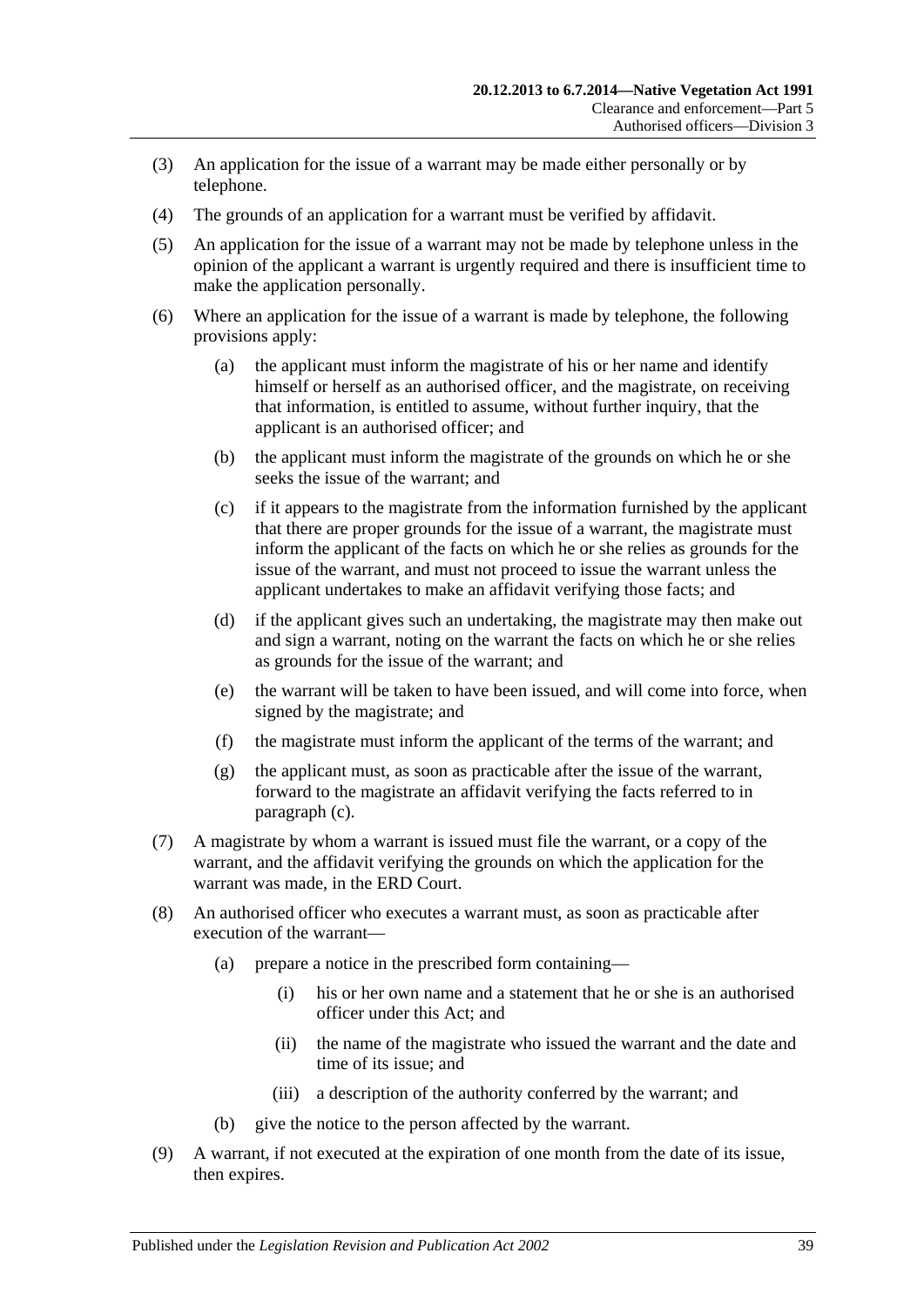## <span id="page-39-5"></span><span id="page-39-0"></span>**33D—Provisions relating to seizure**

- <span id="page-39-4"></span><span id="page-39-3"></span><span id="page-39-2"></span>(1) Where a thing has been seized under this Division the following provisions apply:
	- (a) the thing must be held pending proceedings for an offence against this Act related to the thing seized, unless the Minister, on application, authorises its release to the person from whom it was seized, or to any person who had legal title to it at the time of its seizure, subject to such conditions as the Minister thinks fit (including conditions as to the giving of security for satisfaction of an order under [paragraph](#page-39-2)  $(b)(ii)$ ;
	- (b) where proceedings for an offence against this Act relating to the thing are instituted within the prescribed period after its seizure and the defendant is convicted or found guilty of the offence, the court may—
		- (i) order that it be forfeited to the Minister; or
		- (ii) where it has been released pursuant to [paragraph](#page-39-3) (a)—order that it be forfeited to the Minister or that the person to whom it was released or the defendant pay to the Minister an amount equal to its market value at the time of its seizure, as the court thinks fit;
	- (c) where—
		- (i) proceedings are not instituted for an offence against this Act relating to the thing within the prescribed period after its seizure; or
		- (ii) proceedings have been so instituted and—
			- (A) the defendant is found not guilty of the offence; or
			- (B) the defendant is convicted or found guilty of the offence but no order for forfeiture is made under [paragraph](#page-39-4) (b),

then the person from whom the thing was seized, or any person with legal title to it, is entitled to recover from the Minister (if necessary, by action in a court of competent jurisdiction) the thing itself, or if it has been damaged or destroyed, compensation of an amount equal to its market value at the time of its seizure.

(2) In [subsection](#page-39-5)  $(1)$ —

*the prescribed period* means 12 months or such longer period as the ERD Court may, on application by the Minister, allow.

#### <span id="page-39-1"></span>**33E—Offence to hinder etc authorised officers**

- (1) A person who—
	- (a) hinders or obstructs an authorised officer, or a person assisting an authorised officer, in the exercise of powers conferred by this Act; or
	- (b) uses abusive, threatening or insulting language to an authorised officer, or a person assisting an authorised officer; or
	- (c) refuses or fails to comply with a requirement or direction of an authorised officer under this Division; or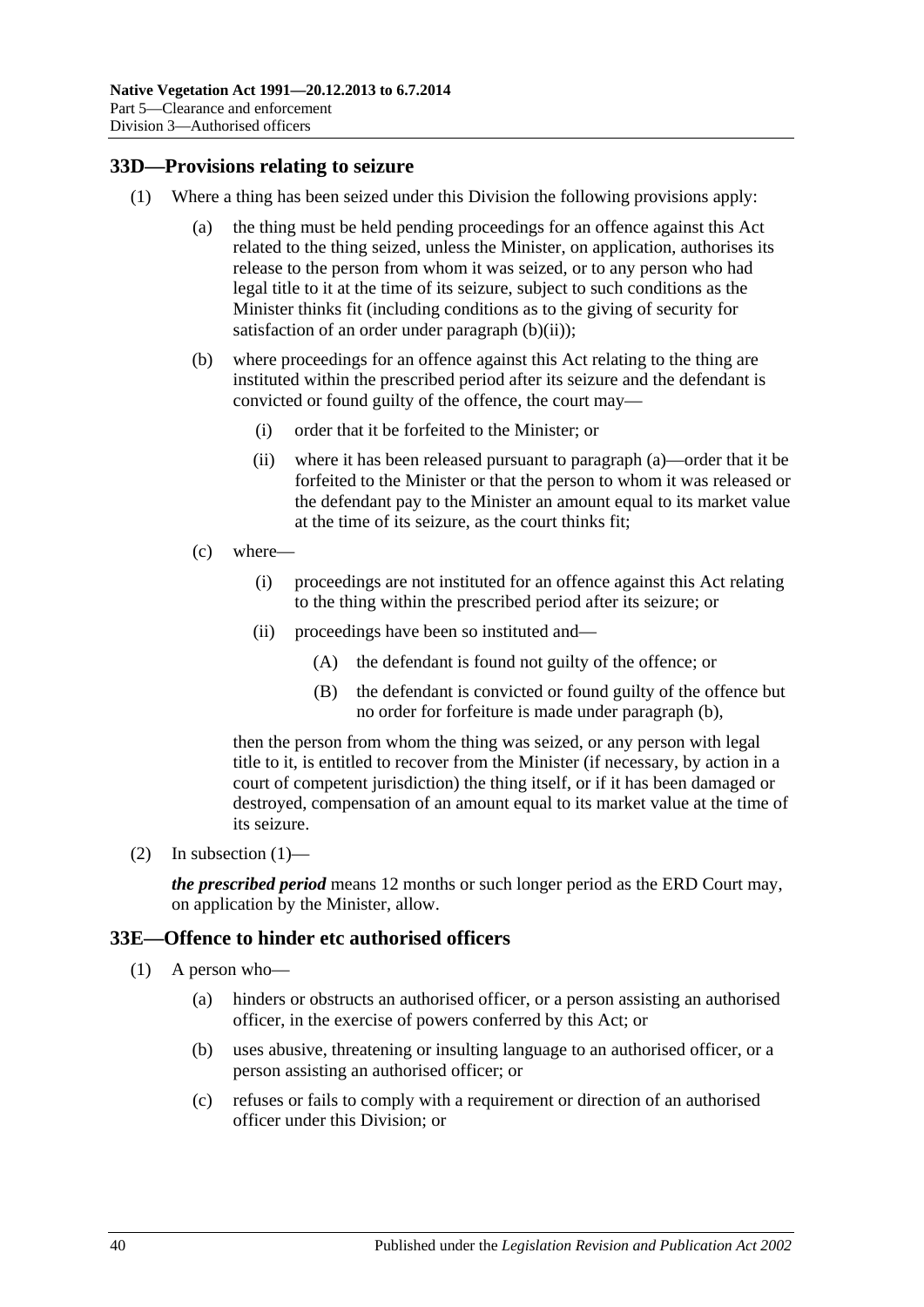- <span id="page-40-4"></span>(d) when required by an authorised officer under this Division to answer a question, refuses or fails to answer the question to the best of the person's knowledge, information and belief; or
- (e) falsely represents, by words or conduct, that he or she is an authorised officer,

is guilty of an offence.

Maximum penalty: \$5 000.

(2) A person who assaults an authorised officer, or a person assisting an authorised officer in the exercise of powers under this Act, is guilty of an offence.

Maximum penalty: \$10 000 or two years imprisonment or both.

(3) Despite [subsection](#page-40-4) (1)(d), a person is not obliged to answer a question under this Division if to do so might tend to incriminate the person or make the person liable to a criminal penalty.

## <span id="page-40-0"></span>**33EA—Offences by authorised officers etc**

An authorised officer, or a person assisting an authorised officer, who—

- (a) addresses offensive language to any other person; or
- (b) without lawful authority, hinders or obstructs or uses or threatens to use force in relation to any other person,

is guilty of an offence.

Maximum penalty: \$5 000.

# <span id="page-40-1"></span>**Part 5B—Interest and recovery of money**

#### <span id="page-40-5"></span><span id="page-40-2"></span>**33H—Interest**

- (1) Interest accrues on an amount payable to the Council under [sections](#page-31-1) 31D and [31E](#page-32-0) and on unpaid interest under those sections in accordance with the regulations.
- (2) A person who is liable to pay an amount under the provisions referred to in [subsection](#page-40-5) (1) is also liable to pay interest that accrues, or has accrued, on or in relation to that amount.
- (3) Regulations referred to in [subsection](#page-40-5) (1) may (without limiting their scope) prescribe the time from which interest accrues.

#### <span id="page-40-3"></span>**33I—Sale of land for non-payment**

- (1) Where an amount payable under this Act, or interest in relation to such an amount, is a first charge on land and has been unpaid for one year or more, the Council may sell the land.
- <span id="page-40-6"></span>(2) Before the Council sells land in pursuance of this section, it must serve notice on the owner and occupier of the land—
	- (a) stating the period for which the amount and interest have been unpaid; and
	- (b) stating the amount of the total liability for the amount and interest presently outstanding and charged on the land; and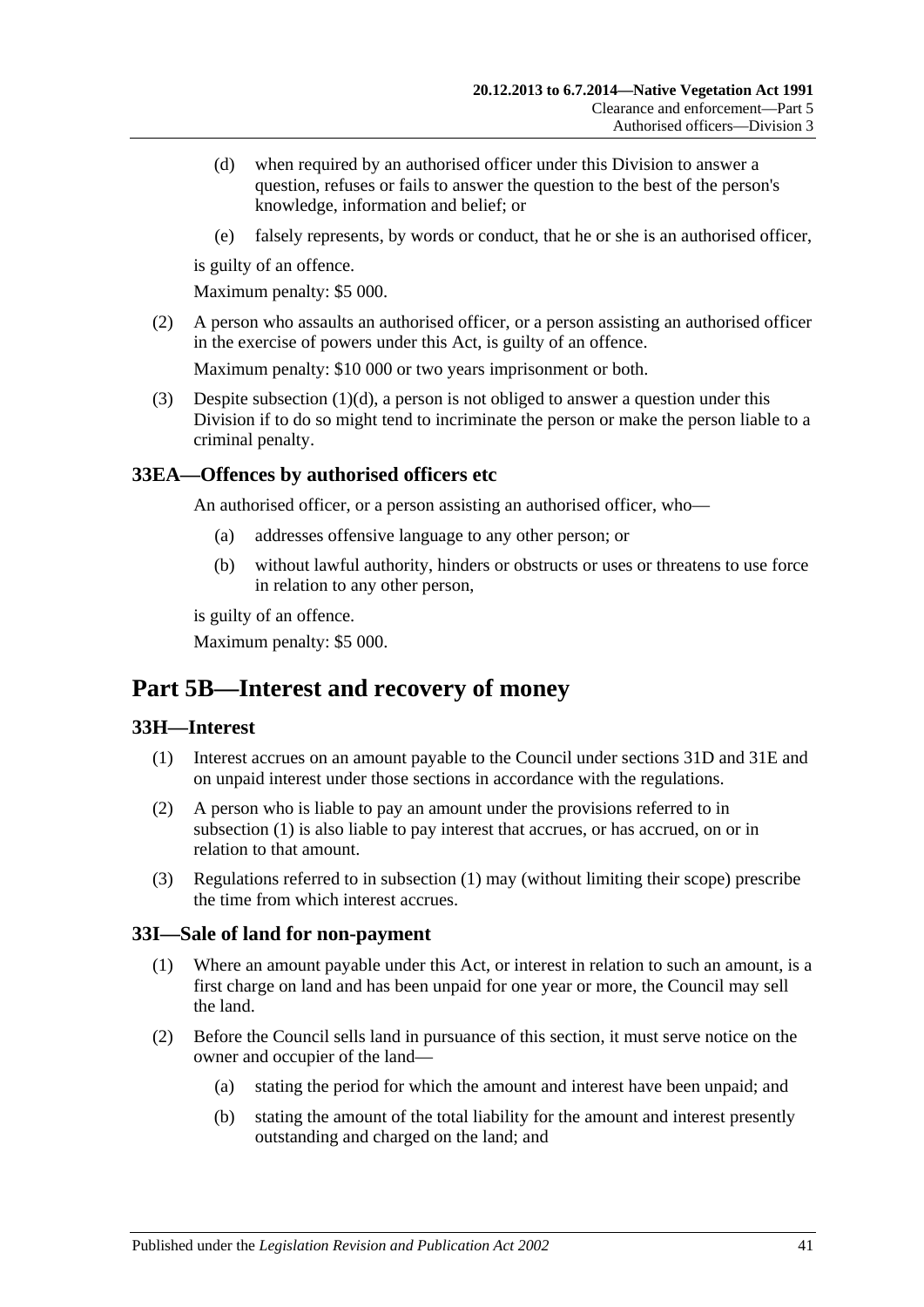- (c) stating that if that amount is not paid in full within one month of service of the notice (or such longer time as the Council may allow), the Council intends to sell the land for non-payment of the amount and interest.
- (3) A copy of a notice must be served on the registered mortgagee or encumbrancee of the land (if any).
- (4) If the outstanding amount is not paid in full within the time allowed under [subsection](#page-40-6) (2), the Council may proceed to sell the land.
- (5) The sale will, except in the case of land held from the Crown under a lease, licence or agreement to purchase, be by public auction (and the Council may set a reserve price for the purposes of the auction).
- (6) An auction under this section must be advertised on at least two separate occasions in a newspaper circulating generally throughout the State.
- (7) If, before the date of the auction, the outstanding amount and the costs incurred by the Council in proceeding under this section are paid to the Council, the Council must withdraw the land from auction.
- $(8)$  If—
	- (a) an auction fails; or
	- (b) the land is held from the Crown under a lease, licence or agreement to purchase,

the Minister may sell the land by private contract for the best price that he or she can reasonably obtain.

- (9) Any money received by the Council or the Minister in respect of the sale of land under this section will be applied as follows:
	- (a) firstly—in paying the costs of the sale and any other costs incurred in proceeding under this section;
	- (b) secondly—in discharging the liability for the amount and interest payable under this Act;
	- (c) thirdly—in discharging any liability to the Crown for rates, charges or taxes (including rates, charges or taxes that are a first charge on the land);
	- (d) fourthly—in discharging any liability to a council for rates or any other liability to a council in respect of the land;
	- (e) fifthly—in discharging any liabilities secured by registered mortgages, encumbrances or charges;
	- (f) sixthly—in discharging any other mortgages, encumbrances and charges of which the Council or the Minister (as the case may be) has notice;
	- (g) seventhly—in payment to the former owner of the land.
- (10) If the former owner cannot be found after making reasonable inquiries as to his or her whereabouts, an amount payable to the former owner must be dealt with as unclaimed money under the *[Unclaimed Moneys Act](http://www.legislation.sa.gov.au/index.aspx?action=legref&type=act&legtitle=Unclaimed%20Moneys%20Act%201891) 1891*.
- <span id="page-41-0"></span>(11) Where land is sold by the Council or the Minister in pursuance of this section, an instrument of transfer executed by the Council or the Minister (as the case may be) will operate to vest title to the land in the purchaser.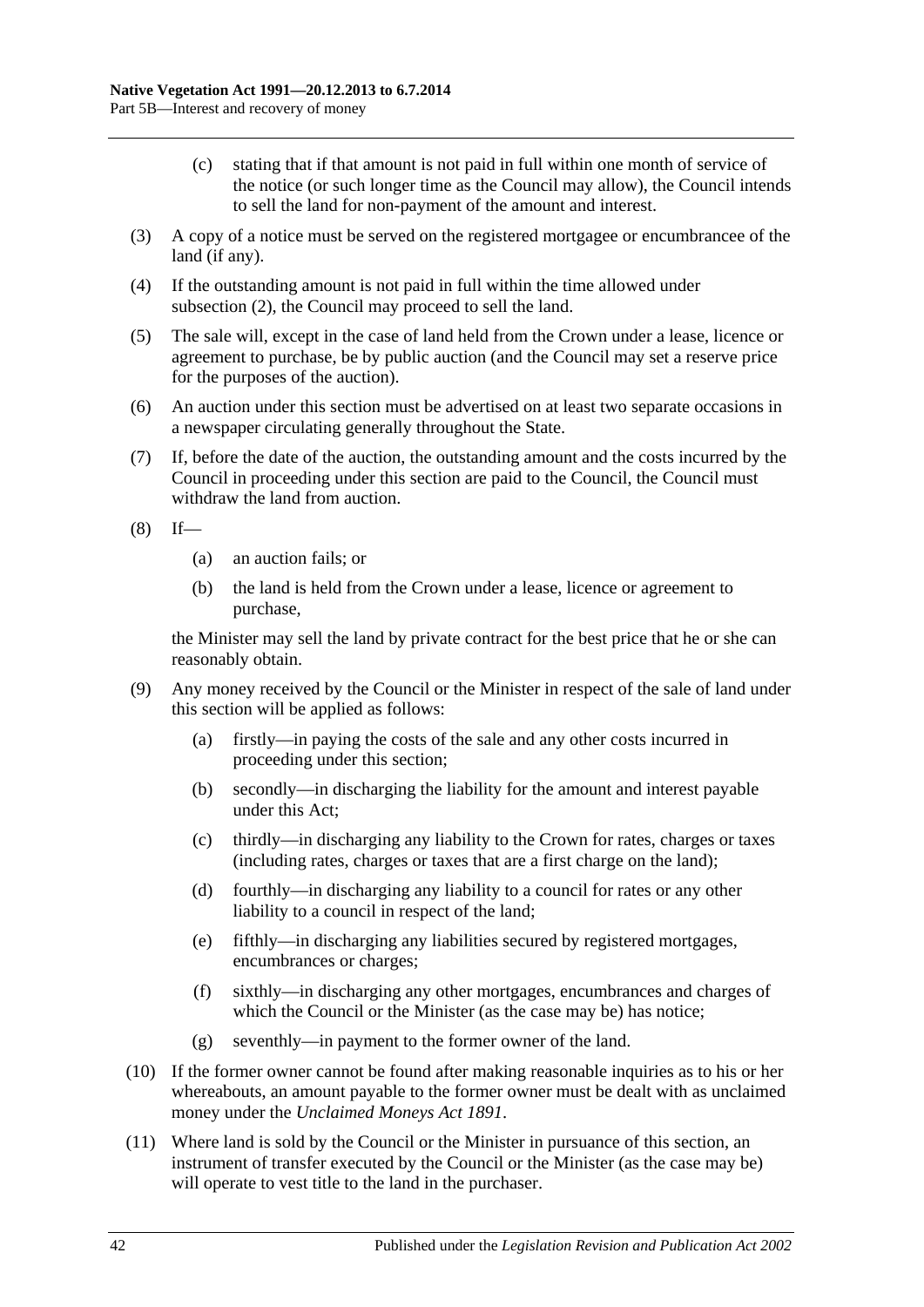- (12) The title vested in a purchaser under [subsection](#page-41-0) (11) will be free of—
	- (a) all mortgages and charges; and
	- (b) except in the case of land held from the Crown under lease or licence—all leases and licences,

(and the Registrar-General, when registering or enrolling an instrument of transfer to vest title in the purchaser, must discharge any caveat relating to the land, and may make any note or endorsement, or take any other action in relation to any instrument, certificate, register or record, as the Registrar-General thinks fit).

- (13) An instrument of transfer passing title to land in pursuance of a sale under this section must, when lodged with the Registrar-General for registration or enrolment, be accompanied by a statutory declaration made by the presiding member of the Council stating that the requirements of this section in relation to the sale of the land have been observed.
- (14) Where it is not reasonably practicable to obtain the duplicate certificate of title to land that is sold in pursuance of this section, the Registrar-General may register the transfer despite the non-production of the duplicate, but in that event he or she must cancel the existing certificate of title for the land and issue a new certificate in the name of the transferee.
- (15) A reference in this section to land, or title to land, held from the Crown under lease, licence or agreement to purchase, is a reference to the interest of the lessee, licensee or purchaser in the land.

# <span id="page-42-0"></span>**Part 6—Miscellaneous**

## <span id="page-42-1"></span>**33J—Constitution and criminal jurisdiction of ERD Court**

- (1) Subject to this Act, the following provisions apply in respect of the constitution of the ERD Court when exercising jurisdiction under this Act:
	- (a) the Court may be constituted in a manner provided by the *[Environment,](http://www.legislation.sa.gov.au/index.aspx?action=legref&type=act&legtitle=Environment%20Resources%20and%20Development%20Court%20Act%201993)  [Resources and Development Court Act](http://www.legislation.sa.gov.au/index.aspx?action=legref&type=act&legtitle=Environment%20Resources%20and%20Development%20Court%20Act%201993) 1993* or may, if the Senior Judge of the Court so determines, be constituted of—
		- (i) in relation to proceedings for an offence against this Act—a magistrate and 1 commissioner; or
		- (ii) in any case—a Judge and 1 commissioner;
	- (b) the provisions of the *[Environment, Resources and Development Court](http://www.legislation.sa.gov.au/index.aspx?action=legref&type=act&legtitle=Environment%20Resources%20and%20Development%20Court%20Act%201993)  Act [1993](http://www.legislation.sa.gov.au/index.aspx?action=legref&type=act&legtitle=Environment%20Resources%20and%20Development%20Court%20Act%201993)* apply in relation to the Court constituted of a Judge and 1 commissioner, or a magistrate and 1 commissioner, in the same way as in relation to a full bench of the Court;
	- (c) the Court may not be constituted of or include a commissioner unless—
		- (i) in a case where only 1 commissioner is to sit (whether alone or with another member or members of the Court)—the commissioner; or
		- (ii) in any other case—at least 1 commissioner,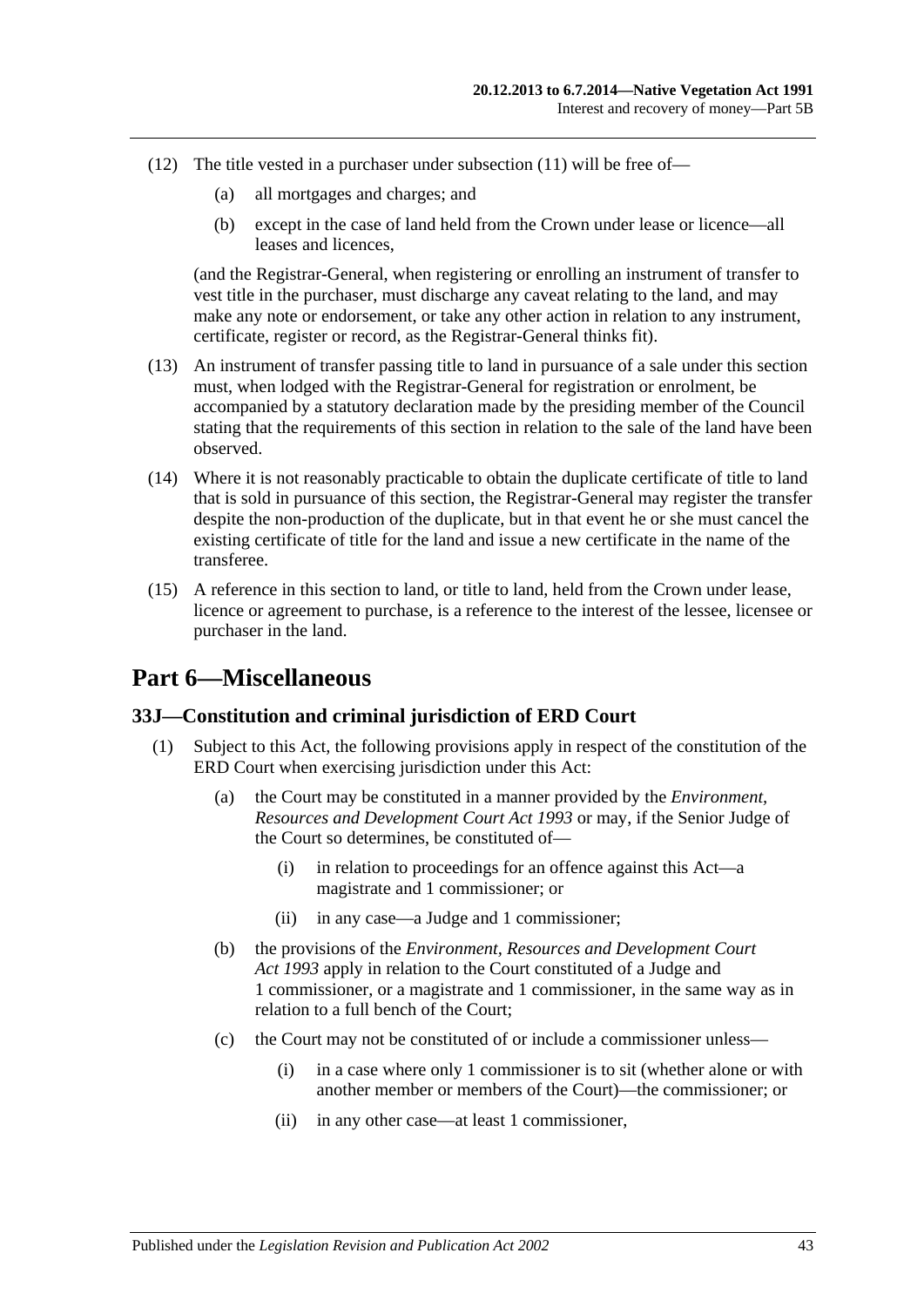is a commissioner who has been specifically designated by the Governor as a person who has wide practical knowledge of, and experience in, the preservation and management of native vegetation.

(2) Offences constituted by this Act lie within the criminal jurisdiction of the ERD Court.

## <span id="page-43-0"></span>**33K—Applications during criminal proceedings**

- (1) If, during the course of criminal proceedings before a court in respect of an offence against this Act, the prosecutor applies for an order under this Act relating to the offence, the court must deal with the application during the course of the criminal proceedings unless satisfied by the defendant that to do so would not be appropriate in the circumstances.
- (2) If an application for an order under this Act is made to a court before which a person was convicted of an offence against this Act—
	- (a) the application may be dealt with by the court; and
	- (b) any power in relation to the relevant order may be exercised by the court,

whether or not the court is constituted in the same way as when the person was convicted of the offence.

#### <span id="page-43-1"></span>**34—Evidentiary**

- (1) An allegation in enforcement proceedings under [Part 5 Division 2](#page-28-0) or in proceedings for an offence against this Act that vegetation is, or was, comprised of a plant or plants of a species indigenous to South Australia must be accepted as proved in the absence of proof to the contrary.
- (2) Where in enforcement proceedings under [Part 5 Division 2](#page-28-0) or in proceedings for an offence against this Act it is proved that vegetation has been cleared, it must be presumed in the absence of proof to the contrary that the vegetation was cleared by the owner and occupier of the land on which it is or was growing or is or was situated.
- (3) It must be presumed in enforcement proceedings under [Part 5 Division 2](#page-28-0) and in proceedings for an offence against this Act, in the absence of proof to the contrary, that vegetation to which the proceedings relate was not intentionally sown or planted by a person.
- (3a) Where in enforcement proceedings under [Part 5 Division 2](#page-28-0) or in proceedings for an offence against this Act it appears that an alleged fact has been determined by the use of an electronic, sonic, optical, mechanical or other device by an authorised officer or person assisting an authorised officer, the alleged fact must be accepted as proved in the absence of proof to the contrary.
- (4) In any legal proceedings, an apparently genuine document appearing to be a copy of a heritage agreement certified by the Minister, is, in the absence of proof to the contrary, proof of the agreement and its terms.
- (5) In enforcement proceedings under [Part 5 Division 2](#page-28-0) or in proceedings for an offence against this Act, a document produced by the prosecution or plaintiff (as the case requires) and purporting to certify that a remotely sensed image specified in the document—
	- (a) was captured by a specified device and is accurate to the extent indicated in the document; and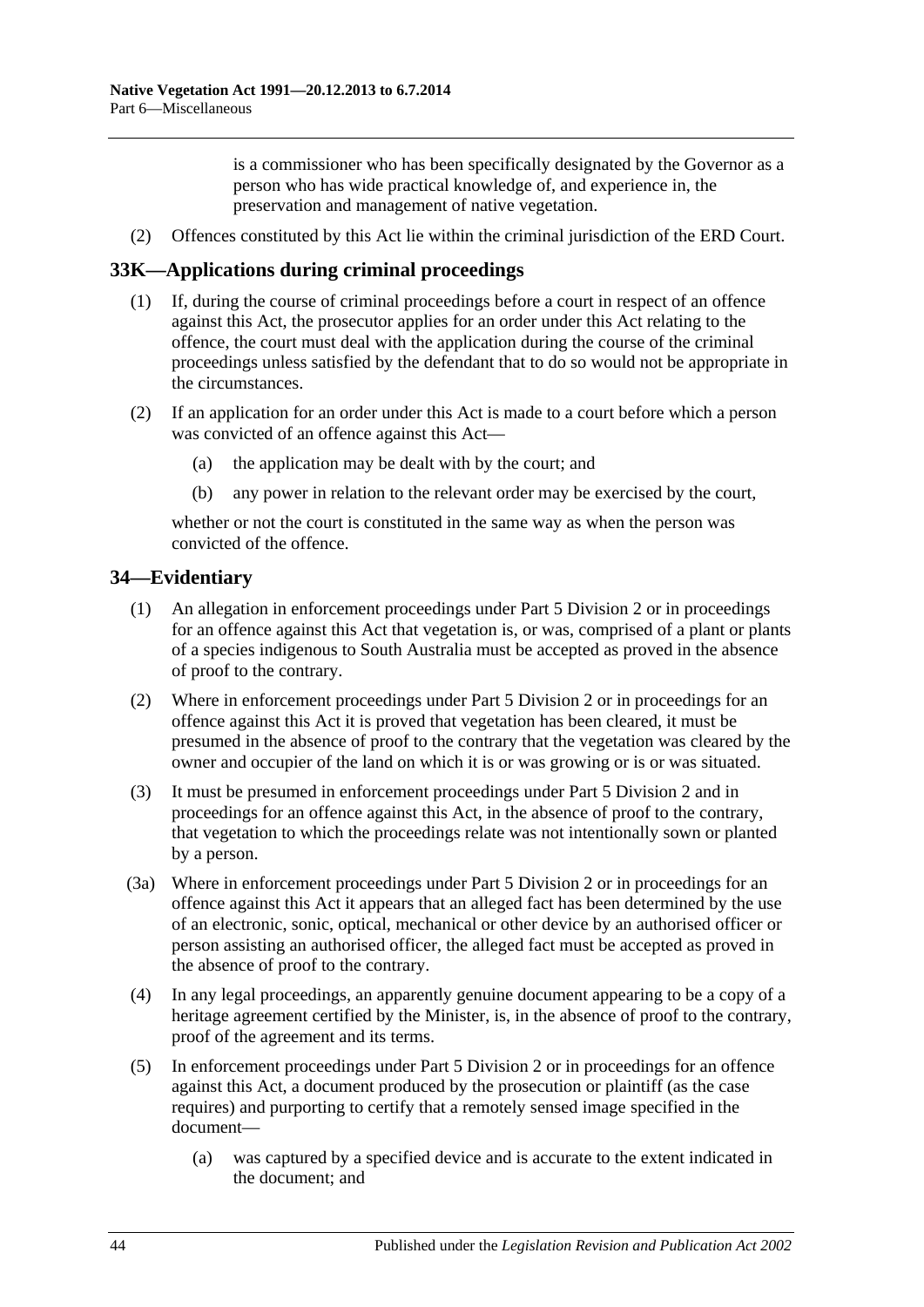- (b) was captured at a specified time on a specified date; and
- (c) is an image of a specified place,

constitutes, in the absence of proof to the contrary, proof of the facts so certified.

- (6) For the purposes of this section, a reference to an electronic, sonic, optical, mechanical or other device includes a reference to any software used by, or in relation to, such a device.
- (7) In any legal proceedings, an apparently genuine document appearing to be a copy of a management agreement under section 25D certified by the Minister is, in the absence of proof to the contrary, proof of the agreement and its terms.
- (8) In this section—

*image* includes—

- (a) a copy of an image; and
- (b) data from which an image can be produced;

*remotely sensed image* means—

- (a) an image captured by a device (whether a camera or otherwise) mounted on or in a satellite or aircraft; and
- (b) any other image declared by the regulations to be included in the ambit of this definition.

#### <span id="page-44-0"></span>**35—Proceedings for an offence**

- (1) Proceedings for an offence against this Act must be commenced within 5 years after the date on which the offence is alleged to have been committed.
- (4) A penalty payable in respect of an offence against this Act must be paid into the Fund.
- (5) An authorised officer cannot issue an expiation notice to a person alleged to have committed an offence against this Act unless the authorised officer has referred the matter to the Council and the Council has specifically authorised the issuing of the notice.

#### <span id="page-44-1"></span>**36—Assessment of costs and expenses**

For the purposes of this Act, the costs and expenses that have been or would be incurred by the Council in taking any action are to be assessed by reference to the reasonable costs and expenses that would have been or would be incurred in having the action taken by independent contractors engaged for that purpose.

#### <span id="page-44-2"></span>**38—Vicarious liability**

For the purposes of this Act, an act or omission of an employee or agent will be taken to be the act or omission of the employer or principal unless it is proved that the act or omission did not occur in the course of the employment or agency.

#### <span id="page-44-3"></span>**39—Offences by bodies corporate**

Where a body corporate is guilty of an offence against this Act, each member of the governing body, and the manager, of the body corporate are guilty of an offence and liable to the same penalty as is prescribed for the principal offence.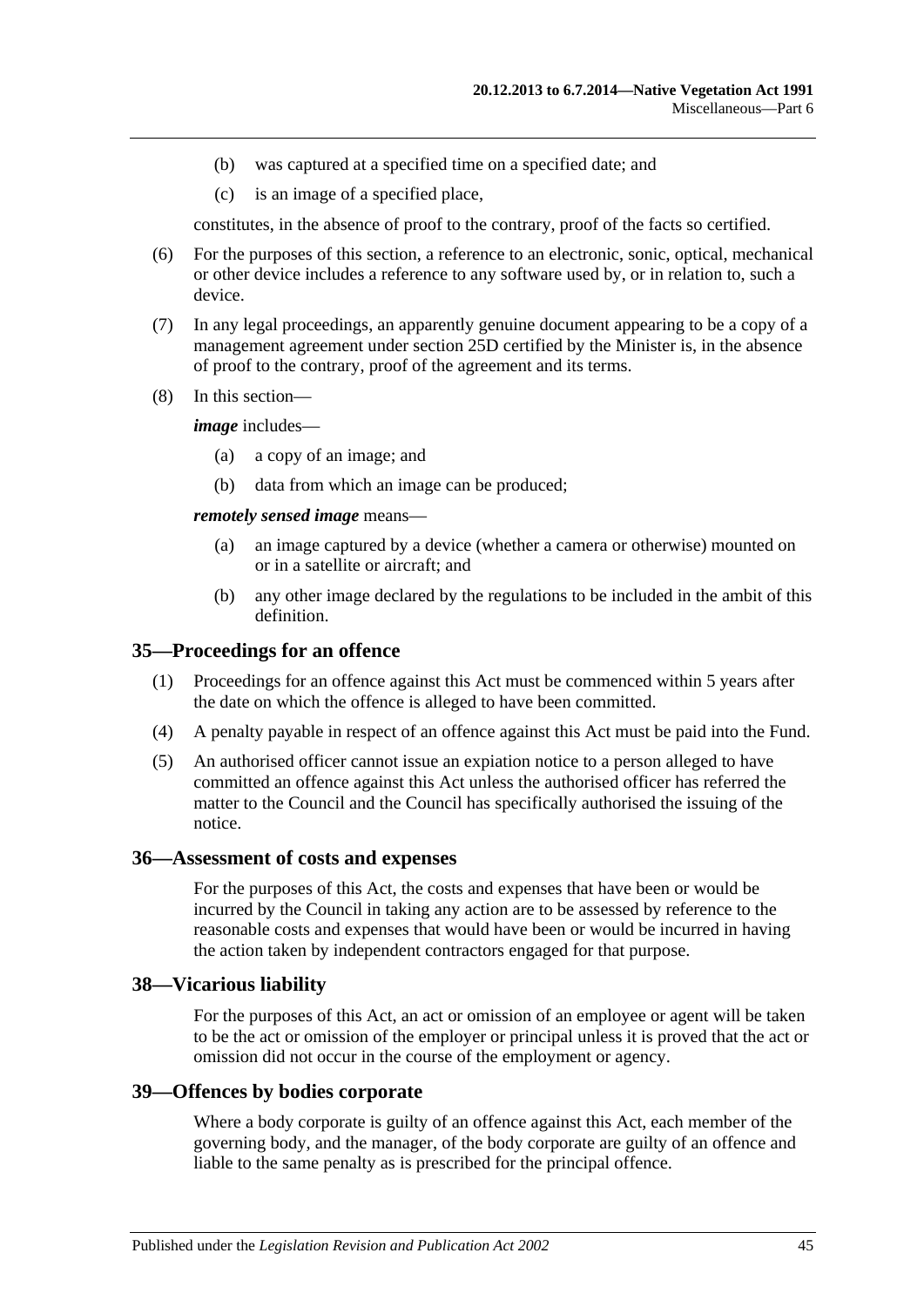#### <span id="page-45-0"></span>**40—General defence**

It is a defence to a charge of an offence against this Act if the defendant proves that the alleged offence was not committed intentionally and did not result from any failure on the part of the defendant to take reasonable care to avoid the commission of the offence.

#### <span id="page-45-1"></span>**40A—Register of applications**

- (1) The Council must maintain a public register of applications for consent to clear vegetation received by the Council under [Part 5.](#page-19-0)
- (2) The register must include—
	- (a) the name and address of the applicant; and
	- (b) the date of the application and the date on which the application was received by the Council; and
	- (c) a description of the application; and
	- (d) the location and a description of the land to which the application relates; and
	- (e) when it is made, the decision made by the Council in relation to the application; and
	- (f) any other information required by the regulations.
- (3) The register is to be made available for inspection, without fee, during ordinary office hours at the principal office of the Council.
- (4) The Council must ensure that the register can be inspected at a website determined by the Council (but is not required to have available for inspection at the website information relating to an application received by the Council before the commencement of this section unless the Council has that information in the form of electronic data).

#### <span id="page-45-2"></span>**40B—Ministerial power of delegation**

- (1) The Minister may delegate to a body or person (including a person for the time being holding or acting in a specified office or position) a function or power of the Minister under this Act.
- (2) A delegation under this section—
	- (a) must be by instrument in writing; and
	- (b) may be absolute or conditional; and
	- (c) does not derogate from the power of the Minister to act in any matter; and
	- (d) is revocable at will.
- (3) A function or power delegated under this section may, if the instrument of delegation so provides, be further delegated.

#### <span id="page-45-4"></span><span id="page-45-3"></span>**41—Regulations**

(1) The Governor may make such regulations as are contemplated by, or necessary or expedient for the purposes of, this Act.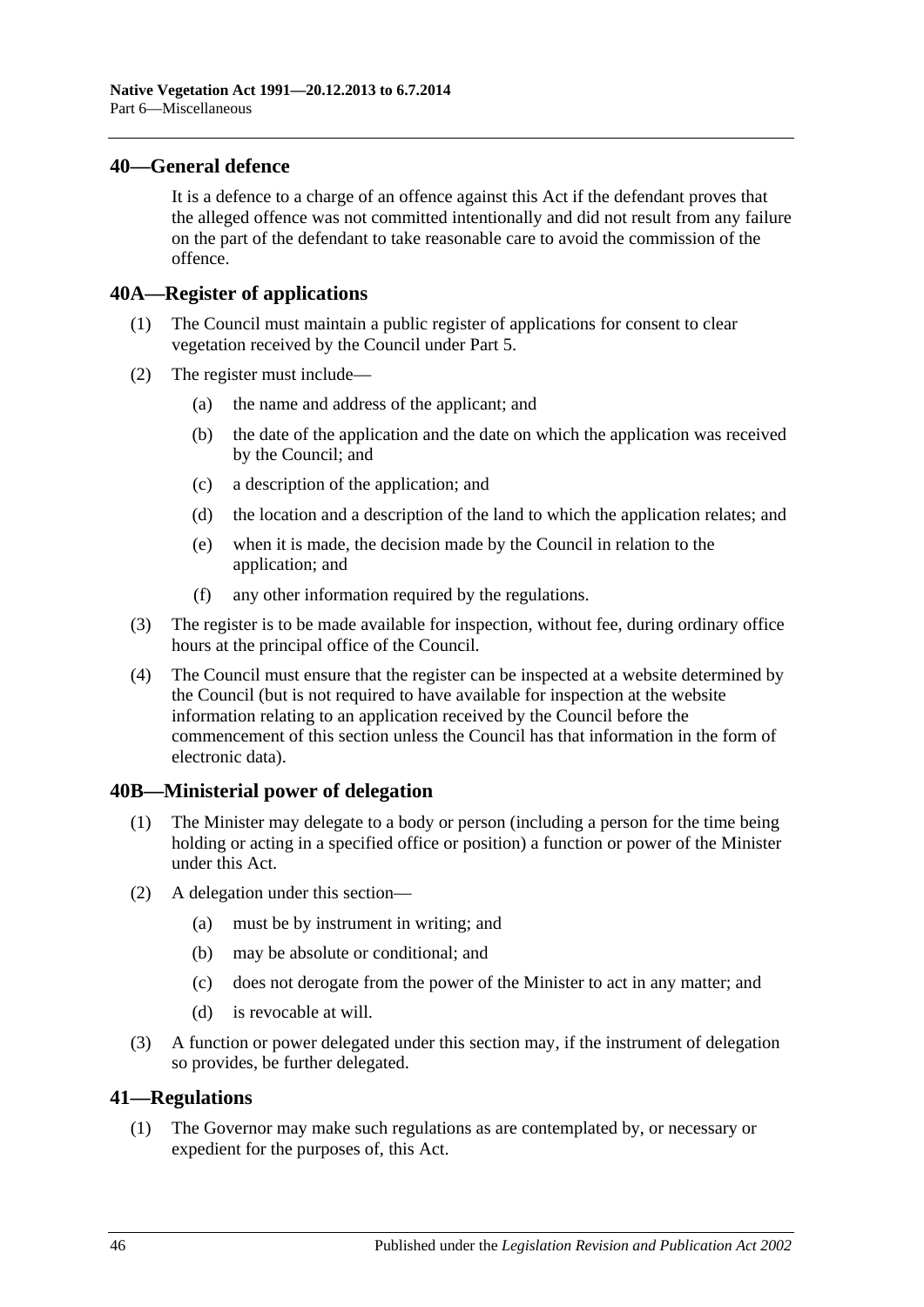- (2) Without limiting the generality of [subsection](#page-45-4) (1), the regulations may make provision for or relating to—
	- (a) exemptions (conditional or unconditional) from specified provisions of this Act; and
	- (b) fees in respect of any matter under this Act and their payment, recovery or waiver; and
	- (c) fines, not exceeding \$10 000, for offences against the regulations; and
	- (d) expiation fees, not exceeding \$750, for offences against this Act or the regulations; and
	- (e) facilitation of proof of the commission of offences against the regulations.
- (3) The regulations may vary [Schedule 1.](#page-46-0)
- (4) The regulations may—
	- (a) be of general application or vary in their application according to prescribed factors;
	- (b) provide that a matter or thing in respect of which regulations may be made is to be determined according to the discretion of the Minister, the Council or other specified person or body;
	- (c) refer to or incorporate, wholly or partially and with or without modification, a code, standard or other document prepared or published by a prescribed body, either as in force at the time the regulations are made or as in force from time to time.
- (5) If a code, standard or other document is referred to or incorporated in the regulations—
	- (a) a copy of the code, standard or other document must be kept available for public inspection, without charge and during ordinary office hours, at an office or offices specified in the regulations; and
	- (b) evidence of the contents of the code, standard or other document may be given in any legal proceedings by production of a document apparently certified by the Minister to be a true copy of the code, standard or other document.

# <span id="page-46-0"></span>**Schedule 1—Principles of native vegetation clearance**

#### <span id="page-46-1"></span>**1—Principles of clearance of native vegetation**

Native vegetation should not be cleared if, in the opinion of the Council—

- (a) it comprises a high level of diversity of plant species; or
- (b) it has significance as a habitat for wildlife; or
- (c) it includes plants of a rare, vulnerable or endangered species; or
- (d) the vegetation comprises the whole, or a part, of a plant community that is rare, vulnerable or endangered; or
- (e) it is significant as a remnant of vegetation in an area which has been extensively cleared; or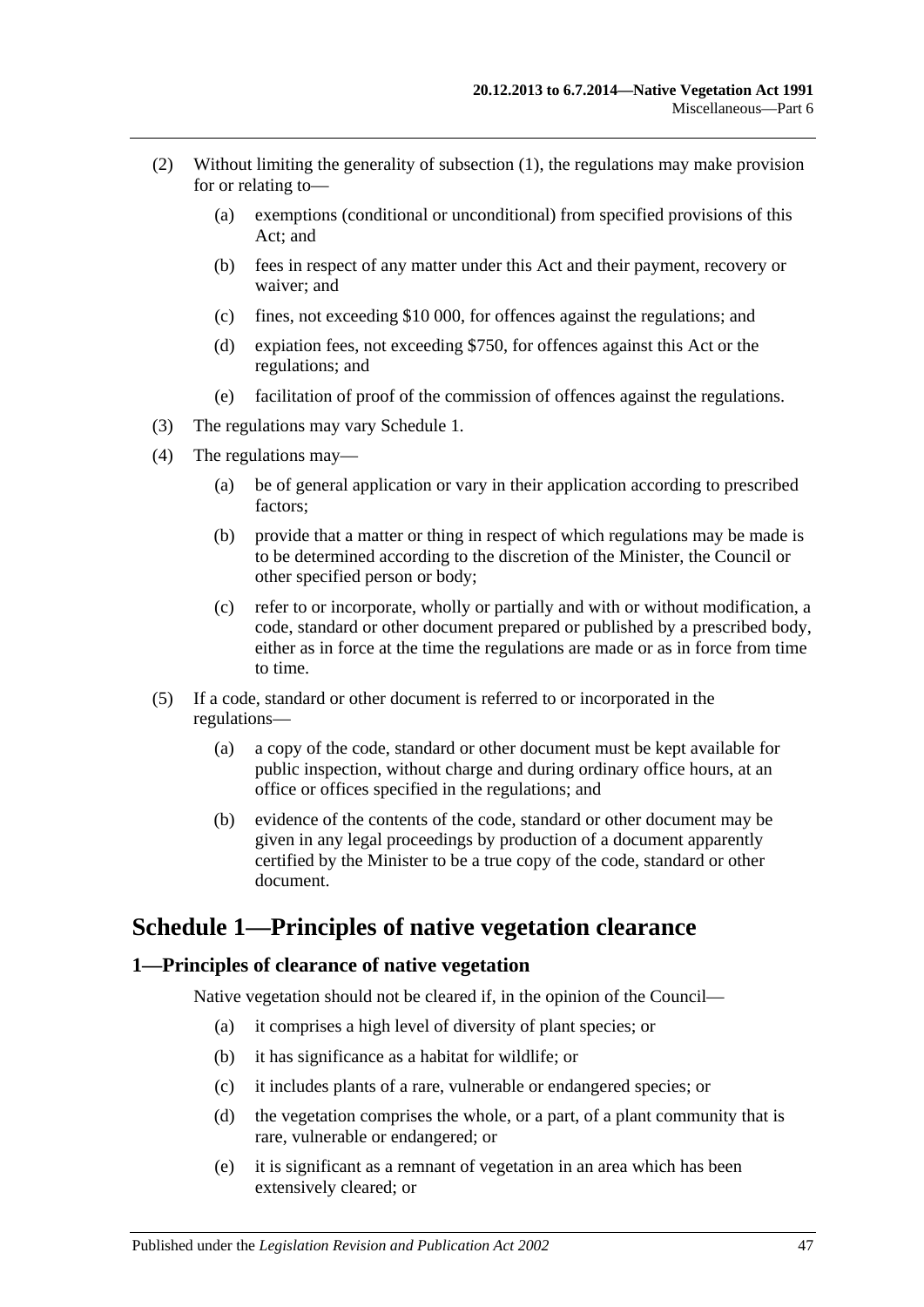- (f) it is growing in, or in association with, a wetland environment; or
- (g) it contributes significantly to the amenity of the area in which it is growing or is situated; or
- (h) the clearance of the vegetation is likely to contribute to soil erosion or salinity in an area in which appreciable erosion or salinisation has already occurred or, where such erosion or salinisation has not yet occurred, the clearance of the vegetation is likely to cause appreciable soil erosion or salinity; or
- (i) the clearance of the vegetation is likely to cause deterioration in the quality of surface or underground water; or
- (j) the clearance of the vegetation is likely to cause, or exacerbate, the incidence or intensity of flooding; or
- $(k)$
- (i) after clearance the land will be used for a particular purpose; and
- (ii) the regional NRM board for the NRM region where the land is situated has, as part of its NRM plan under the *[Natural Resources](http://www.legislation.sa.gov.au/index.aspx?action=legref&type=act&legtitle=Natural%20Resources%20Management%20Act%202004)  [Management Act](http://www.legislation.sa.gov.au/index.aspx?action=legref&type=act&legtitle=Natural%20Resources%20Management%20Act%202004) 2004*, assessed—
	- (A) the capability and preferred uses of the land; and
	- (B) the condition of the land; and
- (iii) according to that assessment the use of the land for that purpose cannot be sustained; or
- (l) the clearance of the vegetation would cause significant harm to the River Murray within the meaning of the *[River Murray Act](http://www.legislation.sa.gov.au/index.aspx?action=legref&type=act&legtitle=River%20Murray%20Act%202003) 2003*; or
- (m) the clearance of vegetation would cause significant harm to the Adelaide Dolphin Sanctuary.

#### <span id="page-47-0"></span>**2—Interpretation**

In this Schedule, unless the contrary intention appears—

*endangered species* means a species of plant for the time being appearing in Part 2 of Schedule 7 of the *[National Parks and Wildlife Act](http://www.legislation.sa.gov.au/index.aspx?action=legref&type=act&legtitle=National%20Parks%20and%20Wildlife%20Act%201972) 1972*;

*plant community* means plants of a species indigenous to South Australia growing in association with one another and forming a group that is distinct from other plant communities;

*rare species* means a species of plant for the time being appearing in Part 2 of Schedule 9 of the *[National Parks and Wildlife Act](http://www.legislation.sa.gov.au/index.aspx?action=legref&type=act&legtitle=National%20Parks%20and%20Wildlife%20Act%201972) 1972*;

*vulnerable species* means a species of plant for the time being appearing in Part 2 of Schedule 8 of the *[National Parks and Wildlife Act](http://www.legislation.sa.gov.au/index.aspx?action=legref&type=act&legtitle=National%20Parks%20and%20Wildlife%20Act%201972) 1972*;

*wildlife* has the same meaning as in the *[National Parks and Wildlife Act](http://www.legislation.sa.gov.au/index.aspx?action=legref&type=act&legtitle=National%20Parks%20and%20Wildlife%20Act%201972) 1972*.

# <span id="page-47-1"></span>**Schedule 2—Transitional provisions**

2 (1) Where an application made on or before 12 February 1991 to the Native Vegetation Authority under the repealed Act for consent to clear native vegetation had not been determined by the Authority before the repeal of Part 5 of the repealed Act—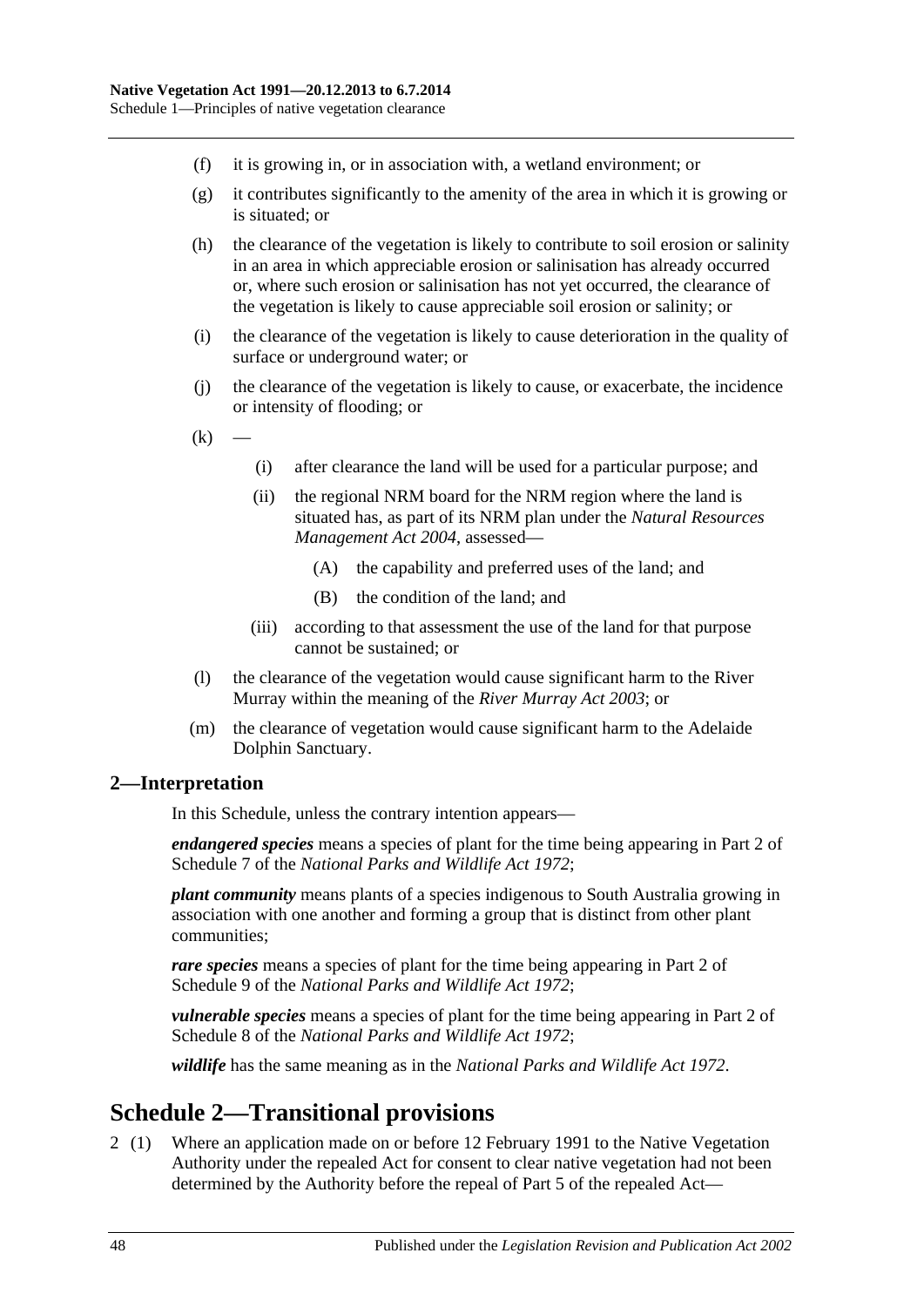- (a) the repealed Act will continue to apply to, and in relation to, that application to the exclusion of this Act; and
- (b) where the application is refused or is granted subject to conditions, Part 5 of the repealed Act will apply for the benefit of the owner of the land but a claim for the payment of money under that Part must be made within two years of the Authority's decision on which the claim is based.
- (2) Where an application made on or after 13 February 1991 to the Native Vegetation Authority under the repealed Act for consent to clear native vegetation had not been determined by the Authority at the commencement of this Act, the repealed Act (excluding Part 5) will continue to apply to, and in relation to, that application to the exclusion of this Act.
- (3) A person who, immediately before the repeal of Part 5 of the repealed Act, had the right—
	- (a) to claim the payment of money under that Part; or
	- (b) to require the Minister to enter into a heritage agreement and then claim the payment of money under that Part,

is entitled to exercise those rights within two years of the repeal of that Part.

- (4) A condition attached to the Authority's consent granted under the repealed Act (whether before or after the commencement of this Act) may be enforced under this Act as if it were attached to consent granted under this Act.
- (5) The Native Vegetation Authority continues in existence as if the repealed Act had not been repealed for the purpose of administering the repealed Act (whether pursuant to section 16 of the *[Acts Interpretation Act](http://www.legislation.sa.gov.au/index.aspx?action=legref&type=act&legtitle=Acts%20Interpretation%20Act%201915) 1915* or to this clause) and, if necessary, new appointments may be made to it.
- 3 The party to heritage agreements made before the commencement of this Act and referred to in those agreements as "the Minister" will, after the commencement of this Act, be taken to be the Minister who is, for the time being, responsible for the administration of this Act.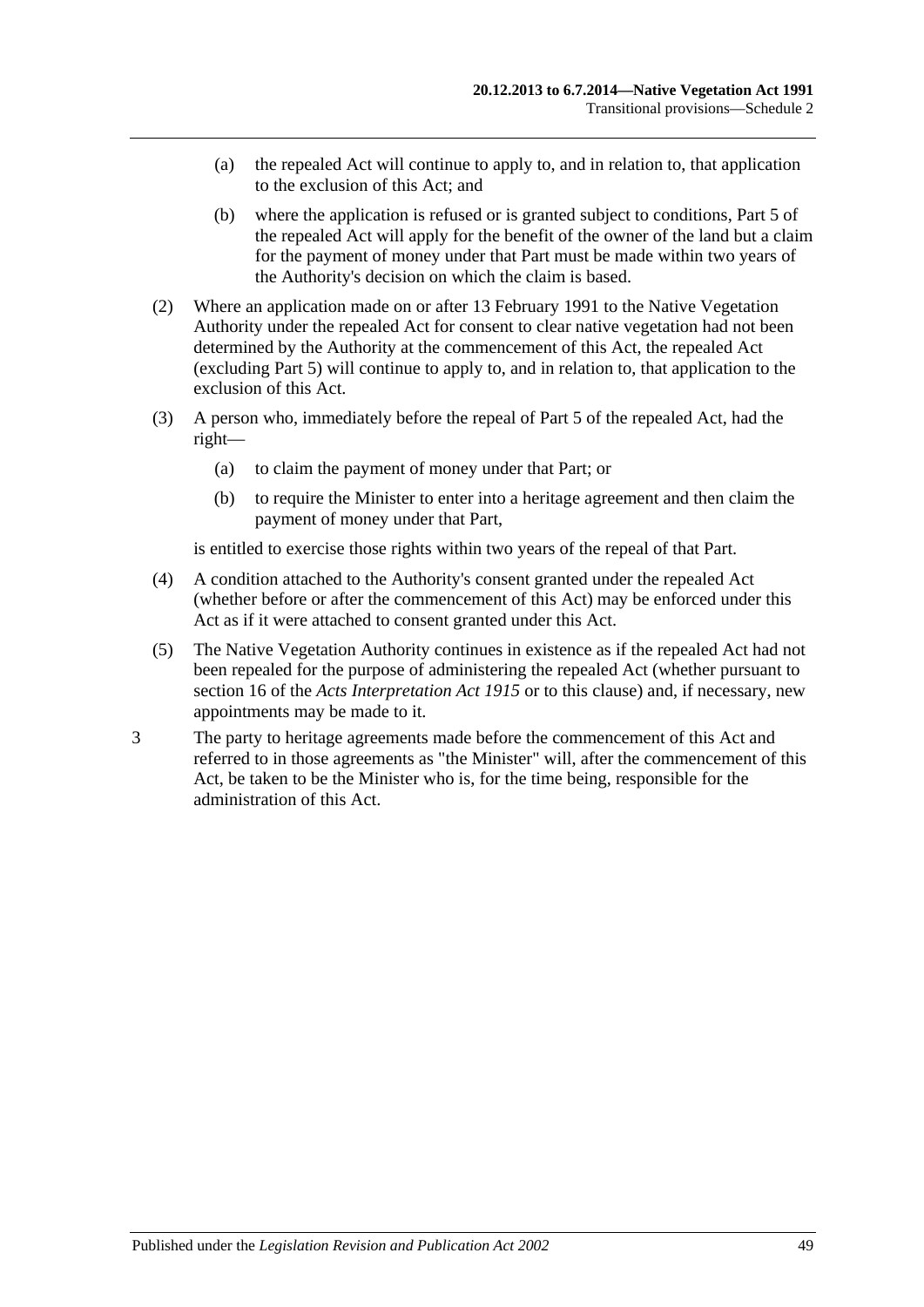# <span id="page-49-0"></span>**Legislative history**

## **Notes**

- Amendments of this version that are uncommenced are not incorporated into the text.
- Please note—References in the legislation to other legislation or instruments or to titles of bodies or offices are not automatically updated as part of the program for the revision and publication of legislation and therefore may be obsolete.
- Earlier versions of this Act (historical versions) are listed at the end of the legislative history.
- For further information relating to the Act and subordinate legislation made under the Act see the Index of South Australian Statutes or www.legislation.sa.gov.au.

# **Legislation repealed by principal Act**

The *Native Vegetation Act 1991* repealed the following:

*Native Vegetation Management Act 1985*

## **Legislation amended by principal Act**

The *Native Vegetation Act 1991* amended the following:

*South Australian Heritage Act 1978*

## **Principal Act and amendments**

| New entries appear in bold. |  |  |
|-----------------------------|--|--|
|                             |  |  |

| Year        | N <sub>0</sub> | Title                                                                                           | Assent     | Commencement                                                                                                                                                                                                                     |
|-------------|----------------|-------------------------------------------------------------------------------------------------|------------|----------------------------------------------------------------------------------------------------------------------------------------------------------------------------------------------------------------------------------|
| 1991        | 16             | <b>Native Vegetation Act 1991</b>                                                               | 18.4.1991  | 18.4.1991 (Gazette 18.4.1991 p1294)                                                                                                                                                                                              |
| 1993        | 56             | Heritage Act 1993                                                                               | 27.5.1993  | 15.1.1994 (Gazette 27.10.1993 p1890)                                                                                                                                                                                             |
| <b>2000</b> | 88             | Development (System Improvement<br><i>Program</i> ) Amendment Act 2000 as<br>amended by 44/2002 | 21.12.2000 | Sch 1 (cl 4)—21.12.2002 (s $7(5)$ Acts<br>Interpretation Act 1915)                                                                                                                                                               |
| 2001        | 16             | Statutes Amendment (Avoidance of<br>Duplication of Environmental<br>Procedures) Act 2001        | 17.5.2001  | Pt 5 (s 7)—14.6.2001 ( <i>Gazette 14.6.2001</i><br>p2221                                                                                                                                                                         |
| 2002        | 44             | <i>Native Vegetation (Miscellaneous)</i><br>Amendment Act 2002                                  | 12.12.2002 | 19.12.2002 (Gazette 19.12.2002 p4736)<br>except ss 3(b), (d)—(f), 4—14, 16—19,<br>$21-24$ , s 33F(1), (4)(a), (5), (6)(a) & (7)<br>(as inserted by $s$ 29), 32, 35, 36 and<br>Sch-25.8.2003 (Gazette 21.8.2003<br><i>p</i> 3276) |
| 2003        | 35             | River Murray Act 2003                                                                           | 31.7.2003  | Sch (cl 15)-24.11.2003 (Gazette<br>20.11.2003 p4203)                                                                                                                                                                             |
| 2004        | 23             | Statutes Amendment (Courts) Act<br>2004                                                         | 8.7.2004   | Sch 1-1.9.2004 (Gazette 26.8.2004)<br>p3402)                                                                                                                                                                                     |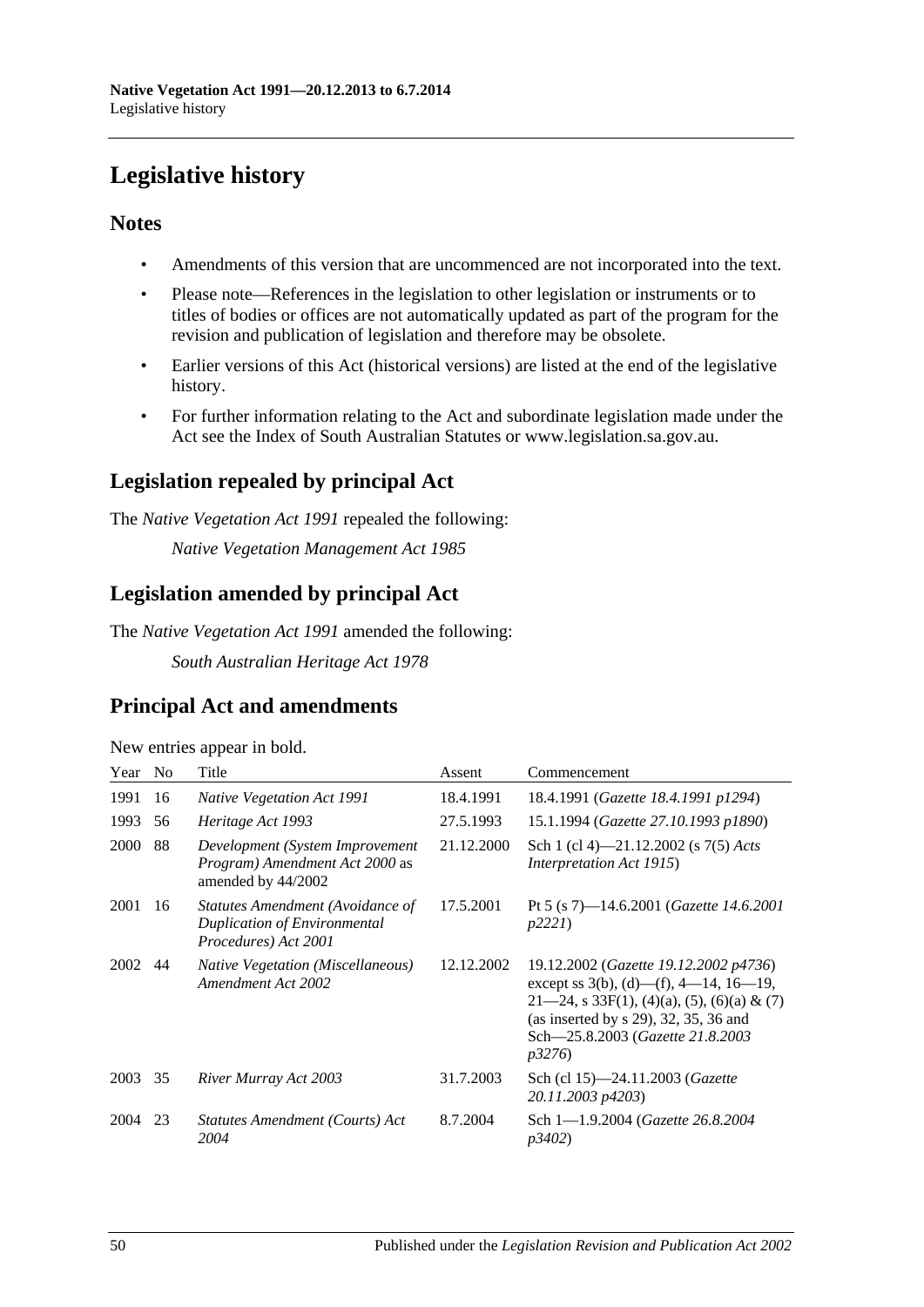| 2013    | -80 | <b>Native Vegetation (Miscellaneous)</b><br><b>Amendment Act 2013</b>            | 5.12.2013  | 20.12.2013 except ss 11 & 14–7.7.2014<br>(Gazette 19.12.2013 p4926) and except<br>ss $10(2)$ , $(3)$ , $12 \&$<br>15–17–uncommenced                                     |
|---------|-----|----------------------------------------------------------------------------------|------------|-------------------------------------------------------------------------------------------------------------------------------------------------------------------------|
| 2009    | 84  | <b>Statutes Amendment (Public Sector</b><br>Consequential Amendments) Act 2009   | 10.12.2009 | Pt 96 (ss 226-229)-1.2.2010 (Gazette<br>28.1.2010 p320)                                                                                                                 |
| 2006    | -17 | <b>Statutes Amendment (New Rules of</b><br>Civil Procedure) Act 2006             | 6.7.2006   | Pt 53 (s 171)—4.9.2006 ( <i>Gazette</i><br>17.8.2006 p2831)                                                                                                             |
| 2005    | 20  | <b>Statutes Amendment (Environment</b> )<br>and Conservation Portfolio) Act 2005 | 9.6.2005   | Pt 4 (ss 25 & 26) & Sch 4 - 23.6.2005<br>(Gazette 23.6.2005 p1901)                                                                                                      |
| 2005 5  |     | Adelaide Dolphin Sanctuary Act 2005 14.4.2005                                    |            | Sch 2 (cll 49–53)–1.7.2005 (Gazette<br>$2.6.2005$ p1684)                                                                                                                |
| 2004 34 |     | Natural Resources Management Act<br>2004                                         | 5.8.2004   | Sch 4 (cll 26(1) & 27(1), (2) $-2.9.2004$<br>(Gazette 2.9.2004 p3545); Sch 4 (cll 24,<br>$25, 26(2)$ — $(4), 27(3)$ — $(5)$ &<br>28)-1.7.2005 (Gazette 30.6.2005 p2093) |

# **Provisions amended**

New entries appear in bold.

Entries that relate to provisions that have been deleted appear in italics.

| Provision                                         | How varied                                         | Commencement |
|---------------------------------------------------|----------------------------------------------------|--------------|
| Long title                                        | amended by 44/2002 Sch                             | 25.8.2003    |
| Pt1                                               |                                                    |              |
| s <sub>2</sub>                                    | deleted by 44/2002 Sch                             | 25.8.2003    |
| s 3                                               |                                                    |              |
| $s \; 3(1)$                                       |                                                    |              |
| Sanctuary                                         | Adelaide Dolphin inserted by 5/2005 Sch 2 cl 49(1) | 1.7.2005     |
|                                                   | biological diversity deleted by 20/2005 s 25       | 23.6.2005    |
| or biodiversity                                   | biological diversity inserted by 20/2005 s 25      | 23.6.2005    |
| breach                                            | inserted by $44/2002$ s $3(a)$                     | 19.12.2002   |
|                                                   | amended by 80/2013 s 4(1)                          | 20.12.2013   |
| building                                          | inserted by $44/2002$ s $3(a)$                     | 19.12.2002   |
| conciliator                                       | deleted by $44/2002 s 3(b)$                        | 25.8.2003    |
| <b>ERD Court</b>                                  | inserted by $44/2002$ s 3(c)                       | 19.12.2002   |
|                                                   | heritage agreement deleted by 56/1993 Sch 2        | 15.1.1994    |
| Minister for the<br>Adelaide Dolphin<br>Sanctuary | inserted by 5/2005 Sch 2 cl 49(2)                  | 1.7.2005     |
| land                                              | substituted by $44/2002$ s 3(d)                    | 25.8.2003    |
| Murray-Darling<br><b>Basin</b>                    | inserted by $35/2003$ Sch cl $15(a)$               | 24.11.2003   |
| native vegetation                                 | amended by $44/2002$ s $3(e)$                      | 25.8.2003    |
|                                                   | amended by 35/2003 Sch cl 15(b)                    | 24.11.2003   |
|                                                   | amended by 80/2013 s 4(2), (3)                     | 20.12.2013   |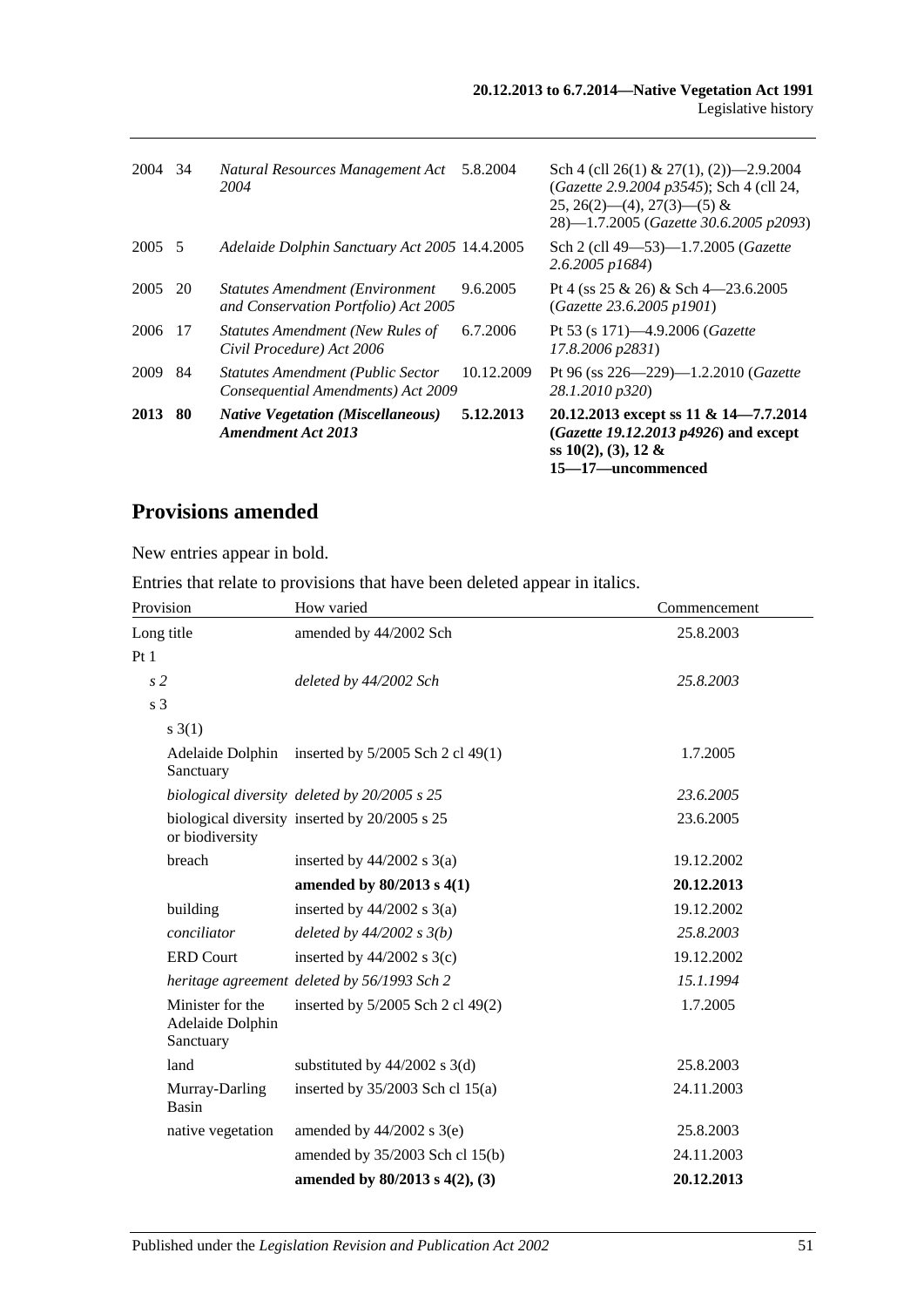#### **Native Vegetation Act 1991—20.12.2013 to 6.7.2014** Legislative history

| NRM region                             | inserted by 34/2004 Sch 4 cl 24(1)                                     | 1.7.2005   |
|----------------------------------------|------------------------------------------------------------------------|------------|
| owner                                  | amended by 44/2002 s 3(f), Sch                                         | 25.8.2003  |
| <b>River Murray</b><br>Protection Area | inserted by $35/2003$ Sch cl $15(c)$                                   | 24.11.2003 |
| soil conservation<br>district          | deleted by 34/2004 Sch 4 cl 24(2)                                      | 1.7.2005   |
| s3A                                    | inserted by 44/2002 s 4                                                | 25.8.2003  |
| s <sub>4</sub>                         |                                                                        |            |
| s(4(2)                                 | substituted by 44/2002 s 5                                             | 25.8.2003  |
|                                        | amended by 80/2013 s 5(1)                                              | 20.12.2013 |
| s(4(2a))                               | inserted by 44/2002 s 5                                                | 25.8.2003  |
| s(4(2ab)                               | inserted by $80/2013$ s $5(2)$                                         | 20.12.2013 |
| s $4(2b)$ — $(2c)$                     | inserted by 44/2002 s 5                                                | 25.8.2003  |
| s 4A                                   | inserted by 80/2013 s 6                                                | 20.12.2013 |
| Pt 2                                   |                                                                        |            |
| s <sub>6</sub>                         | amended by 44/2002 s 6                                                 | 25.8.2003  |
| Pt 3                                   |                                                                        |            |
| Pt 3 Div 1                             |                                                                        |            |
| s <sub>8</sub>                         |                                                                        |            |
| s(1)                                   | amended by 44/2002 s 7, Sch                                            | 25.8.2003  |
|                                        | amended by 34/2004 Sch 4 cl 25                                         | 1.7.2005   |
|                                        | amended by $80/2013$ s $7(1)$ , (2)                                    | 20.12.2013 |
| s(3)                                   | amended by 44/2002 Sch                                                 | 25.8.2003  |
|                                        | amended by 80/2013 s 7(3)                                              | 20.12.2013 |
| $s \, 8(5)$                            | deleted by 44/2002 Sch                                                 | 25.8.2003  |
| s 8(8)                                 | inserted by $80/2013$ s $7(4)$                                         | 20.12.2013 |
| s <sub>9</sub>                         |                                                                        |            |
| $s \, 9(2)$                            | amended by 80/2013 s 8                                                 | 20.12.2013 |
| s 11                                   |                                                                        |            |
| s 11(2)                                | amended by 44/2002 Sch                                                 | 25.8.2003  |
| s 12                                   |                                                                        |            |
| $s 12(2)$ and (3)                      | deleted by 84/2009 s 226                                               | 1.2.2010   |
| s 13                                   | amended by 44/2002 Sch                                                 | 25.8.2003  |
|                                        | substituted by 84/2009 s 227                                           | 1.2.2010   |
| s 14                                   |                                                                        |            |
| s 14(1)                                | s 14 amended by 88/2000 Sch 1 cl 4(c), (d)                             | 21.12.2002 |
|                                        | s 14 amended and redesignated as $s$ 14(1) by<br>$44/2002$ s 8(a), (b) | 25.8.2003  |
| s 14(2)                                | inserted by $44/2002$ s $8(b)$                                         | 25.8.2003  |
|                                        | substituted by 80/2013 s 9                                             | 20.12.2013 |
| $s\ 14(3)$                             | inserted by $44/2002$ s $8(b)$                                         | 25.8.2003  |
| s 15                                   |                                                                        |            |
| $s 15(5a)$ and $(5b)$                  | inserted by 44/2002 s 9                                                | 25.8.2003  |
| s $15(6)$ and $(7)$                    | amended by 44/2002 Sch                                                 | 25.8.2003  |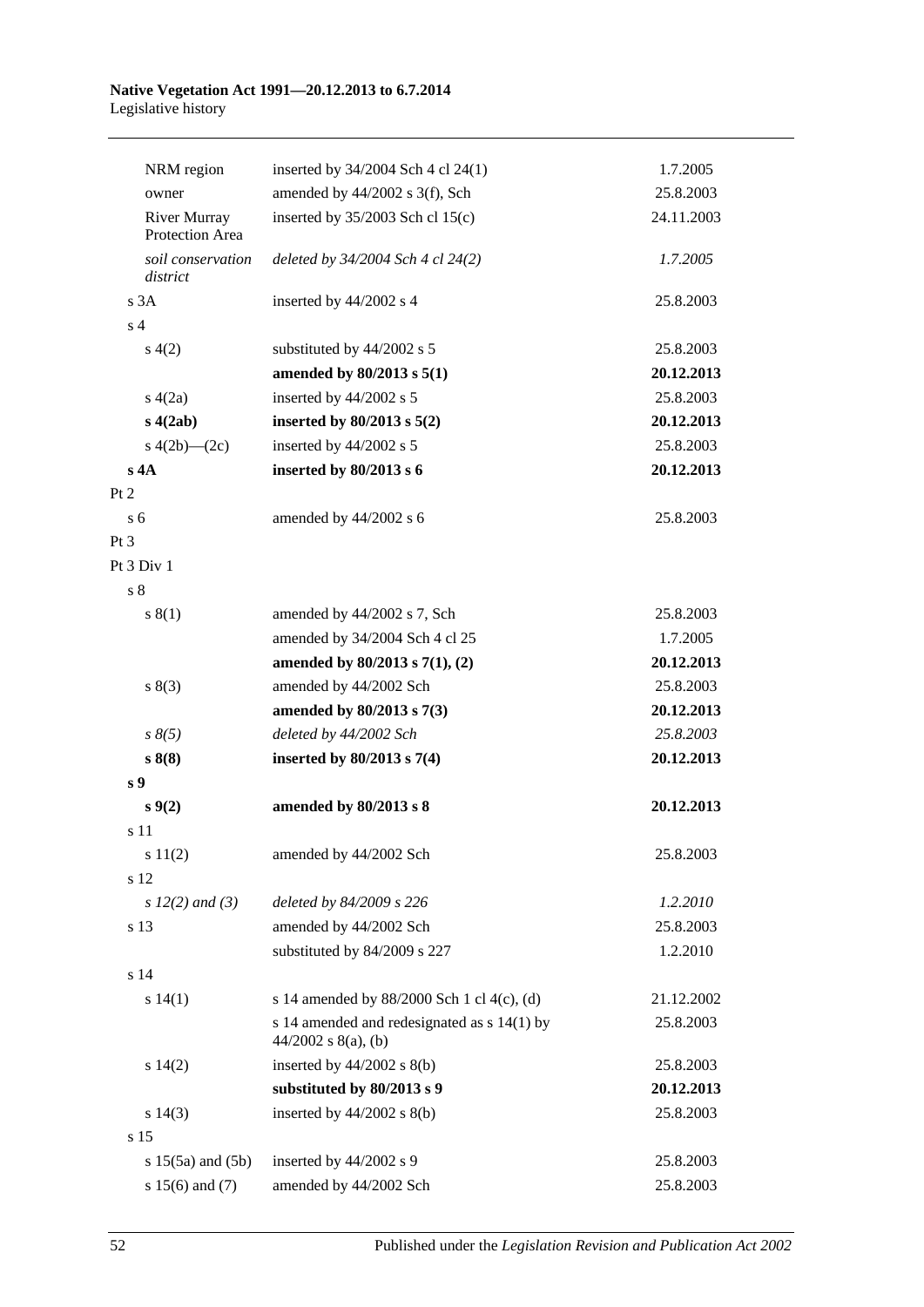| s 15(8)         | inserted by $35/2003$ Sch cl 15(d)      | 24.11.2003                   |
|-----------------|-----------------------------------------|------------------------------|
| s 15(9)         | inserted by 5/2005 Sch 2 cl 50          | 1.7.2005                     |
| s 16            |                                         |                              |
| 16(2)           | amended by 44/2002 Sch                  | 25.8.2003                    |
|                 | substituted by 84/2009 s 228            | 1.2.2010                     |
| s 16(3)         | substituted by 84/2009 s 228            | 1.2.2010                     |
| Pt3 Div2        | deleted by 44/2002 s 10                 | 25.8.2003                    |
| Pt 3 Div 3      |                                         |                              |
| s 21            |                                         |                              |
| $s\ 21(3)$      | amended by $44/2002$ s $11(a)$          | 25.8.2003                    |
|                 | amended by 80/2013 s 10(1)              | 20.12.2013                   |
| s21(3a)         | inserted by $44/2002$ s $11(b)$         | 25.8.2003                    |
|                 | amended by 80/2013 s 10(2), (3)         | uncommenced-not incorporated |
| $s \, 21(6)$    | substituted by $44/2002$ s $11(c)$      | 25.8.2003                    |
|                 | substituted by $80/2013$ s $10(4)$      | 20.12.2013                   |
| s 21(6a)—(6c)   | inserted by $80/2013$ s $10(4)$         | 20.12.2013                   |
| $s\,21(7)$      | inserted by $44/2002$ s $11(c)$         | 25.8.2003                    |
|                 | amended by 80/2013 s 10(5)              | 20.12.2013                   |
| relevant land   | amended by 80/2013 s 10(6), (7)         | 20.12.2013                   |
| Pt 4            | heading substituted by 44/2002 s 12     | 25.8.2003                    |
| Pt 4 Div 1      | heading inserted by 44/2002 s 12        | 25.8.2003                    |
| s 23            | substituted by 56/1993 Sch 2            | 15.1.1994                    |
| s 23(1)         | substituted by 44/2002 s 13             | 25.8.2003                    |
| s 23A           | inserted by 56/1993 Sch 2               | 15.1.1994                    |
| s 23A(3)        | amended by 44/2002 Sch                  | 25.8.2003                    |
| s 23B           | inserted by 56/1993 Sch 2               | 15.1.1994                    |
| $s\,23B(3)$     | amended by 44/2002 s 14                 | 25.8.2003                    |
| $s$ 23 $C$      | inserted by 56/1993 Sch 2               | 15.1.1994                    |
|                 | deleted by 44/2002 s 15                 | 19.12.2002                   |
| Pt 4 Div 2      | inserted by 44/2002 s 16                | 25.8.2003                    |
| Pt 4 Div 3      | heading inserted by 44/2002 s 17        | 25.8.2003                    |
| s 24            |                                         |                              |
| $s\,24(1a)$     | inserted by $44/2002$ s $18(a)$         | 25.8.2003                    |
| $s\,24(4)$      | amended by 44/2002 s 18(b)              | 25.8.2003                    |
| s <sub>25</sub> |                                         |                              |
| s 25(1)         | substituted by $34/2004$ Sch 4 cl 26(1) | 2.9.2004                     |
|                 | amended by 80/2013 s 11(1), (2)         | 7.7.2014-not incorporated    |
| s 25(2)         | amended by 44/2002 s 19(a)              | 25.8.2003                    |
|                 | amended by 35/2003 Sch cl 15(e)         | 24.11.2003                   |
|                 | amended by 34/2004 Sch 4 cl 26(2)       | 1.7.2005                     |
|                 | (d) deleted by 34/2004 Sch 4 cl 26(3)   | 1.7.2005                     |
|                 | amended by 80/2013 s 11(3), (4)         | 7.7.2014-not incorporated    |
| $s \, 25(3a)$   | inserted by 35/2003 Sch cl 15(f)        | 24.11.2003                   |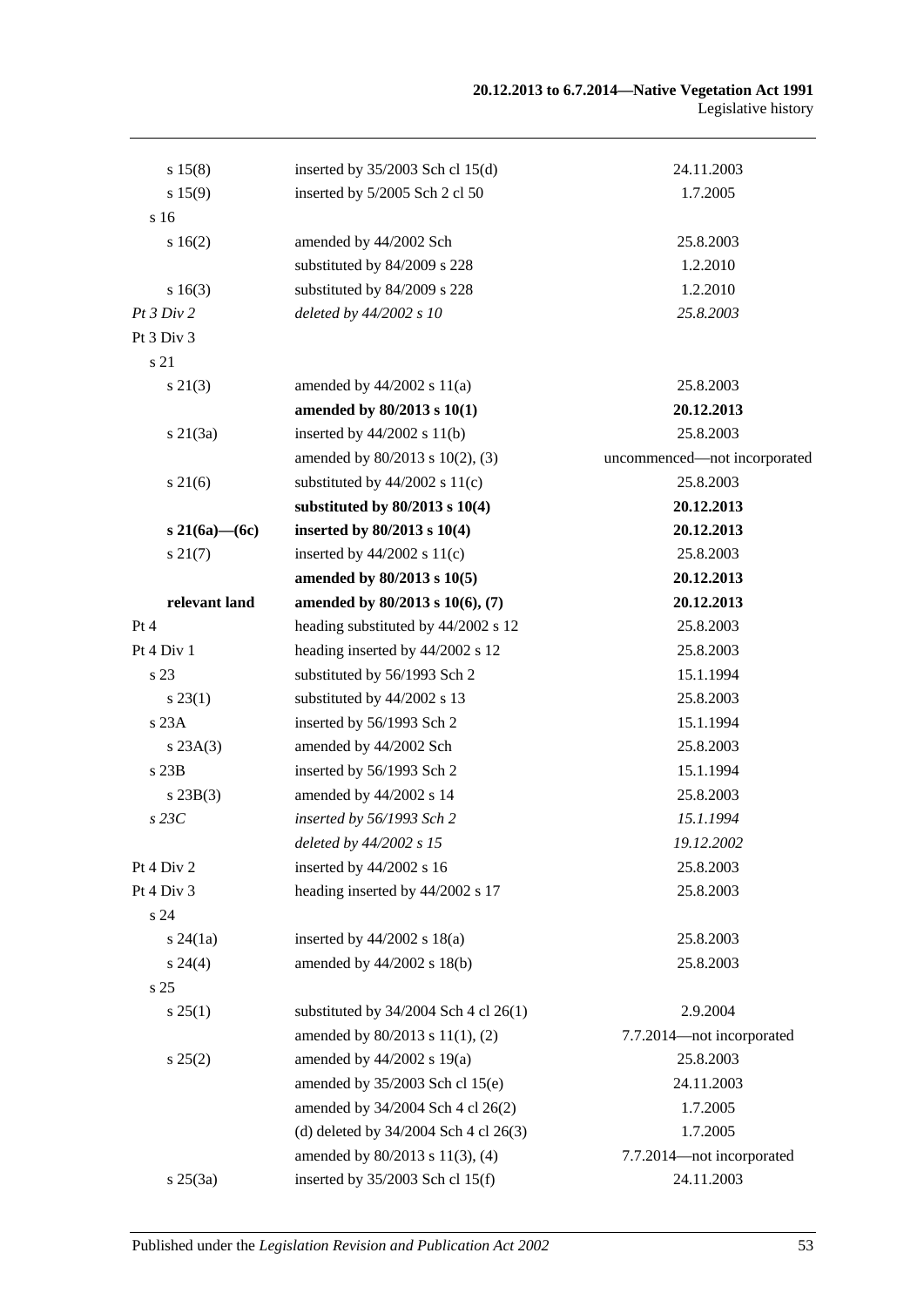#### **Native Vegetation Act 1991—20.12.2013 to 6.7.2014** Legislative history

| $s \; 25(3b)$             | inserted by $5/2005$ Sch 2 cl $51(1)$                              | 1.7.2005                     |
|---------------------------|--------------------------------------------------------------------|------------------------------|
| $s \; 25(4)$              | amended by 44/2002 s 19(b)                                         | 25.8.2003                    |
| $s$ 25(5a) and (5b)       | inserted by $44/2002$ s 19(c)                                      | 25.8.2003                    |
| s 25(5c)                  | inserted by $44/2002$ s 19(c)                                      | 25.8.2003                    |
|                           | substituted by $35/2003$ Sch cl $15(g)$                            | 24.11.2003                   |
|                           | substituted by $34/2004$ Sch 4 cl 26(4)                            | 1.7.2005                     |
|                           | substituted by $5/2005$ Sch 2 cl $51(2)$                           | 1.7.2005                     |
| Pt 4A                     | inserted by 80/2013 s 12                                           | uncommenced-not incorporated |
| Pt 5                      | heading substituted by 44/2002 Sch                                 | 25.8.2003                    |
| Pt 5 Div 1                |                                                                    |                              |
| s 26                      |                                                                    |                              |
| $s \; 26(1)$              | amended by $44/2002$ s $20(a)$                                     | 19.12.2002                   |
|                           | amended by 80/2013 s 13(1)                                         | 20.12.2013                   |
| $s \; 26(2)$              | amended by $44/2002$ s $20(a)$                                     | 19.12.2002                   |
|                           | amended by 80/2013 s 13(2)                                         | 20.12.2013                   |
| $s \; 26(2a)$             | inserted by $44/2002$ s $20(b)$                                    | 19.12.2002                   |
| $s \; 26(3)$              |                                                                    |                              |
| the prescribed<br>period  | inserted by $44/2002$ s $20(c)$                                    | 19.12.2002                   |
|                           | amended by 80/2013 s 13(3)                                         | 20.12.2013                   |
| the prescribed rate       | amended by 44/2002 Sch                                             | 25.8.2003                    |
| s <sub>27</sub>           |                                                                    |                              |
| $s \, 27(1)$              | s 27 amended and redesignated as s 27(1) by<br>44/2002 s 21(a)-(c) | 25.8.2003                    |
|                           | amended by 80/2013 s 14(1)                                         | 7.7.2014-not incorporated    |
| $s \frac{27(2) - (4)}{2}$ | inserted by $44/2002$ s $21(c)$                                    | 25.8.2003                    |
| s $27(4a)$ (4d)           | inserted by $80/2013$ s $14(2)$                                    | 7.7.2014-not incorporated    |
| $s\,27(5)$                | inserted by $44/2002$ s $21(c)$                                    | 25.8.2003                    |
|                           | amended by 80/2013 s 14(3), (4)                                    | 7.7.2014-not incorporated    |
| $s\,27(6)$                | inserted by $44/2002$ s $21(c)$                                    | 25.8.2003                    |
| $s\,27(7)$                | inserted by 80/2013 s 14(5)                                        | 7.7.2014-not incorporated    |
| s 28                      |                                                                    |                              |
| $s\,28(2)$                | amended by 44/2002 Sch                                             | 25.8.2003                    |
| $s\,28(3)$                | amended by $44/2002$ s $22(a)$ , (b)                               | 25.8.2003                    |
|                           | amended by 80/2013 s 15(1)                                         | uncommenced-not incorporated |
| $s\,28(4)$                | inserted by $44/2002$ s $22(c)$                                    | 25.8.2003                    |
|                           | amended by 80/2013 s 15(2)                                         | uncommenced-not incorporated |
| $s\,28(5)$                | inserted by $44/2002$ s $22(c)$                                    | 25.8.2003                    |
|                           | amended by 80/2013 s 15(3)                                         | uncommenced-not incorporated |
| $s\,28(6)$                | inserted by $44/2002$ s $22(c)$                                    | 25.8.2003                    |
|                           | amended by 80/2013 s 15(4)                                         | uncommenced-not incorporated |
| $s\,28(7)$                | inserted by $44/2002$ s $22(c)$                                    | 25.8.2003                    |
|                           | amended by 80/2013 s 15(5)                                         | uncommenced-not incorporated |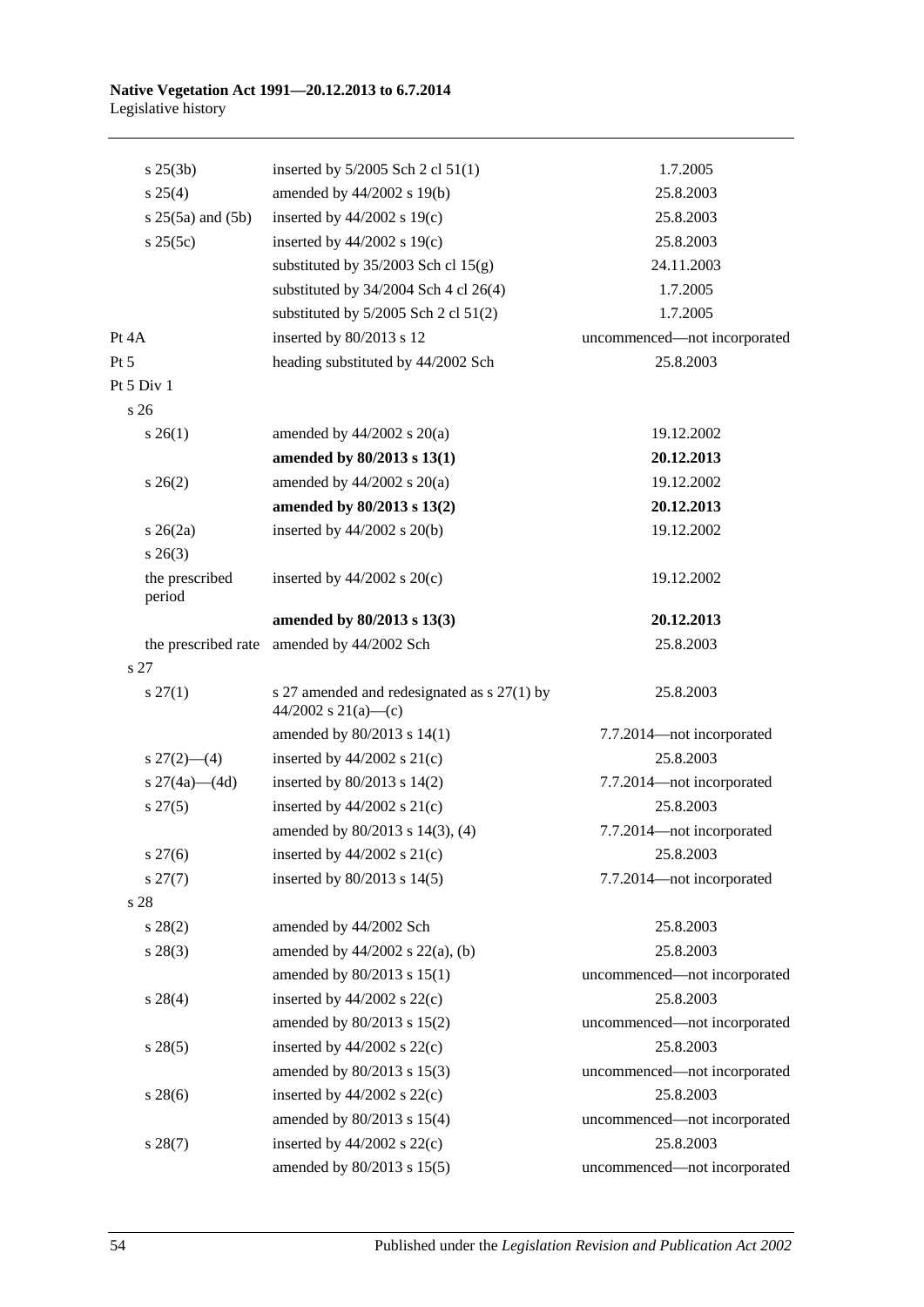| s 29                                      |                                                 |                              |
|-------------------------------------------|-------------------------------------------------|------------------------------|
| $s\,29(1)$                                | amended by 34/2004 Sch 4 cl 27(1)               | 2.9.2004                     |
| $s\,29(4a)$                               | inserted by 34/2004 Sch 4 cl 27(2)              | 2.9.2004                     |
| $s\,29(4b)$                               | inserted by $80/2013$ s $16(1)$                 | uncommenced-not incorporated |
| s 29(5)                                   | substituted by $34/2004$ Sch 4 cl $27(3)$       | 1.7.2005                     |
| $s\,29(7)$                                | deleted by 34/2004 Sch 4 cl 27(4)               | 1.7.2005                     |
| $s\,29(8)$                                | substituted by $34/2004$ Sch 4 cl $27(5)$       | 1.7.2005                     |
| $s\,29(9a)$                               | inserted by 35/2003 Sch cl 15(h)                | 24.11.2003                   |
| s $29(9b)$ and $(9c)$                     | inserted by 5/2005 Sch 2 cl 52                  | 1.7.2005                     |
| $s\,29(10)$                               | substituted by $44/2002$ s $23(a)$              | 25.8.2003                    |
| $s\,29(11)$                               | substituted by $44/2002$ s $23(a)$              | 25.8.2003                    |
|                                           | amended by 20/2005 s 26(1)                      | 23.6.2005                    |
| $s\,29(12)$                               | deleted by $44/2002$ s $23(a)$                  | 25.8.2003                    |
|                                           | inserted by $20/2005$ s $26(2)$                 | 23.6.2005                    |
|                                           | s 29(12a) and (12b) inserted by 80/2013 s 16(2) | uncommenced-not incorporated |
| $s\,29(15)$                               | deleted by $44/2002$ s $23(b)$                  | 25.8.2003                    |
| $s\,29(17)$                               | inserted by $88/2000$ Sch 1 cl 4(e)             | 21.12.2002                   |
| s 29A                                     | inserted by 16/2001 s 7                         | 14.6.2001                    |
| s 29A(2)                                  | amended by 80/2013 s 17                         | uncommenced-not incorporated |
| s 30                                      | substituted by 44/2002 s 24                     | 25.8.2003                    |
| s 30A                                     | inserted by 44/2002 s 24                        | 25.8.2003                    |
| Pt 5 Div 2                                |                                                 |                              |
| s31                                       | substituted by $44/2002$ s 25                   | 19.12.2002                   |
|                                           | deleted by 80/2013 s 18                         | 20.12.2013                   |
| s <sub>31A</sub>                          | inserted by 44/2002 s 25                        | 19.12.2002                   |
| $s \, 31A(4)$                             | amended by 17/2006 s 171                        | 4.9.2006                     |
| $ss31B - 31D$                             | inserted by 44/2002 s 25                        | 19.12.2002                   |
| s 31E                                     | inserted by 44/2002 s 25                        | 19.12.2002                   |
| s31E(3)                                   | substituted by $80/2013$ s $19(1)$              | 20.12.2013                   |
| s31E(4)                                   | amended by 80/2013 s 19(2)                      | 20.12.2013                   |
| s31E(9)                                   | amended by 80/2013 s 19(3)                      | 20.12.2013                   |
| s 31EA                                    | inserted by 80/2013 s 20                        | 20.12.2013                   |
| s 31F                                     | inserted by 44/2002 s 25                        | 19.12.2002                   |
| s 32                                      |                                                 |                              |
| $s \, 32(1)$                              | amended by 44/2002 s 26                         | 19.12.2002                   |
| s 33 before<br>substitution by<br>80/2013 |                                                 |                              |
| $s \, 33(1)$                              | amended by 44/2002 s 27                         | 19.12.2002                   |
| s 33                                      | substituted by 80/2013 s 21                     | 20.12.2013                   |
| Pt 5 Div 3                                | inserted by 44/2002 s 28                        | 19.12.2002                   |
| s 33A                                     |                                                 |                              |
| s 33A(2)                                  | (b) deleted by $80/2013$ s $22(1)$              | 20.12.2013                   |
|                                           |                                                 |                              |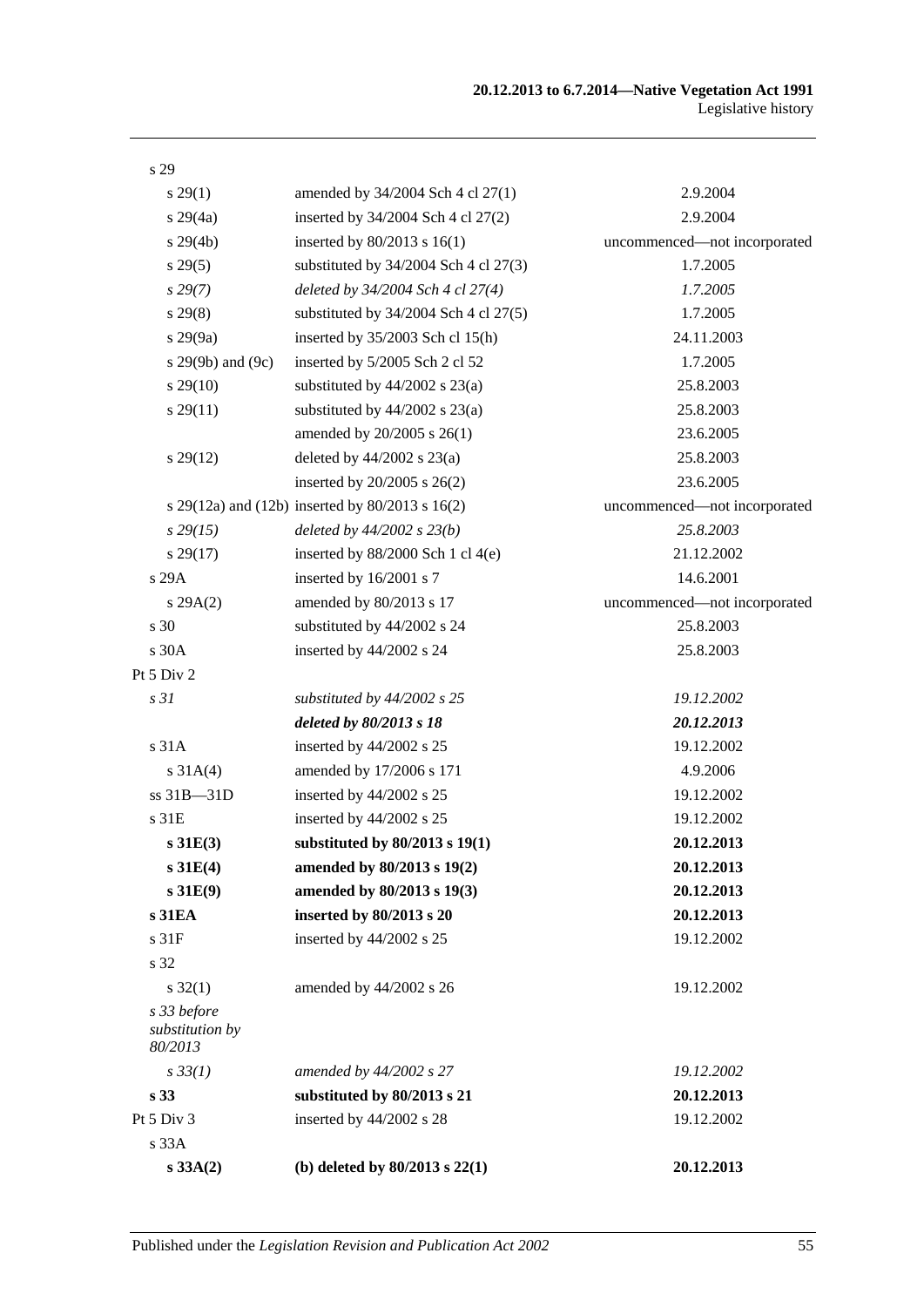| $s\,33A(3)$                                | (b), (c), (d) deleted by $80/2013$ s $22(2)$                                         | 20.12.2013 |
|--------------------------------------------|--------------------------------------------------------------------------------------|------------|
| $s \, 33A(7)$ and (8)                      | deleted by 84/2009 s 229                                                             | 1.2.2010   |
| s 33D                                      |                                                                                      |            |
| s 33D(2)                                   | amended by 80/2013 s 23                                                              | 20.12.2013 |
| $Pt\,5A$                                   | inserted by 44/2002 s 29                                                             | 19.12.2002 |
|                                            | expired: s 33G—omitted under Legislation<br><b>Revision and Publication Act 2002</b> | (1.1.2007) |
| Pt 5B                                      | inserted by 44/2002 s 29                                                             | 19.12.2002 |
| s <sub>331</sub>                           |                                                                                      |            |
| s $33I(14)$                                | amended by 20/2005 Sch 4                                                             | 23.6.2005  |
| Pt $6$                                     |                                                                                      |            |
| s 33J before<br>substitution by<br>80/2013 | inserted by 44/2002 s 30                                                             | 19.12.2002 |
|                                            | amended by 23/2004 Sch 1                                                             | 1.9.2004   |
| s <sub>33J</sub>                           | substituted by 80/2013 s 24                                                          | 20.12.2013 |
| s 33K                                      | inserted by 80/2013 s 24                                                             | 20.12.2013 |
| s 34                                       |                                                                                      |            |
| $s \, 34(1)$                               | amended by $44/2002$ s $31(a)$                                                       | 19.12.2002 |
| $s \; 34(2)$                               | amended by $44/2002$ s $31(a)$ , (b)                                                 | 19.12.2002 |
| $s \; 34(3)$                               | amended by $44/2002$ s $31(a)$                                                       | 19.12.2002 |
| $s \; 34(3a)$                              | inserted by $44/2002$ s $31(c)$                                                      | 19.12.2002 |
| $s \; 34(4)$                               | inserted by 56/1993 Sch 2                                                            | 15.1.1994  |
| $s\,34(5)$ — $(8)$                         | inserted by 80/2013 s 25                                                             | 20.12.2013 |
| s 35                                       |                                                                                      |            |
| $s \, 35(1)$                               | substituted by 44/2002 Sch                                                           | 25.8.2003  |
|                                            | substituted by $80/2013$ s $26(1)$                                                   | 20.12.2013 |
| $s \frac{35}{2}$                           | deleted by 44/2002 Sch                                                               | 25.8.2003  |
| $s \, 35(3)$                               | deleted by $80/2013$ s $26(2)$                                                       | 20.12.2013 |
| $s \, 35(5)$                               | inserted by 44/2002 s 32                                                             | 25.8.2003  |
| s 36                                       | amended by 56/1993 Sch 2                                                             | 15.1.1994  |
|                                            | substituted by 44/2002 s 33                                                          | 19.12.2002 |
| s <sub>37</sub>                            | deleted by 44/2002 s 34                                                              | 19.12.2002 |
| ss 40A and 40B                             | inserted by 44/2002 s 35                                                             | 25.8.2003  |
| s 41 before<br>substitution by<br>80/2013  |                                                                                      |            |
| $s\,4I(2)$                                 | amended by 44/2002 s 36                                                              | 25.8.2003  |
| $s\,4I(3)$                                 | amended by $35/2003$ Sch cl $15(i)$                                                  | 24.11.2003 |
| s 41                                       | substituted by 80/2013 s 27                                                          | 20.12.2013 |
| Sch 1                                      |                                                                                      |            |
| cl 1                                       | amended by $35/2003$ Sch cl $15(j)$                                                  | 24.11.2003 |
|                                            | amended by 34/2004 Sch 4 cl 28                                                       | 1.7.2005   |
|                                            | amended by 5/2005 Sch 2 cl 53                                                        | 1.7.2005   |